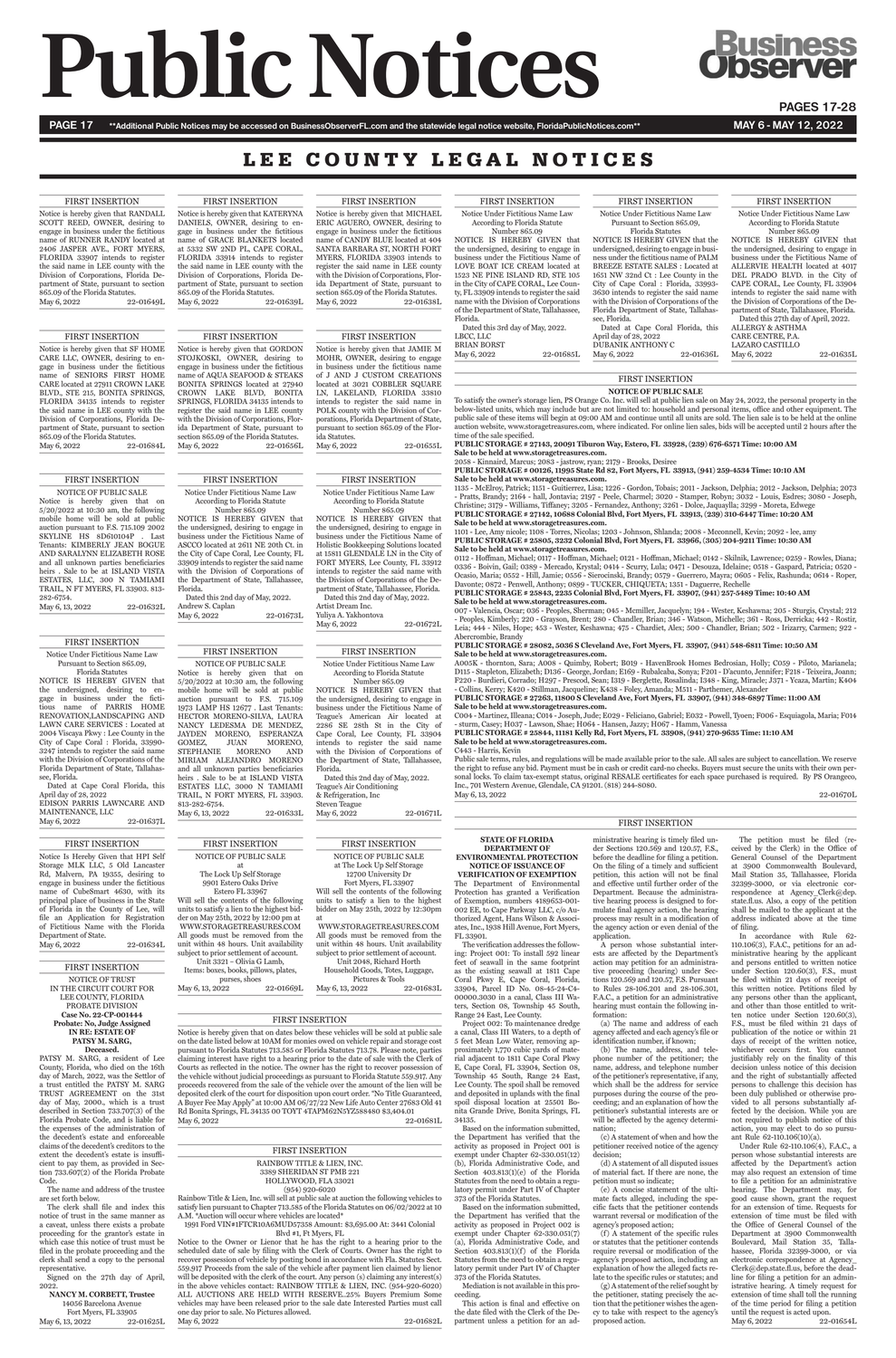# FIRST INSERTION NOTICE TO CREDITORS IN THE CIRCUIT COURT FOR LEE COUNTY, FLORIDA PROBATE DIVISION **File No. 2022-CP-001282 IN RE: ESTATE OF EVEREONNA SANKEY,**

**Deceased.**<br>The administration of the estate of EVEREONNA SANKEY, deceased, whose date of death was MAY 1, 2021, is pending in the Circuit Court for LEE County, Florida, Probate Division, the address of which is 1700 MONROE ST, FORT MYERS, FL 33901. The names and addresses of the personal representative and the personal representative's attorney are set forth below.

**Personal Representative** 801 Taylor Lane Lehigh Acres, FL 33936 MATTHEW MCCONNELL, ESQ. Attorney for Petitioner DICKMAN LAW FIRM Florida Bar No. 0126161 Post Office Box 111868 Naples, FL 34108 T: 239.434.0840 / F: 239.434.0940 matthew@dickmanlawfirm.org service@dickmanlawfirm.org May 6, 13, 2022 22-01623L

All creditors of the decedent and other persons having claims or demands against decedent's estate, on whom a copy of this notice is required to be served, must file their claims with this court ON OR BEFORE THE LATER OF 3 MONTHS AFTER THE TIME OF THE FIRST PUBLICATION OF THIS NOTICE OR 30 DAYS AFTER THE DATE OF SERVICE OF A COPY OF THIS NOTICE ON THEM.

All other creditors of the decedent and other persons having claims or demands against decedent's estate must file their claims with this court WITH-IN 3 MONTHS AFTER THE DATE OF THE FIRST PUBLICATION OF THIS NOTICE.

ALL CLAIMS NOT FILED WITHIN THE TIME PERIODS SET FORTH IN FLORIDA STATUTES SEC-TION 733.702 WILL BE FOREVER BARRED.

NOTWITHSTANDING THE TIME PERIOD SET FORTH ABOVE, ANY CLAIM FILED TWO (2) YEARS OR MORE AFTER THE DECEDENT'S DATE OF DEATH IS BARRED. The date of first publication of this

# notice is: May 6, 2022. **TERESA SANKEY**

**Janice L. Westphal** 1499 South Brandywine Cir #108 Ft. Myers, Florida 33919 Attorney for Personal Representative: Jeffrey R. Grant, Attorney Florida Bar Number: 63918 Grant, Cottrell & Miller-Meyers, PLLC 5147 Castello Drive Naples, FL 34103 Telephone: (239) 649-4848 Fax: (239) 643-9810 E-Mail: jeff@grantcottrell.com Secondary E-Mail: jennifer@grantcottrell.com<br>May 6, 13, 2022 22-01627L May 6, 13, 2022

FIRST INSERTION NOTICE TO CREDITORS IN THE CIRCUIT COURT FOR LEE COUNTY, FLORIDA PROBATE DIVISION **File No. 2022-CP-1376 Division Probate IN RE: ESTATE OF NATHAN A. WESTPHAL**

**Deceased.** The administration of the estate of Nathan A. Westphal, deceased, whose date of death was January 29, 2022, is pending in the Circuit Court for Lee County, Florida, Probate Division, the address of which is 1700 Monroe Street, Ft. Myers, FL 33901. The names and addresses of the personal representative and the personal representative's attorney are set forth below.

All creditors of the decedent and other persons having claims or demands against decedent's estate on whom a copy of this notice is required to be served must file their claims with this court ON OR BEFORE THE LATER OF 3 MONTHS AFTER THE TIME OF THE FIRST PUBLI-CATION OF THIS NOTICE OR 30 DAYS AFTER THE DATE OF SER-VICE OF A COPY OF THIS NOTICE ON THEM.

Signed on this 28th day of April, 2022. /s/Mark Martella Mark Martella, Esq. Attorney for Personal Representative Florida Bar No. 024021 Dellutri Law Group, P.A. 18501 Murdock Circle, Ste.304 Port Charlotte, FL 33948 Telephone: 941-206-3700 Email: mmartella@dellutrilawgroup.com Secondary Email: lmcgibbon@dellutrilawgroup.com<br>May 6, 13, 2022 22-01629L May 6, 13, 2022

All other creditors of the decedent and other persons having claims or demands against decedent's estate must file their claims with this court WITH-IN 3 MONTHS AFTER THE DATE OF THE FIRST PUBLICATION OF THIS NOTICE.

ALL CLAIMS NOT FILED WITHIN THE TIME PERIODS SET FORTH IN FLORIDA STATUTES SEC-TION 733.702 WILL BE FOREVER BARRED.

NOTWITHSTANDING THE TIME PERIODS SET FORTH ABOVE, ANY CLAIM FILED TWO (2) YEARS OR MORE AFTER THE DECEDENT'S DATE OF DEATH IS BARRED.

The date of first publication of this notice is 5/6/2022.

# **Personal Representative:**

**Jeffery C. Quinn**  351 Airport Rd N. Naples, FL 34104 Attorney for Personal Representative: Louis S. Erickson, Esq. 11725 Collier Blvd. Suite F Naples, FL 34116 Telephone: (239) 248-0505<br>May 6, 13, 2022 22-01630L May 6, 13, 2022

FIRST INSERTION

NOTICE TO CREDITORS IN THE CIRCUIT COURT FOR LEE COUNTY, FLORIDA PROBATE DIVISION **File No. 22-CP-000553 IN RE: ESTATE OF WENDY SUE TOMPSETT Deceased.**

**Deceased.**<br>The administration of the estate of Donald John Ceppi, deceased, whose date of death was July 13, 2021, is pending in the Circuit Court for LEE County, Florida, Probate Division, the address of which is 1700 Monroe Street, Fort Myers, Florida 33901. The names and addresses of the personal representative and the personal representative's attorney are set forth below.

The administration of the estate of Wendy Sue Tompsett, deceased, whose date of death was September 9, 2021, is pending in the Circuit Court for Lee County, Florida, Probate Division, the address of which is Lee County Justice Center, 1st Floor, 20775 Dr. Martin Luther King Jr. Blvd., Fort Myers, Florida 33901. The names and addresses of the personal representative and the personal representative's attorney are set forth below.

NOTWITHSTANDING THE TIME PERIODS SET FORTH ABOVE, ANY CLAIM FILED TWO (2) YEARS OR MORE AFTER THE DECEDENT'S DATE OF DEATH IS BARRED.

All creditors of the decedent and other persons having claims or demands against decedent's estate, on whom a copy of this notice is required to be served, must file their claims with this court ON OR BEFORE THE LATER OF 3 MONTHS AFTER THE TIME OF THE FIRST PUBLI-CATION OF THIS NOTICE OR 30 DAYS AFTER THE DATE OF SER-VICE OF A COPY OF THIS NOTICE ON THEM.

courtfilings@capecoralattorney.com May 6, 13, 2022 22-01631L

All other creditors of the decedent and other persons having claims or demands against decedent's estate must file their claims with this court WITH-IN 3 MONTHS AFTER THE DATE OF THE FIRST PUBLICATION OF THIS NOTICE.

ALL CLAIMS NOT FILED WITHIN THE TIME PERIODS SET FORTH IN FLORIDA STATUTES SEC-TION 733.702 WILL BE FOREVER BARRED.

NOTWITHSTANDING THE TIME PERIOD SET FORTH ABOVE, ANY CLAIM FILED TWO (2) YEARS OR MORE AFTER THE DECEDENT'S DATE OF DEATH IS BARRED.

The date of first publication of this notice is: May 6, 2022.

FIRST INSERTION NOTICE TO CREDITORS IN THE CIRCUIT COURT OF THE TWENTIETH JUDICIAL CIRCUIT IN AND FOR LEE COUNTY, FLORIDA PROBATE DIVISION **CASE NO. 18-CP-1044 In Re: The Estate of: JOHN K. PUTERBAUGH,**

**Deceased.** The administration of the Estate of John K. Puterbaugh, deceased, whose date of death was December 22, 2017 is pending in the Circuit Court for Lee County, Florida, Probate Division, Case Number 18-CP-1044, the address of which is Lee County Courthouse, 2075 Dr. Martin Luther King, Jr. Blvd. 1st and 2nd Floors Fort Myers, FL 33901. The names and addresses of the Personal Representative and the Personal Representative's attorney are set forth below.

> NOTWITHSTANDING THE TIME PERIOD SET FORTH ABOVE, ANY CLAIM FILED TWO (2) YEARS OR MORE AFTER THE DECEDENT'S DATE OF DEATH IS BARRED.

Signed on this 14th day of April, 2022.

All creditors of the decedent and other persons having claims or demands against decedent's estate on whom a copy of this notice is required to be

> 9601 Cedar Creek Drive Bonita Springs, Florida 34135 EDWARD E. WOLLMAN Florida Bar No. 0618640 Email: ewollman@wga-law.com Alternate Email: pleadings@wga-law.com Attorney for Personal Representative WOLLMAN, GEHRKE & ASSOCIATES, PA 2235 Venetian Court, Suite 5 Naples, FL 34109 Telephone: 239-435-1533 Facsimile: 239-435-1433 May 6, 13, 2022 22-01642L

served must file their claims with this court ON OR BEFORE THE LATER OF 3 MONTHS AFTER THE TIME OF THE FIRST PUBLICATION OF THIS NOTICE OR 30 DAYS AFTER THE DATE OF SERVICE OF A COPY OF THIS NOTICE ON THEM.

All other creditors of the decedent and persons having claims or demands against the decedent's estate must file their claims with this Court WITHIN 3 MONTHS AFTER THE DATE OF THE FIRST PUBLICATIONS OF THIS NOTICE.

ALL CLAIMS NOT FILED WITHIN THE TIME PERIODS SET FORTH IN FLORIDA STATUTES SEC-TION 733.702 WILL BE FOREEVER BARRED.

NOTWITHSTANDING THE TIME PERIODS SET FORTH ABOVE, ANY CLAIM FLED 2 YEARS AFTER THE DECEDENT'S DATE OF DEATH IS BARRED.

NOTWITHSTANDING THE TIME PERIODS SET FORTH ABOVE, ANY CLAIM FILED TWO (2) YEARS OR MORE AFTER THE DECEDENT'S DATE OF DEATH IS BARRED.

The date of first publication of this notice is May 6, 2022. ALL CLAIMS, DEMANDS AND OBJECTIONS NOT SO FILED WILL BE FOREVER BARRED. **Personal Representative:** 

The date of first publication of this Notice is May 6, 2022.

**Personal Representatives: Cynthia Latter** 4919 E. Riverside Dr., Fort Myers, FL 33905 **Katherine Quinn** 420 Poppasquash Rd., Bristol, RI 02809 Attorney for Personal Representatives: Kevin A. Kyle Attorney for Personal Representatives Florida Bar Number: 980595 GREEN SCHOENFELD & KYLE LLP 1380 Royal Palm Square Boulevard Fort Myers, Florida 33919 Telephone: (239) 936-7200 Fax: (239) 936-7997 E-Mail: kevinkyle@gskattorneys.com 00776688.DOC/1 May 6, 13, 2022 22-01648L

# FIRST INSERTION

NOTICE TO CREDITORS IN THE CIRCUIT COURT FOR LEE COUNTY, FLORIDA PROBATE DIVISION **FILE NO. 22-CP-001290 IN RE: ESTATE OF DONALD JOHN CEPPI**

All creditors of the decedent and other persons having claims or demands against decedent's estate on whom a copy of this notice is required to be served must file their claims with this court ON OR BEFORE THE LATER

> NOTWITHSTANDING THE TIME PERIOD SET FORTH ABOVE, ANY CLAIM FILED TWO (2) YEARS OR MORE AFTER THE DECEDENT'S DATE OF DEATH IS BARRED.

OF 3 MONTHS AFTER THE TIME OF THE FIRST PUBLICATION OF THIS NOTICE OR 30 DAYS AFTER THE DATE OF SERVICE OF A COPY OF THIS NOTICE ON THEM.

> QUARLES & BRADY LLP T. Robert Bulloch, Esq. Florida Bar No. 633127 E-Mail: Robert.Bulloch@quarles.com Courtney C. Pugh, Esq. Florida Bar No. 125106 E-Mail: Courtney.Pugh@quarles.com 1395 Panther Lane, Suite 300 Naples, Florida 34109 Phone: (239) 262-5959 Facsimile: (239) 434-4999 Attorneys for Personal Representative QB\73389254.1 May 6, 13, 2022 22-01650L

All other creditors of the decedent and other persons having claims or demands against decedent's estate must file their claims with this court WITH-IN 3 MONTHS AFTER THE DATE OF THE FIRST PUBLICATION OF THIS NOTICE.

ALL CLAIMS NOT FILED WITHIN THE TIME PERIODS SET FORTH IN FLORIDA STATUTES SEC-TION 733.702 WILL BE FOREVER BARRED.

**Deceased.**<br>The ancillary administration of the estate of Doreen May Ecclestone, deceased, whose date of death was December 22, 2020, is pending in the Circuit Court for Lee County, Florida, Probate Division, the address of which is Lee County Justice Center, 1700 Monroe Street, Fort Myers, FL 33901. The names and addresses of the personal representative and the personal representative's attorney are set forth below.

The date of first publication of this notice is 5/6/22.

**Michael Ceppi** 75 Marmion Way

Rockport, MA 01966 /s/ Alvaro Sanchez Alvaro C. Sanchez Attorney for Petitioner 1714 Cape Coral Parkway East Cape Coral, FL 33904 Tel: (239) 542-4733 Fax: (239) 542-9203 FLA BAR NO 105539 Email: alvero@capecoralattorney.com Email:

ALL CLAIMS NOT FILED WITHIN THE TIME PERIODS SET FORTH IN FLORIDA STATUTES SEC-TION 733.702 WILL BE FOREVER BARRED.

# FIRST INSERTION

Dated this 2nd day of May, 2022. **Deborah Milliken Personal Representative** 59 Lashmere Copthorne, Crawley United Kingdom, RH10 3RR By: /s/ Matthew A. Linde Matthew A. Linde, Esq. Florida Bar No. 528791 LINDE LAW GROUP 12693 New Brittany Blvd. Ft. Myers, FL 33907 (239) 939-7100 Telephone (239) 939-7104 Facsimile malinde@lindelawgroup.com courtfilings@lindelawgroup.com Attorneys for Personal Representative<br>May 6, 13, 2022 22-01652L May 6, 13, 2022

> NOTICE TO CREDITORS IN THE CIRCUIT COURT OF THE TWENTIETH JUDICIAL CIRCUIT, IN AND FOR LEE COUNTY, FLORIDA. PROBATE DIVISION **CASE NO: 2022-CP-1281 IN RE: THE ESTATE OF DOROTHEA M. YOUNG, Deceased.**

FIRST INSERTION NOTICE TO CREDITORS IN THE CIRCUIT COURT FOR LEE COUNTY, FLORIDA PROBATE DIVISION **File No. 22-1355-CP Division PROBATE IN RE: ESTATE OF SCOTT GERRISH, a/k/a SCOTT GERRISH, SR Deceased.**<br>The administration of the estate of

The name of the decedent, the designation of the court in which the administration of this estate is pending, and the file number are indicated above. The address of the court is 2075 Dr. Martin Luther King, Jr. Blvd, 1st Floor, Fort Myers, FL 33901. The names and addresses of the personal representative and the personal representative's attorney are indicated below.

If you have been served with a copy of this notice and you have any claim or demand against the decedent's estate, even if that claim is unmatured, contingent or unliquidated, you must file your claim with the court ON OR BEFORE THE LATER OF A DATE THAT IS 3 MONTHS AFTER THE DATE OF THE FIRST PUBLICATION OF THIS NOTICE OR 30 DAYS AFTER YOU RECEIVE A COPY OF THIS NOTICE. All other creditors of the decedent and other persons who have claims or demands against the decedent's estate, including unmatured, contingent or unliquidated claims, must file their claims with the court WITHIN 3 MONTHS AFTER THE DATE OF THE FIRST PUBLICATION OF THIS NOTICE. ALL CLAIMS NOT SO FILED WILL BE FOREVER BARRED. EVEN IF A CLAIM IS NOT BARRED BY THE LIMITATIONS DESCRIBED ABOVE, ALL CLAIMS WHICH HAVE NOT BEEN FILED WILL BE BARRED TWO YEARS AF-TER DECEDENT'S DEATH. The date of death of the decedent is: February 4, 2022 The date of first publication of this Notice is May 6, 2022. **Personal Representative: FERDINAND J. YOUNG** 18511 Verona Lago Drive

10205 Wincopin Circle, Unit 310 Columbia, Maryland 21044 Attorney for Personal Representative: Conrad Willkomm, Esq. Florida Bar Number: 697338 Law Office of Conrad Willkomm, P.A. 3201 Tamiami Trail North, Second Floor Naples, Florida 34103 Telephone: (239) 262-5303 Fax: (239) 262-6030 E-Mail: conrad@swfloridalaw.com Secondary E-Mail: kara@swfloridalaw.com May 6, 13, 2022 22-01653L

Miramar Lakes, FL 33913

May 6, 13, 2022 22-01641L

Attorney for Personal Representative: JOSHUA L .MOSES Richard & Moses, LLC Florida Bar No. 119304 808 E Fort King Street Ocala, FL 34471 (352) 369-1300 Primary Email: Josh@RMProbate.com

FIRST INSERTION NOTICE TO CREDITORS IN THE CIRCUIT COURT OF THE TWENTIETH JUDICIAL CIRCUIT IN AND FOR LEE COUNTY, FLORIDA

# PROBATE DIVISION **CASE NO. 22-CP-1291 IN RE: ESTATE OF GLENN LEE DAVIS Deceased.**

# 2340 Periwinkle Way, Suite J-1 Sanibel, FL 33957 Telephone: (239) 472-3322 Fax: (239) 472-3302 E-Mail: jmslaw@centurylink.net Secondary E-Mail: jmslaw3@centurylink.net May 6, 13, 2022 22-01667L

The administration of the estate of GLENN LEE DAVIS, deceased, whose date of death was February 17, 2022, is pending in the Circuit Court for Lee County, Florida, Probate Division, the address of which is P.O. Box 9346 Fort Myers, Florida 39902. The names and addresses of the personal representative and the personal representative's attorneys are set forth below.

All creditors of the decedent and other persons having claims or demands against decedent's estate, on whom a copy of this notice is required to be served, must file their claims with this court ON OR BEFORE THE LATER OF 3 MONTHS AFTER THE TIME OF THE FIRST PUBLICATION OF THIS NOTICE OR 30 DAYS AFTER THE DATE OF SERVICE OF A COPY

# OF THIS NOTICE ON THEM.

All other creditors of the decedent and other persons having claims or demands against decedent's estate must file their claims with this court WITH-IN 3 MONTHS AFTER THE DATE OF THE FIRST PUBLICATION OF THIS NOTICE.

ALL CLAIMS NOT FILED WITHIN THE TIME PERIODS SET FORTH IN FLORIDA STATUTES SEC-TION 733.702 WILL BE FOREVER BARRED.

The date of first publication of this notice is: May 6, 2022.

# **CHERIE L. DAVIS Personal Representative**

FIRST INSERTION NOTICE TO CREDITORS IN THE CIRCUIT COURT FOR LEE COUNTY, FLORIDA PROBATE DIVISION **File No.: 22-CP-001195 Division: Probate IN RE: ESTATE OF MARIA L. BENVIN,**

**Deceased.**

The administration of the Estate of Maria L. Benvin, deceased, whose date of death was March 6, 2022, is pending in the Circuit Court for Lee County, Florida, Probate Division, the address of which is P.O. Box 9346, Fort Myers, FL 33902-9346. The names and addresses of the Personal Representative and the Personal Representative's attorney are set forth below.

All creditors of the Decedent and other persons having claims or demands against the Decedent's Estate on whom a copy of this Notice is required to be served must file their claims with this Court WITHIN THE LATER OF 3 MONTHS AFTER THE TIME OF THE FIRST PUBLICATION OF THIS NOTICE OR 30 DAYS AFTER THE DATE OF SERVICE OF A COPY OF

THIS NOTICE ON THEM.

All other creditors of the Decedent and other persons having claims or demands against the Decedent's Estate must file their claims with this Court WITHIN 3 MONTHS AFTER THE DATE OF THE FIRST PUBLICATION OF THIS NOTICE.

ALL CLAIMS NOT FILED WITHIN THE TIME PERIODS SET FORTH IN SECTION 733 .702 OF THE FLORIDA PROBATE CODE WILL BE FOREV-ER BARRED.

# FIRST INSERTION

NOTICE TO CREDITORS IN THE CIRCUIT COURT OF THE TWENTIETH JUDICIAL CIRCUIT IN AND FOR LEE COUNTY, FL PROBATE DIVISION **FILE NO. 2022-CP-001410 JUDGE: Laboda IN RE: ESTATE OF BENJAMIN S. PRESTON, JR. a/k/a BENJAMIN SYLVESTER** 

# **PRESTON, DECEASED.**

The administration of the estate of BENJAMIN S. PRESTON, JR. a/k/a BENJAMIN SYLVESTER PRESTON (the "Decedent"), is pending in the Circuit Court for Lee County, Florida, Probate Division, the address of which is Clerk of Circuit Court, Lee County Courthouse, Probate Division, 2075 Dr. Martin Luther King Blvd., Fort Myers, Florida 33901. The names and addresses of the personal representative and the personal representative's attorney are set forth below.

All creditors of the Decedent and other persons having claims or demands against the Decedent's estate, on whom a copy of this notice is required to be served, must file their claims with this court ON OR BEFORE THE LAT-ER OF THREE (3) MONTHS AFTER THE TIME OF THE FIRST PUBLICA-TION OF THIS NOTICE OR THIRTY (30) DAYS AFTER THE DATE OF

SERVICE OF A COPY OF THIS NO-TICE ON THEM.

All other creditors of the Decedent and other persons having claims or demands against decedent's estate must file their claims with this court WITH-IN THREE (3) MONTHS AFTER THE DATE OF THE FIRST PUBLICATION OF THIS NOTICE.

ALL CLAIMS NOT FILED WITHIN THE TIME PERIODS SET FORTH IN FLORIDA STATUTES SEC-TION 733.702 WILL BE FOREVER BARRED.

The date of first publication of this notice is: May 6, 2022

# **CAROLYN J. PRESTON**

6013 Cypress Lane Bonita Springs, Florida 34134

## **Personal Representative**

FIRST INSERTION

NOTICE TO CREDITORS IN THE CIRCUIT COURT OF THE TWENTIETH JUDICIAL CIRCUIT IN AND FOR LEE COUNTY, FLORIDA PROBATE DIVISION **Case No.: 22-CP-000761 IN RE: ESTATE OF DOREEEN MAY ECCLESTONE,**

All creditors of the decedent and other persons having claims or demands against decedent's estate on whom a copy of this notice is required to be served must file their claims with this court ON OR BE-FORE THE LATER OF THREE (3) MONTHS AFTER THE TIME OF THE FIRST PUBLICATION OF THIS NOTICE OR THIRTY (30) DAYS AFTER THE DATE OF SER-VICE OF A COPY OF THIS NOTICE ON THEM.

All other creditors of the decedent and other persons having claims or demands against decedent's estate must file their claims with this court WITH-IN THREE (3) MONTHS AFTER THE DATE OF THE FIRST PUBLICATION OF THIS NOTICE.

NOTWITHSTANDING THE TIME PERIODS SET FORTH ABOVE, ANY CLAIM FILED TWO (2) YEARS OR MORE AFTER THE DECEDENT'S DATE OF DEATH IS BARRED.

The date of first publication of this notice is May 6, 2022.

SCOTT GERRISH A/K/A SCOTT GERRISH, SR, deceased, whose date of death was March 30, 2022, is pending in the Circuit Court for Lee County, Florida, Probate Division, the address of which is 2075 Dr. Martin Luther King Jr. Boulevard, Justice Center, 2nd Floor, Fort. Myers, Florida 33901. The names and addresses of the Personal Representative and the Personal Representative's attorney are set forth below.

All creditors of the decedent and other persons having claims or demands against decedent's estate on whom a copy of this notice is required to be served must file their claims with this court ON OR BEFORE THE LATER OF 3 MONTHS AFTER THE TIME OF THE FIRST PUBLICATION OF THIS NOTICE OR 30 DAYS AFTER THE DATE OF SERVICE OF A COPY OF THIS NOTICE ON THEM.

All other creditors of the decedent and other persons having claims or demands against decedent's estate must file their claims with this court WITH-IN 3 MONTHS AFTER THE DATE OF THE FIRST PUBLICATION OF THIS NOTICE.

ALL CLAIMS NOT FILED WITHIN THE TIME PERIODS SET FORTH IN FLORIDA STATUTES SEC-TION 733.702 WILL BE FOREVER BARRED.

NOTWITHSTANDING THE TIME PERIODS SET FORTH ABOVE, ANY CLAIM FILED TWO (2) YEARS OR MORE AFTER THE DECEDENT'S DATE OF DEATH IS BARRED.

The date of first publication of this notice is May 6, 2022.

# **Personal Representative: CAREN PERDIGAO**

FIRST INSERTION NOTICE TO CREDITORS IN THE CIRCUIT COURT FOR LEE COUNTY, FLORIDA **File No. 22-CP-1277 Division: Probate IN RE: ESTATE OF CELESTINE C. LUKE**

**Deceased.** The administration of the estate of Celestine C. Luke, deceased, whose date of death was April 3, 2022, is pending in the Circuit Court for Lee County, Florida, Probate Division, the address of which is P.O. Box 9346, Fort Myers, FL 33902. The names and addresses of the personal representative and the personal representative's attorney are set forth below.

All creditors of the decedent and other persons having claims or demands against decedent's estate on whom a copy of this notice is required to be served must file their claims with this court ON OR BEFORE THE LATER OF 3 MONTHS AFTER THE TIME OF THE FIRST PUBLI-CATION OF THIS NOTICE OR 30 DAYS AFTER THE DATE OF SER-VICE OF A COPY OF THIS NOTICE ON THEM.

All other creditors of the decedent and other persons having claims or demands against decedent's estate must file their claims with this court WITH-IN 3 MONTHS AFTER THE DATE OF THE FIRST PUBLICATION OF THIS NOTICE.

ALL CLAIMS NOT FILED WITHIN THE TIME PERIODS SET FORTH IN FLORIDA STATUTES SEC-TION 733.702 WILL BE FOREVER BARRED.

NOTWITHSTANDING THE TIME PERIODS SET FORTH ABOVE, ANY CLAIM FILED TWO (2) YEARS OR MORE AFTER THE DECEDENT'S DATE OF DEATH IS BARRED. The date of first publication of this

notice is May 6, 2022.

**Personal Representative: Diana L. Day** 970 Victoria Way Sanibel, Florida 33957 Attorney for Personal Representative: Janet M. Strickland, FL Bar Number: 137472 Law Office of Janet M. Strickland, P.A. Attorney for Diana L. Day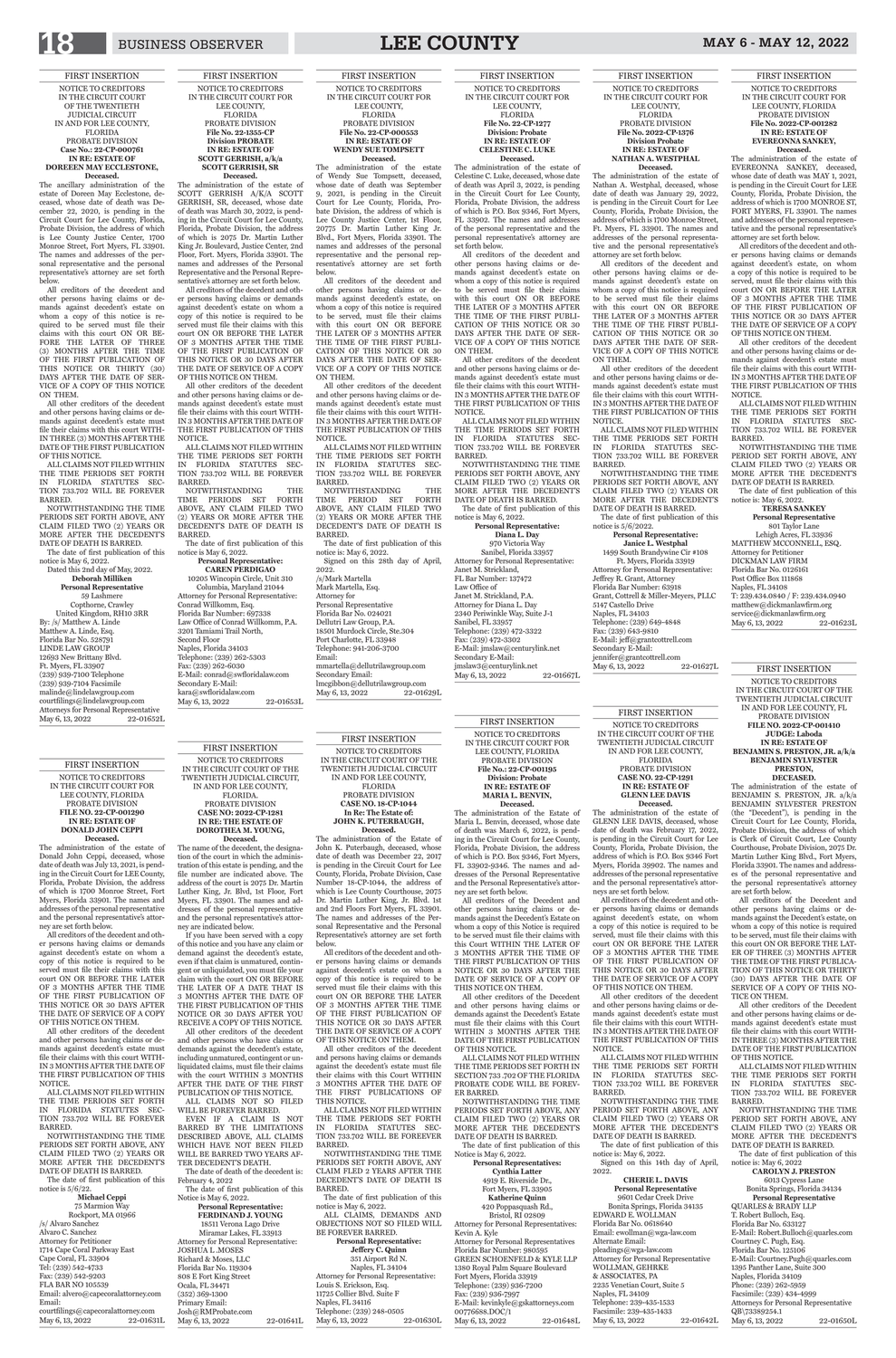FIRST INSERTION NOTICE TO CREDITORS IN THE CIRCUIT COURT FOR LEE COUNTY, FLORIDA PROBATE DIVISION **File No. 22-CP-1132 IN RE: ESTATE OF WIRT THOMAS EVANS Deceased.**

The administration of the estate of Wirt Thomas Evans, deceased, whose date of death was December 20, 2021, is pending in the Circuit Court for Lee County, Florida, Probate Division, the address of which is P.O. Box 9346, Fort Myers, FL 33902. The names and addresses of the personal representative and the personal representative's attorney are set forth below.

23716 Oakhurst Dr. Newhall, California 91321 Attorney for Personal Representative: John Casey Stewart Florida Bar Number: 118927 DORCEY LAW FIRM PLC 10181 Six Mile Cypress Parkway, Ste C Fort Myers, FL 33966 Telephone: (239) 418-0169 Fax: (239) 418-0048 E-Mail: casey@dorceylaw.com Secondary E-Mail· probate@dorceylaw.com May 6, 13, 2022 22-01624L

All creditors of the decedent and other persons having claims or demands against decedent's estate on whom a copy of this notice is required to be served must file their claims with this court ON OR BEFORE THE LATER OF 3 MONTHS AFTER THE TIME OF THE FIRST PUBLICATION OF THIS NOTICE OR 30 DAYS AFTER THE DATE OF SERVICE OF A COPY OF THIS NOTICE ON THEM.

All other creditors of the decedent and other persons having claims or demands against decedent's estate must file their claims with this court WITH-IN 3 MONTHS AFTER THE DATE OF

THE FIRST PUBLICATION OF THIS NOTICE.

**Deceased.**<br>The administration of the estate of RICHARD W. WRIGHT, deceased, whose date of death was February 4, 2022, is pending in the Circuit Court for Lee County, Florida, Probate Division, the address of which is 1700 Monroe Street, Fort Myers, FL 33902. The names and addresses of the personal representative and the personal representative's attorney are set forth below.

> ALL CLAIMS NOT FILED WITHIN THE TIME PERIODS SET FORTH IN FLORIDA STATUTES SEC-TION 733.702 WILL BE FOREVER BARRED.

NOTWITHSTANDING THE TIME PERIODS SET FORTH ABOVE, ANY CLAIM FILED TWO (2) YEARS OR MORE AFTER THE DECEDENT'S DATE OF DEATH IS BARRED. The date of first publication of this

## notice is May 6, 2022. **Personal Representative: Dottie Darlene Evans**

NOTWITHSTANDING THE TIME PERIODS SET FORTH ABOVE, ANY CLAIM FILED TWO (2) YEARS OR MORE AFTER THE DECEDENT'S DATE OF DEATH IS BARRED.

Fort Myers, Florida 33913 Attorney for Personal Representative: EDWARD E. WOLLMAN, Attorney Florida Bar Number: 618640 WOLLMAN GEHRKE & ASSOCIATES, P.A. 2235 Venetian Court, Suite 5 Naples, Florida 34109 Telephone: (239) 435-1533 Fax: (239) 435-1433 E-Mail: ewollman@wga-law.com Secondary E-Mail: pleadings@wga-law.com May 6, 13, 2022 22-01651L

FIRST INSERTION NOTICE TO CREDITORS IN THE CIRCUIT COURT FOR LEE COUNTY, FLORIDA PROBATE DIVISION **File No. 22-CP-001242 IN RE: ESTATE OF RICHARD W. WRIGHT**

> ALL CLAIMS NOT SO FILED WILL BE FOREVER BARRED.

All creditors of the decedent and other persons having claims or demands against decedent's estate on whom a copy of this notice is required to be served must file their claims with this court ON OR BEFORE THE LATER OF 3 MONTHS AFTER THE TIME OF THE FIRST PUBLICATION OF THIS NOTICE OR 30 DAYS AFTER THE DATE OF SERVICE OF A COPY OF THIS NOTICE ON THEM.

> **JORDAN BILYEU Personal Representative of the estate of DOUGLAS JOE BILYEU** 724 Fondulac Drive East Peoria, IL 61611 Brian J. Downey, Esq. FL Bar Number: 0017975 BRIAN J. DOWNEY, P.A. Attorney for Personal Representative 14090 Metropolis Ave., #205 Fort Myers, Florida 33912 Phone: 239-321-6690 May 6, 13, 2022 22-01666L

All other creditors of the decedent and other persons having claims or demands against decedent's estate must file their claims with this court WITH-IN 3 MONTHS AFTER THE DATE OF THE FIRST PUBLICATION OF THIS NOTICE.

ALL CLAIMS NOT FILED WITHIN THE TIME PERIODS SET FORTH IN FLORIDA STATUTES SEC-TION 733.702 WILL BE FOREVER BARRED.

The date of first publication of this notice is May 6, 2022. **Personal Representative: AVIS U. WRIGHT** 9262 Breno Drive

> NOTWITHSTANDING THE TIME PERIOD SET FORTH ABOVE, ANY CLAIM FILED TWO (2) YEARS OR MORE AFTER THE DECEDENT'S DATE OF DEATH IS BARRED.

**Personal Representative: Matthew W. Bowers** 31 Golden Eagle Lane Littleton, Colorado 80127 Attorney for Personal Representative: Michael A. Sneeringer E-Mail Addresses: msneeringer@porterwright.com flprobate@porterwright.com Florida Bar No. 94502 Porter Wright Morris & Arthur LLP 9132 Strada Place, Ste 301 Naples, FL 34108 Telephone: 239-593-2967 15958774v1 May 6, 13, 2022 22-01668L

FIRST INSERTION

LEE COUNTY, FLORIDA Probate Division **File No. 22-CP-001286 IN RE: ESTATE OF** 

You are hereby notified that an Order of Summary Administration has dent's date of death was January 4, homestead exempt property, and

NOTICE TO CREDITORS IN THE CIRCUIT COURT FOR **DOUGLAS JOE BILYEU** The administration of the intestate estate of DOUGLAS JOE BILYEU, deceased, who was found deceased on

**deceased.**

December 21, 2021, File Number 22- CP-001286, is pending in the Circuit Court for Lee County, Florida, Probate Division, the address of which is Lee County Justice Center, 1700 Monroe Street, 1st Floor, P.O. Box 9346, Fort Myers, Florida 33902. The name and address of the personal representative and the personal representative's attor-

ney are set forth below.

ALL INTERESTED PERSONS ARE

NOTIFIED THAT:

The date of first publication of this Notice is May 6, 2022. **Person Giving Notice: George Petros** 319 20th St #4R Brooklyn, NY 11215 Attorney for Person Giving Notice Carol R. Sellers, Attorney Florida Bar Number: 893528 LAW OFFICES OF RICHARDSON & SELLERS, P.A. 3525 Bonita Beach Road, Suite 103 Bonita Springs, FL 34134 Telephone: (239) 992-2031 Fax: (239) 992-0723 E-Mail: csellers@richardsonsellers.com May 6, 13, 2022 22-01675L

All creditors of the decedent and other persons having claims or demands against decedent's estate on whom a copy of this Notice is served must file their claims with this Court WITHIN THE LATER OF THREE MONTHS AFTER THE DATE OF THE FIRST PUBLICATION OF THIS NOTICE OR THIRTY DAYS AFTER THE DATE OF SERVICE OF A COPY OF THIS NO-

TICE ON THEM.

All other creditors of the decedent and persons having claims or demands against the decedent's estate must file their claims with this Court WITHIN THREE MONTHS AFTER THE DATE OF THE FIRST PUBLICATION OF THIS NOTICE.

NOTWITHSTANDING THE TIME PERIODS SET FORTH ABOVE, ANY CLAIM FILED TWO YEARS OR MORE AFTER THE DECEDENT'S DATE OF DEATH IS BARRED.

The date of the first publication of this Notice to Creditors is May 6, 2022.

20603 Quarterpath Trace Circle Sterling, Virginia 20165 Attorney for Personal Representative: Michaela Di Nunzio Florida Bar Number: 1031220 DORCEY LAW FIRM PLC 10181 Six Mile Cypress Parkway, Ste C Fort Myers, FL 33966 Telephone: (239) 418-0169 Fax: (239) 418-0048 E-Mail: michaela@dorceylaw.com Secondary E-Mail: probate@dorceylaw.com May 6, 13, 2022 22-01676L

> FIRST INSERTION NOTICE TO CREDITORS IN THE CIRCUIT COURT FOR LEE COUNTY, FLORIDA PROBATE DIVISION

**File No. 22-CP-001366 IN RE: ESTATE OF DAVID C. BOWERS, Deceased.**

The administration of the estate of David C. Bowers, deceased, whose date of death was March 8, 2022, is pending in the Circuit Court for Lee County, Florida, Probate Division, the address of which is 2075 Dr Martin Luther King Jr Blvd, Fort Myers, FL 33901. The names and addresses of the personal representative and the personal representative's attorney are set forth below.

All creditors of the decedent and other persons having claims or demands against decedent's estate on whom a copy of this notice is required to be served must file their claims with this court ON OR BEFORE THE LATER OF 3 MONTHS AFTER THE TIME OF THE FIRST PUBLICATION OF THIS NOTICE OR 30 DAYS AFTER THE DATE OF SERVICE OF A COPY OF THIS NOTICE ON THEM.

# Cape Coral, FL 33904 Telephone: (239) 443-1094 Fax: (941) 218-1231 E-Mail: eviana.martin@martinlawfirm.com May 6, 13, 2022 22-01678L

All other creditors of the decedent and other persons having claims or demands against decedent's estate must file their claims with this court WITH-IN 3 MONTHS AFTER THE DATE OF

THE FIRST PUBLICATION OF THIS NOTICE.

ALL CLAIMS NOT FILED WITHIN THE TIME PERIODS SET FORTH IN FLORIDA STATUTES SEC-TION 733.702 WILL BE FOREVER BARRED.

The date of first publication of this notice is May 6, 2022.

**Randolph Reginald Everett Carr** 105 Airview Ave Lehigh Acres, Florida 33936 Attorney for Personal Representative: /s/ Eviana J. Martin Eviana J. Martin, Attorney Florida Bar Number: 36198 Martin Law Firm, P.L. 3701 Del Prado Blvd S. Cape Coral, FL 33904 Telephone: (239) 443-1094 Fax: (941) 218-1231 E-Mail: eviana.martin@martinlawfirm.com May 6, 13, 2022 22-01679L

FIRST INSERTION

NOTICE TO CREDITORS (Summary Administration) IN THE CIRCUIT COURT FOR LEE COUNTY, FLORIDA PROBATE DIVISION **File No. 22-CP-001232 IN RE: ESTATE OF NANCY J. PETROS**

# **Deceased.**

TO ALL PERSONS HAVING CLAIMS OR DEMANDS AGAINST THE

ABOVE ESTATE:

been entered in the estate of Nancy J. Petros, deceased, File Number 22- CP-001232, by the Circuit Court for Lee County, Florida, Probate Division, the address of which is P.O. Box 9346, Fort Myers, FL 33902; that the dece-2022; that the total value of the estate is \$256,181.00 of which \$234,227.00 that the names and addresses of those to whom it has been assigned by such Order are:

**Person Giving Notice: Frank Karpowecz, Jr.** 24087 Country Rd 255 Pittsburg, Missouri 65724 Attorney for Person Giving Notice /s/ Eviana J. Martin Eviana J. Martin, Attorney Florida Bar Number: 36198 Martin Law Firm, P.L. 3701 Del Prado Blvd S. Cape Coral, FL 33904 Telephone: (239) 443-1094 Fax: (941) 218-1231 E-Mail: eviana.martin@martinlawfirm.com May 6, 13, 2022 22-01690L Name Address

George Petros 319 20th St #4R

# MAY 6 - MAY 12, 2022 **LEE COUNTY** BusinessObserverFL.com **19**

Brooklyn, NY 11215

ALL INTERESTED PERSONS ARE NOTIFIED THAT:

All creditors of the estate of the decedent and persons having claims or demands against the estate of the decedent other than those for whom provision for full payment was made in the Order of Summary Administration must file their claims with this Court WITHIN THE TIME PE-RIODS SET FORTH IN FLORIDA STATUTES SECTION 733.702. ALL CLAIMS AND DEMANDS NOT SO FILED WILL BE FOREVER BARRED. NOTWITHSTANDING ANY OTHER APPLICABLE TIME PERIOD, ANY CLAIM FILED TWO (2) YEARS OR MORE AFTER THE DECEDENT'S DATE OF DEATH IS BARRED.

FIRST INSERTION NOTICE TO CREDITORS IN THE CIRCUIT COURT FOR LEE COUNTY, FLORIDA PROBATE DIVISION **File No. 22-CP-001426 Division Probate IN RE: ESTATE OF THOMAS FRANKLIN QUAILE, JR. Deceased.**

The administration of the estate of Thomas Franklin Quaile, Jr., deceased, whose date of death was July 11, 2021, is pending in the Circuit Court for Lee County, Florida, Probate Division, the address of which is P.O. Box 9346, Fort Myers, FL 33902. The names and addresses of the personal representative and the personal representative's attorney are set forth below.

All creditors of the decedent and other persons having claims or demands against decedent's estate on whom a copy of this notice is required to be served must file their claims with this court ON OR BEFORE THE LATER OF 3 MONTHS AFTER THE TIME OF THE FIRST PUBLICATION OF THIS NOTICE OR 30 DAYS AFTER THE DATE OF SERVICE OF A COPY OF THIS NOTICE ON THEM.

All other creditors of the decedent and other persons having claims or demands against decedent's estate must file their claims with this court WITH-IN 3 MONTHS AFTER THE DATE OF THE FIRST PUBLICATION OF THIS NOTICE.

ALL CLAIMS NOT FILED WITHIN THE TIME PERIODS SET FORTH IN FLORIDA STATUTES SEC-TION 733.702 WILL BE FOREVER BARRED.

NOTWITHSTANDING THE TIME PERIODS SET FORTH ABOVE, ANY CLAIM FILED TWO (2) YEARS OR MORE AFTER THE DECEDENT'S DATE OF DEATH IS BARRED.

The date of first publication of this notice is May 6, 2022.

## **Personal Representative: James E. Quaile**

37 Norcross Road Berlin, NJ 08009 /s/ Alvaro Sanchez Alvaro C. Sanchez Attorney for the Petitioner 1714 Cape Coral Parkway East Cape Coral, FL 33904 Tel: (239) 542-4733 Fax: (239) 542-9203 FLA BAR NO 105539 Email: alvero@capecoralattorney.com Email: courtfilings@capecoralattorney.com May 6, 13, 2022 22-01687L

LEE COUNTY, FLORIDA PROBATE DIVISION **File No. 22-CP-001347 Division Probate IN RE: ESTATE OF PAMELA MARIE RONAN Deceased.** The administration of the estate of Pamela Marie Ronan, deceased, whose date of death was May 5, 2021, is pending in the Circuit Court for Lee County, Florida, Probate Division, the address of which is 1700 Monroe St, Ft. Myers, FL 33901. The names and addresses of the personal representative and the personal representative's attorney are

set forth below.

All creditors of the decedent and other persons having claims or demands against decedent's estate on whom a copy of this notice is required to be served must file their claims with this court ON OR BEFORE THE LATER OF 3 MONTHS AFTER THE TIME OF THE FIRST PUBLICATION OF THIS NOTICE OR 30 DAYS AFTER THE DATE OF SERVICE OF A COPY OF THIS NOTICE ON THEM. All other creditors of the decedent and other persons having claims or demands against decedent's estate must file their claims with this court WITH-IN 3 MONTHS AFTER THE DATE OF THE FIRST PUBLICATION OF THIS

FIRST INSERTION NOTICE TO CREDITORS FIRST INSERTION NOTICE TO CREDITORS

IN THE CIRCUIT COURT FOR IN THE CIRCUIT COURT FOR LEE COUNTY, FLORIDA PROBATE DIVISION **File No. 22-CP-001345 Division Probate IN RE: ESTATE OF NORMA M. CARR Deceased.**

NOTICE.

BARRED.

ALL CLAIMS NOT FILED WITHIN THE TIME PERIODS SET FORTH IN FLORIDA STATUTES SEC-TION 733.702 WILL BE FOREVER

NOTWITHSTANDING THE TIME PERIODS SET FORTH ABOVE, ANY CLAIM FILED TWO (2) YEARS OR MORE AFTER THE DECEDENT'S DATE OF DEATH IS BARRED. The date of first publication of this

notice is May 6, 2022.

**Personal Representative: Lenora Thessen** 15 Yancy Terrace Hewitt, New Jersey 07421 Attorney for Personal Representative:

/s/ Eviana J. Martin Eviana J. Martin, Attorney Florida Bar Number: 36198 Martin Law Firm, P.L. 3701 Del Prado Blvd S.

The administration of the estate of Norma M. Carr, deceased, whose date of death was September 8, 2020, is pending in the Circuit Court for Lee County, Florida, Probate Division, the address of which is 1700 Monroe St, Ft. Myers, FL 33901. The names and addresses of the personal representative and the personal representative's attorney are set forth below.

All creditors of the decedent and other persons having claims or demands against decedent's estate on whom a copy of this notice is required to be served must file their claims with this court ON OR BEFORE THE LATER OF 3 MONTHS AFTER THE TIME OF THE FIRST PUBLICATION OF THIS NOTICE OR 30 DAYS AFTER THE DATE OF SERVICE OF A COPY OF THIS NOTICE ON THEM.

All other creditors of the decedent and other persons having claims or demands against decedent's estate must file their claims with this court WITH-IN 3 MONTHS AFTER THE DATE OF THE FIRST PUBLICATION OF THIS NOTICE.

ALL CLAIMS NOT FILED WITHIN THE TIME PERIODS SET FORTH IN FLORIDA STATUTES SEC-TION 733.702 WILL BE FOREVER BARRED.

NOTWITHSTANDING THE TIME PERIODS SET FORTH ABOVE, ANY CLAIM FILED TWO (2) YEARS OR MORE AFTER THE DECEDENT'S DATE OF DEATH IS BARRED. The date of first publication of this

# notice is May 6, 2022. **Personal Representative:**

FIRST INSERTION NOTICE TO CREDITORS (Summary Administration) IN THE CIRCUIT COURT FOR LEE COUNTY, FLORIDA PROBATE DIVISION **File No. 22-CP-001416 Division Probate IN RE: ESTATE OF**

**FRANCIS LINUS KARPOWECZ SR. Deceased.**

TO ALL PERSONS HAVING CLAIMS OR DEMANDS AGAINST THE ABOVE ESTATE:

You are hereby notified that an Order of Summary Administration has been entered in the estate of Francis Linus Karpowecz Sr., deceased, File Number 22-CP-1416, by the Circuit Court for Lee County, Florida, Probate Division, the address of which is 1700 Monroe St, Ft. Myers, FL 33901; that the decedent's date of death was February 14, 2022; that the total value of the estate is \$6,000.00 and that the names and addresses of those to whom it has been assigned by such order are:

Name Address Frank Karpowecz, Jr. 24087 Country Rd 255 Pittsburg, MO 65724 James Karpowecz

# 1244 Osage Cuba, MO 65453 ALL INTERESTED PERSONS ARE NOTIFIED THAT:

All creditors of the estate of the decedent and persons having claims or demands against the estate of the decedent other than those for whom provision for full payment was made in the Order of Summary Administration must file their claims with this court WITHIN THE TIME PERIODS SET FORTH IN FLORIDA STATUTES SECTION 733.702. ALL CLAIMS AND DEMANDS NOT SO FILED WILL BE FOREVER BARRED. NOTWITH-STANDING ANY OTHER APPLI-CABLE TIME PERIOD, ANY CLAIM FILED TWO (2) YEARS OR MORE AFTER THE DECEDENT'S DATE OF DEATH IS BARRED.

The date of first publication of this Notice is May 6, 2022.

FIRST INSERTION NOTICE TO CREDITORS IN THE CIRCUIT COURT FOR LEE COUNTY, FLORIDA PROBATE DIVISION **File No. 22-CP-001416 Division Probate IN RE: ESTATE OF ROBERT M. FOWLER SR. Deceased.**

The administration of the estate of Robert M. Fowler Sr., deceased, whose date of death was February 24, 2022, is pending in the Circuit Court for Lee County, Florida, Probate Division, the address of which is 1700 Monroe St, Ft. Myers, FL 33901. The names and addresses of the personal representative and the personal representative's attorney are set forth below.

All creditors of the decedent and other persons having claims or demands against decedent's estate on whom a copy of this notice is required to be served must file their claims with this court ON OR BEFORE THE LATER OF 3 MONTHS AFTER THE TIME OF THE FIRST PUBLICATION OF THIS NOTICE OR 30 DAYS AFTER THE DATE OF SERVICE OF A COPY OF THIS NOTICE ON THEM.

All other creditors of the decedent and other persons having claims or demands against decedent's estate must file their claims with this court WITH-IN 3 MONTHS AFTER THE DATE OF THE FIRST PUBLICATION OF THIS NOTICE.

ALL CLAIMS NOT FILED WITHIN THE TIME PERIODS SET FORTH IN FLORIDA STATUTES SEC-TION 733.702 WILL BE FOREVER BARRED.

NOTWITHSTANDING THE TIME PERIODS SET FORTH ABOVE, ANY CLAIM FILED TWO (2) YEARS OR MORE AFTER THE DECEDENT'S DATE OF DEATH IS BARRED. The date of first publication of this

notice is May 6, 2022.

| <b>Personal Representative:</b>       |  |
|---------------------------------------|--|
| <b>Geraldine S. Fowler</b>            |  |
| 218 SW 33rd Terrace                   |  |
| Cape Coral, Florida 33914             |  |
| Attorney for Personal Representative: |  |
| /s/ Eviana J. Martin                  |  |
| Eviana J. Martin, Attorney            |  |
| Florida Bar Number: 36198             |  |
| Martin Law Firm, P.L.                 |  |
| 3701 Del Prado Blvd S.                |  |
| Cape Coral, FL 33904                  |  |
| Telephone: (239) 443-1094             |  |
| Fax: (941) 218-1231                   |  |
| E-Mail:                               |  |
| eviana.martin@martinlawfirm.com       |  |
| 22-01688L<br>May 6, 13, 2022          |  |
|                                       |  |

# FIRST INSERTION NOTICE TO CREDITORS IN THE CIRCUIT COURT FOR LEE COUNTY, FLORIDA PROBATE DIVISION **File No. 22-CP-001439 Division Probate IN RE: ESTATE OF MORRIS GRANT BROWN Deceased.**

The administration of the estate of Morris Grant Brown, deceased, whose date of death was April 1, 2022, is pending in the Circuit Court for Lee County, Florida, Probate Division, the address of which is 1700 Monroe St, Ft. Myers, FL 33901. The names and addresses of the personal representative and the personal representative's attorney are set forth below.

All creditors of the decedent and other persons having claims or demands against decedent's estate on whom a copy of this notice is required to be served must file their claims with this court ON OR BEFORE THE LATER OF 3 MONTHS AFTER THE TIME OF THE FIRST PUBLICATION OF THIS NOTICE OR 30 DAYS AFTER THE DATE OF SERVICE OF A COPY OF THIS NOTICE ON THEM.

All other creditors of the decedent and other persons having claims or demands against decedent's estate must file their claims with this court WITH-IN 3 MONTHS AFTER THE DATE OF THE FIRST PUBLICATION OF THIS NOTICE.

ALL CLAIMS NOT FILED WITHIN THE TIME PERIODS SET FORTH IN FLORIDA STATUTES SEC-TION 733.702 WILL BE FOREVER BARRED.

NOTWITHSTANDING THE TIME PERIODS SET FORTH ABOVE, ANY CLAIM FILED TWO (2) YEARS OR MORE AFTER THE DECEDENT'S DATE OF DEATH IS BARRED. The date of first publication of this

notice is May 6, 2022.

**Personal Representative: Luzviminda G. Brown** 416 Muriel Street Lehigh Acres, Florida 33972

| Attorney for Personal Representative: |
|---------------------------------------|
| /s/ Eviana J. Martin                  |
| Eviana J. Martin, Esq.                |
| Florida Bar Number: 36198             |
| Martin Law Firm, PL                   |
| 3701 Del Prado Blvd S.                |
| Cape Coral, FL 33904                  |
| Telephone: (239) 443-1094             |
| Fax: (941) 213-1231                   |
| E-Mail:                               |
| eviana.martin@martinlawfirm.com       |
| 22-01689L<br>May 6, 13, 2022          |
|                                       |

FIRST INSERTION NOTICE TO CREDITORS IN THE CIRCUIT COURT FOR LEE COUNTY, FLORIDA PROBATE DIVISION **FILE NO. 22-CP-000926 IN RE: ESTATE OF LORRAINE HOPE VAN SCIVER, Deceased.**

The administration of the estate of Lorraine Hope Van Seiver, deceased, whose date of death was December 4, 2021, is pending in the Circuit Court for LEE County, Florida, Probate Division, the address of which is 1700 Monroe Street, Fort Myers, Florida 33901. The names and addresses of the personal representative and the personal representative's attorney are set forth below.

All creditors of the decedent and other persons having claims or demands against decedent's estate on whom a copy of this notice is required to be served must file their claims with this court ON OR BEFORE THE LATER OF 3 MONTHS AFTER THE TIME OF THE FIRST PUBLICATION OF THIS NOTICE OR 30 DAYS AFTER THE DATE OF SERVICE OF A COPY OF THIS NOTICE ON THEM.

All other creditors of the decedent and other persons having claims or demands against decedent's estate must file their claims with this court WITH-IN 3 MONTHS AFTER THE DATE OF

THE FIRST PUBLICATION OF THIS NOTICE.

ALL CLAIMS NOT FILED WITHIN THE TIME PERIODS SET FORTH IN FLORIDA STATUTES SEC-TION 733.702 WILL BE FOREVER BARRED.

NOTWITHSTANDING THE TIME PERIODS SET FORTH ABOVE, ANY CLAIM FILED TWO (2) YEARS OR MORE AFTER THE DECEDENT'S DATE OF DEATH IS BARRED. The date of first publication of this

notice is May 6, 2022.

# **Susan Winthrop, Personal Representative**

# **CALL 941-906-9386**

and select the appropriate County name from the menu option **or e-mail legal@businessobserverfl.com**





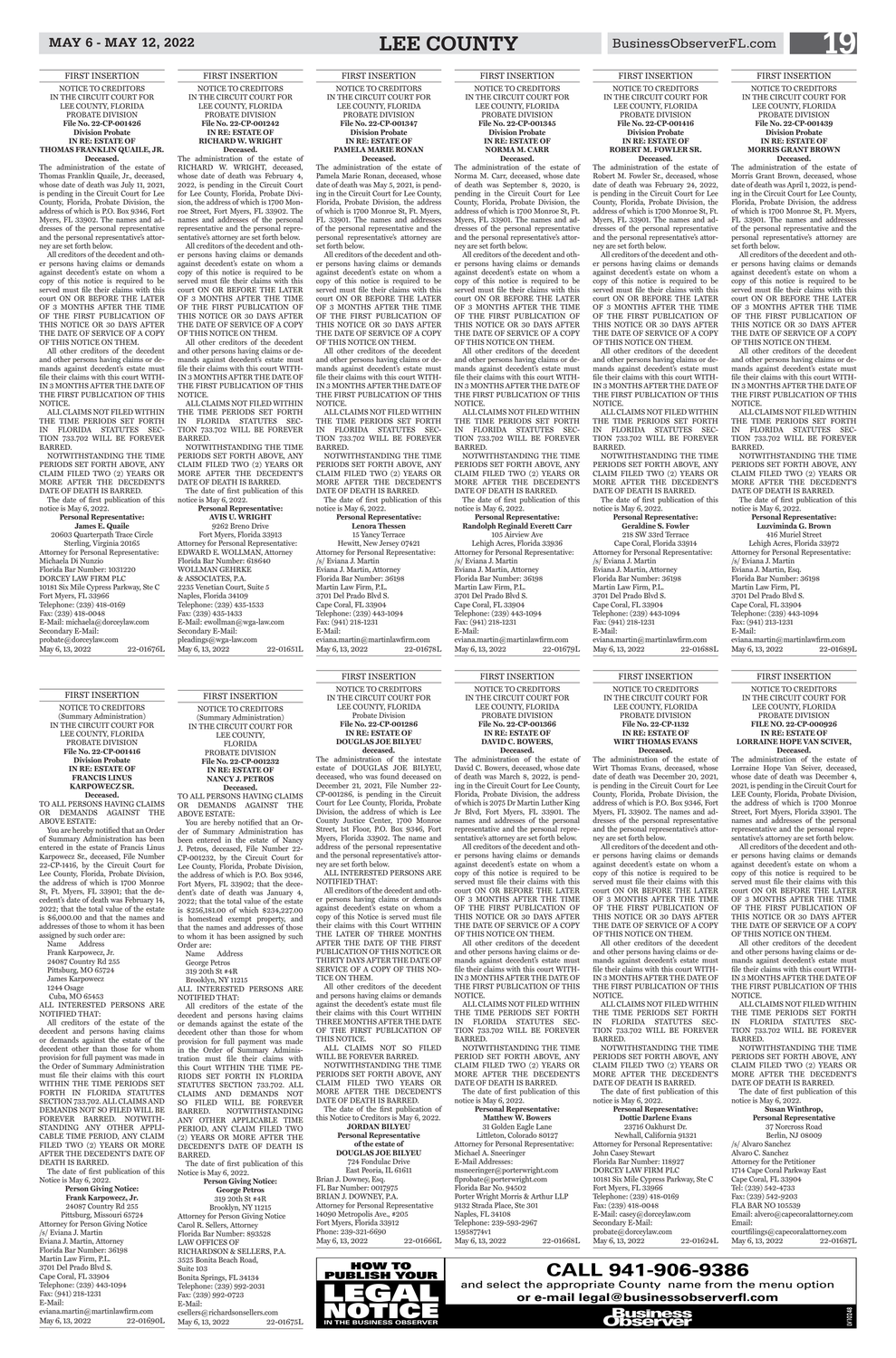**AMENDED REQUEST FOR PROPOSALS INSTALLATION OF BABCOCK RANCH SPINE ROADS 2022 DD 9-10; DD 15-16; II 8 AND II 9-10 PROJECT SITE WORK IMPROVEMENTS** Charlotte and Lee Counties, Florida

As originally published on April 29, 2022, notice is hereby given that the Babcock Ranch Community Independent Special District (the "District"), will accept proposals from firms interested in providing labor, materials, and equipment for the construction and installation of Babcock Ranch Spine Roads 2022 DD 9-10; DD 15-16; II 8 and II 9-10 Site Work Improvements at the community known as BABCOCK RANCH located in Charlotte and Lee Counties, Florida (the "Project"). The contract will require contractors to provide services for the installation of site work improvements, as more particularly described in the Project Manual and in accordance with the plans and specifications.

The project manual, comprised of proposal and contract documents, will be available for public inspection and may be obtained beginning April 29, 2022, at 2:00 p.m. Contact the District Engineer, Kimley-Horn and Associates, Inc., bid@ babcockranchcommunityisd.com regarding access to the project manual.

A Pre-Bid Conference will take place on May 9, 2022 at 2:00 p.m., at the offices of the property owner, 42881 Lake Babcock Dr., Second Floor, Babcock Ranch, FL 33982 (Hatchery East Conference Room).

The District reserves the right to reject any and all proposals, make modifications to the work, award the contract in whole or in part with or without cause to one or more proposers, provide for the delivery of the project in phases and waive minor or technical irregularities in any Proposal, as it deems appropriate, if it determines in its discretion that it is in the District's best interests to do so. The successful proposer will be required to execute a contract with the District and file the requisite Performance and Payment Bonds and insurance within ten (10) calendar days after

execution of the construction Contract.

Any person who wishes to protest the Project Manual, or any component thereof, shall file with the District a written notice of protest within seventytwo (72) hours after the Project Manual is made available, together with a protest bond in a form acceptable to the District and in the amount of \$10,000, and shall file a formal written protest with the District within seven (7) calendar days after the date of timely filing the initial notice of protest. All such filings must be in accordance with the District's Rules of Procedure. Filing will be perfected and deemed to have occurred upon receipt by the District Manager. Failure to timely file a notice of protest or failure to timely file a formal written protest shall constitute a waiver of any right to object to or protest the contents of the District's Project Manual. The formal written protest shall state with particularity the facts and law upon which the protest is

based. Firms desiring to provide services for this project must submit one (1) original, three (3) copies, and one electronic copy of the required proposal documents no later than May 31, 2022, at 1:00 p.m., at the offices of the Property Owner, 42850 Crescent Loop, Suite 200, Babcock Ranch, FL 33982. Proposals shall be submitted in a sealed opaque envelope pursuant to the project manual. Proposals will be opened at the time and date stipulated below; those received after the time and date

disqualified.

Ranking of proposals will be made on the basis of qualifications and price according to the criteria set forth in the

evaluation criteria contained within the project manual; however, please note that proposals received from firms failing to meet the following minimum qualifications/ requirements will not be considered or evaluated: (1) Proposer will have constructed three (3) improvements similar in quality and scope with a minimum of \$1,000,000 in total volume contract cost within the last three (3) years; (2) Proposer will have minimum bonding capacity of \$5,000,000 from a Surety Company acceptable to the District; and (3) Proposer is authorized to do business in Florida..

SETH HUBERMAN, ESQ. Florida Bar #32711 Huberman & Associates 902 Clint Moore Road, Ste.220 Boca Raton, FL 33487 (949) 400-1029 seth@hubermanassociates.com<br>Mav 6, 13, 2022 22-01686L May 6, 13, 2022

> stipulated above will be returned unopened to the proposer. Any proposal not completed as specified or missing the required proposal documents as provided in the Project Manual may be sociates, LLC, 2300 Glades Road, Suite 410W, Boca Raton, Florida 33431. This meeting may be continued to a date, time, and place to be specified on the record at the meeting.

Any and all questions relative to this project shall be directed in writing only to the District's Engineer, via email only at bid@babcockranchcommunityisd. com. Questions must be submitted to the District's Engineer by May 16, 2022 at 5:00 p.m.

# **Notice of Public Meeting for Bid Opening**

A public meeting to open bids will be held on May 31, 2022, at 1:05 p.m., at 42881 Lake Babcock Dr., Second Floor, Babcock Ranch, FL 33982 (Hatchery East Conference Room). No official action of the District's Board will be taken at this meeting, it is held for the limited purpose of opening the bids. The meeting is open to the public and will be conducted in accordance with the provisions of Florida law. A copy of the agenda for this meeting may be obtained from the District Manager, Craig Wrathell, at Wrathell, Hunt & As-

Boca Raton, FL 33431 Telephone: (561) 218-4947 May 6, 13, 2022 22-01628L

Any person requiring special accommodations at this meeting because of a disability or physical impairment should contact the District Office at  $(561)$  571-0010 at least five calendar days prior to the meeting. If you are hearing or speech impaired, please contact the Florida Relay Service at 1-800-955-8770, for aid in contacting the District Office.

# **Notice of Public Meeting for Evaluation Committee**

Lehigh Acres, Florida 33974 Attorney for Personal Representative: THOMAS R. WALSER, ESQ. Email Address: trwalser@floridaprobatefirm.com Florida Bar No. 116596 Florida Probate Law Firm, PLLC 4800 N. Federal Highway, Suite 106D Boca Raton, Florida 33431 May 6, 13, 2022

> A public meeting of the District's evaluation committee will be held on June 2, 2022, at 11:00 a.m. at 42881 Lake Babcock Dr., Second Floor, Babcock Ranch, FL 33982 (Hatchery East Conference Room). No official action of the District's Board will be taken at this meeting, it is held for the limited purpose of evaluating the proposals. The meeting is open to the public and will be conducted in accordance with the provisions of Florida law. A copy of the agenda for this meeting may be obtained from the District Manager, Craig Wrathell, at Wrathell, Hunt & Associates, LLC, 2300 Glades Road, Suite 410W, Boca Raton, Florida 33431. This meeting may be continued to a date, time, and place to be specified on the record at the meeting.

Any person requiring special accommodations at this meeting because of a disability or physical impairment should contact the District Office at (561) 571-0010 at least five calendar days prior to the meeting. If you are hearing or speech impaired, please contact the Florida Relay Service at 1-800-955-8770, for aid in contacting the District Office.

May 6, 2022 22-01680L

WITNESS my hand on 3 day of May, 2022.

Kevin C. Karnes Lee County Clerk of Court (COURT SEAL) C. Strufe Deputy Clerk of Court, Lee County MARINOSCI LAW GROUP, P.C. Attorney for the Plaintiff 100 WEST CYPRESS CREEK ROAD, STE 1045 FORT LAUDERDALE, FL 33309 Telephone: (954)644-8704; Fax: (954) 772-9601 ServiceFL@mlg-defaultlaw.com ServiceFL2@mlg-defaultlaw.com 19-06589 May 6, 13, 2022 22-01674L

FIRST INSERTION NOTICE TO CREDITORS IN THE CIRCUIT COURT OF THE TWENTIETH JUDICIAL CIRCUIT OF FLORIDA AND FOR LEE COUNTY -PROBATE DIVISION **FILE NO.:22-CP-1483 IN RE: ESTATE OF STEPHAN PIERCE**

**Deceased, Intestate.** The administration of the estate of STEPHAN PIERCE, deceased, whose date of death was February 7, 2022, is pending in the Circuit Court for LEE County, Florida, Probate Division, the address of which is Post Office Box 9346, Fort Myers, FL 33902. The names and addresses of the Personal Representative and the Personal Representative's attorney are set forth below.

All creditors of the decedent and other persons having claims or demands against decedent's estate on whom a copy of this notice is required to be served must file their claims with this Court ON OR BEFORE THE LATER OF 3 MONTHS AFTER THE TIME OF THE FIRST PUBLI-CATION OF THIS NOTICE OR 30 DAYS AFTER THE DATE OF SER-VICE OF A COPY OF THIS NOTICE ON THEM.

All other creditors of the decedent and other persons having claims or demands against decedent's estate must file their claims with this Court WITH-IN 3 MONTHS AFTER THE DATE OF THE FIRST PUBLICATION OF THIS NOTICE.

ALL CLAIMS NOT FILED WITHIN THE TIME PERIODS SET FORTH IN FLORIDA STATUTES SEC-TION 733.702 WILL BE FOREVER BARRED.

NOTWITHSTANDING THE TIME PERIODS SET FORTH ABOVE, ANY CLAIM FILED TWO (2) YEARS OR MORE AFTER THE DECEDENT'S DATE OF DEATH IS BARRED

The date of first publication of this notice is: May 6, 2022. Signed on this 4th day of May, 2022.

**Personal Representative: ASHONTE PIERCE**

1430 Delano Trent Street Ruskin, Florida 33570 Attorney for Personal Representative:

NOTICE TO CREDITORS IN THE CIRCUIT COURT FOR LEE COUNTY, FLORIDA PROBATE DIVISION **File No. 22-CP-000481 IN RE: ESTATE OF EXZIDA V. FERNANDEZ Deceased.** The administration of the estate of EXZIDA V. FERNANDEZ, deceased, whose date of death was December 30, 2021, is pending in the Circuit Court for Lee County, Florida, Probate Division, the address of which is 1700 Monroe St, Fort Myers, FL 33901. The names and

addresses of the personal representative and the personal representative's attor-

All creditors of the decedent and other persons having claims or demands against decedent's estate on whom a copy of this notice is required to be served must file their claims with this court ON OR BEFORE THE LATER OF 3 MONTHS AFTER THE TIME OF THE FIRST PUBLI-CATION OF THIS NOTICE OR 30 DAYS AFTER THE DATE OF SER-VICE OF A COPY OF THIS NOTICE

ney are set forth below.

ON THEM.

All other creditors of the decedent

and other persons having claims or demands against decedent's estate must file their claims with this court WITH-IN 3 MONTHS AFTER THE DATE OF THE FIRST PUBLICATION OF THIS

NOTICE. ALL CLAIMS NOT FILED WITHIN THE TIME PERIODS SET FORTH IN FLORIDA STATUTES SEC-TION 733.702 WILL BE FOREVER BARRED. NOTWITHSTANDING THE TIME

PERIODS SET FORTH ABOVE, ANY CLAIM FILED TWO (2) YEARS OR MORE AFTER THE DECEDENT'S DATE OF DEATH IS BARRED.

The date of first publication of this notice is May 6, 2022. **Personal Representative: CARLOS FERNANDEZ** 1833 Pittsburg Landing Virginia Beach, VA 23464 Attorney for Personal Representative: DANIEL BENSIMON, ESQ. Email Addresses: dbensimon@dorotbensimon.com Florida Bar No. 36837 2000 Glades Road, Suite 312

# FIRST INSERTION NOTICE TO CREDITORS IN THE CIRCUIT COURT FOR LEE COUNTY, FLORIDA PROBATE DIVISION **File No. 22 CP-001299 IN RE: ESTATE OF TAEKO SANTOS Deceased.**

The administration of the estate of TAEKO SANTOS, deceased, whose date of death was February 24, 2022, is pending in the Circuit Court for Lee County, Florida, Probate Division, the address of which is 2075 Dr. Martin Luther King, Jr. Boulevard, Fort Myers, Florida 33901. The names and addresses of the personal representative and the personal representative's attorney are set forth below.

All creditors of the decedent and other persons having claims or demands against decedent's estate on whom a copy of this notice is required to be served must file their claims with this court ON OR BEFORE THE LATER OF 3 MONTHS AFTER THE TIME OF THE FIRST PUBLI-CATION OF THIS NOTICE OR 30 DAYS AFTER THE DATE OF SER-VICE OF A COPY OF THIS NOTICE ON THEM.

All other creditors of the decedent and other persons having claims or demands against decedent's estate must file their claims with this court WITH-IN 3 MONTHS AFTER THE DATE OF THE FIRST PUBLICATION OF THIS NOTICE.

ALL CLAIMS NOT FILED WITHIN THE TIME PERIODS SET FORTH IN FLORIDA STAT-UTES SECTION 733.702 WILL BE FOREVER BARRED. NOT-WITHSTANDING THE TIME PE-RIODS SET FORTH ABOVE, ANY CLAIM FILED TWO (2) YEARS OR MORE AFTER THE DECE-DENT'S DATE OF DEATH IS BARRED.

The date of first publication of this notice is May 6, 2022. **Personal Representative:**

**ERNEST MATA**  710 Crestline Avenue S

FIRST INSERTION NOTICE OF SALE IN THE CIRCUIT COURT OF THE TWENTIETH JUDICIAL CIRCUIT, IN AND FOR LEE COUNTY,

FLORIDA

# **CASE NO. 21-CA-006157 PENNYMAC LOAN SERVICES, LLC; Plaintiff, vs.**

**TIMMY JOE WHITACRE, MARCI ANN WHITACRE, ET.AL; Defendants** NOTICE IS GIVEN that, in accor-

dance with the Final Judgment of Foreclosure dated April 21, 2022, in the above-styled cause. I will sell to the highest and best bidder for cash at https://www.lee. realforeclose.com , on May 25th, 2022, 2022 at 09:00 AM the following described property:

LOT 36, BLOCK A, VILLAGES AT COUNTRY CREEK, UNIT TWO REPLAT, A SUBDIVI-SION ACCORDING TO THE PLAT THEREOF RECORDED AT PLAT BOOK 40, PAGES 53 THROUGH 66, INCLUSIVE, IN THE PUBLIC RECORDS OF LEE COUNTY, FLORIDA. . Property Address: 20850

BLACKSMITH FORGE, ES-TERO, FL 33928 ANY PERSON CLAIMING AN IN-TEREST IN THE SURPLUS FROM THE SALE, IF ANY, OTHER THAN THE PROPERTY OWNER AS OF THE DATE OF THE LIS PENDENS MUST FILE A CLAIM BEFORE THE CLERK REPORTS THE SURPLUS AS UNCLAIMED. THE COURT, IN ITS DISCRE-TION, MAY ENLARGE THE TIME OF THE SALE. NOTICE OF THE CHANGED TIME OF SALE SHALL BE PUBLISHED AS PROVIDED HEREIN.

FIRST INSERTION NOTICE TO CREDITORS IN THE CIRCUIT COURT FOR LEE COUNTY, FLORIDA PROBATE DIVISION **File No. 22-CP-1169 IN RE: ESTATE OF JAMES DONALD CHALLENDER,**

**Deceased.** The administration of the estate of JAMES DONALD CHALLENDER, deceased, whose date of death was May 25, 2020, is pending in the Circuit Court for Lee County, Florida, Probate Division, the address of which is Po Box 2469, Ft. Myers, FL 33902. The names and addresses of the personal representative and the personal representative's attorney are set forth below.

All creditors of the decedent and other persons having claims or demands against decedent's estate, on whom a copy of this notice is required to be served, must file their claims with this court ON OR BEFORE THE LATER OF 3 MONTHS AFTER THE TIME OF THE FIRST PUBLICATION OF THIS NOTICE OR 30 DAYS AFTER THE DATE OF SERVICE OF A COPY OF THIS NOTICE ON THEM.

All other creditors of the decedent and other persons having claims or demands against decedent's estate must file their claims with this court WITH-IN 3 MONTHS AFTER THE DATE OF THE FIRST PUBLICATION OF THIS NOTICE.

ALL CLAIMS NOT FILED WITHIN THE TIME PERIODS SET FORTH IN FLORIDA STATUTES SEC-TION 733.702 WILL BE FOREVER BARRED.

NOTWITHSTANDING THE TIME PERIOD SET FORTH ABOVE, ANY CLAIM FILED TWO (2) YEARS OR MORE AFTER THE DECEDENT'S DATE OF DEATH IS BARRED. The date of first publication of this

notice is: May 6, 2022.

**ROBERT D. HINES, ESQ. Personal Representative** 1312 W. Fletcher Avenue, Suite B Tampa, FL 33612 Robert D. Hines, Esq. Attorney for Personal Representative Florida Bar No. 0413550 Hines Norman Hines, P.L. 1312 W. Fletcher Avenue, Suite B Tampa, FL 33612 Telephone: 813-265-0100 Email: rhines@hnh-law.com Secondary Email: jrivera@hnh-law.com

May 6, 13, 2022 22-01677L

# FIRST INSERTION

# FIRST INSERTION

# 20 BUSINESS OBSERVER **LEE COUNTY** MAY 6 - MAY 12, 2022

# OFFICIAL COURTHOUSE WEBSITES:

**MANATEE COUNTY:**  manateeclerk.com

**SARASOTA COUNTY:**  sarasotaclerk.com

**CHARLOTTE COUNTY:** charlotte.realforeclose.com

> **LEE COUNTY:** leeclerk.org

**COLLIER COUNTY:** collierclerk.com

**HILLSBOROUGH COUNTY:**  hillsclerk.com

**PASCO COUNTY:**  pasco.realforeclose.com

**PINELLAS COUNTY:** pinellasclerk.org

**POLK COUNTY:** polkcountyclerk.net

**ORANGE COUNTY:** myorangeclerk.com

Check out your notices on: **floridapublicnotices.com**

# $J_{\ell}$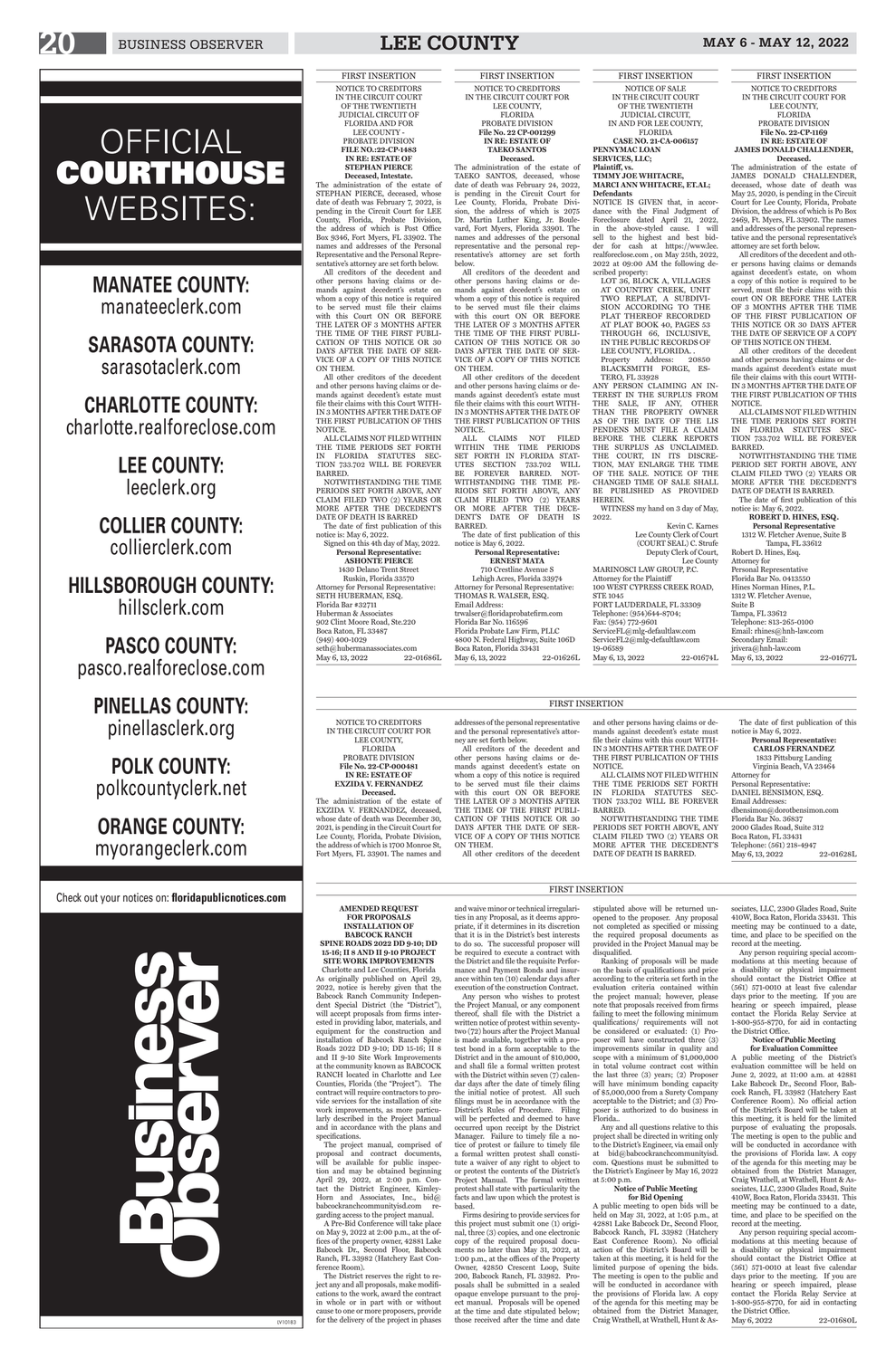# **WHEN PUBLIC NOTICES** REACH THE PUBLIC, EVERYONE BENEFITS.

Some officials want to move notices from newspapers to government-run websites, where they may not be easily found.



# 2 OUT OF 3

U.S. adults read a newspaper in print or online during the week.

Why try to fix something that isn't broken?

Notices in Newspapers.

# **NEWSMEDIA ALLIANCE**

www.newsmediaalliance.org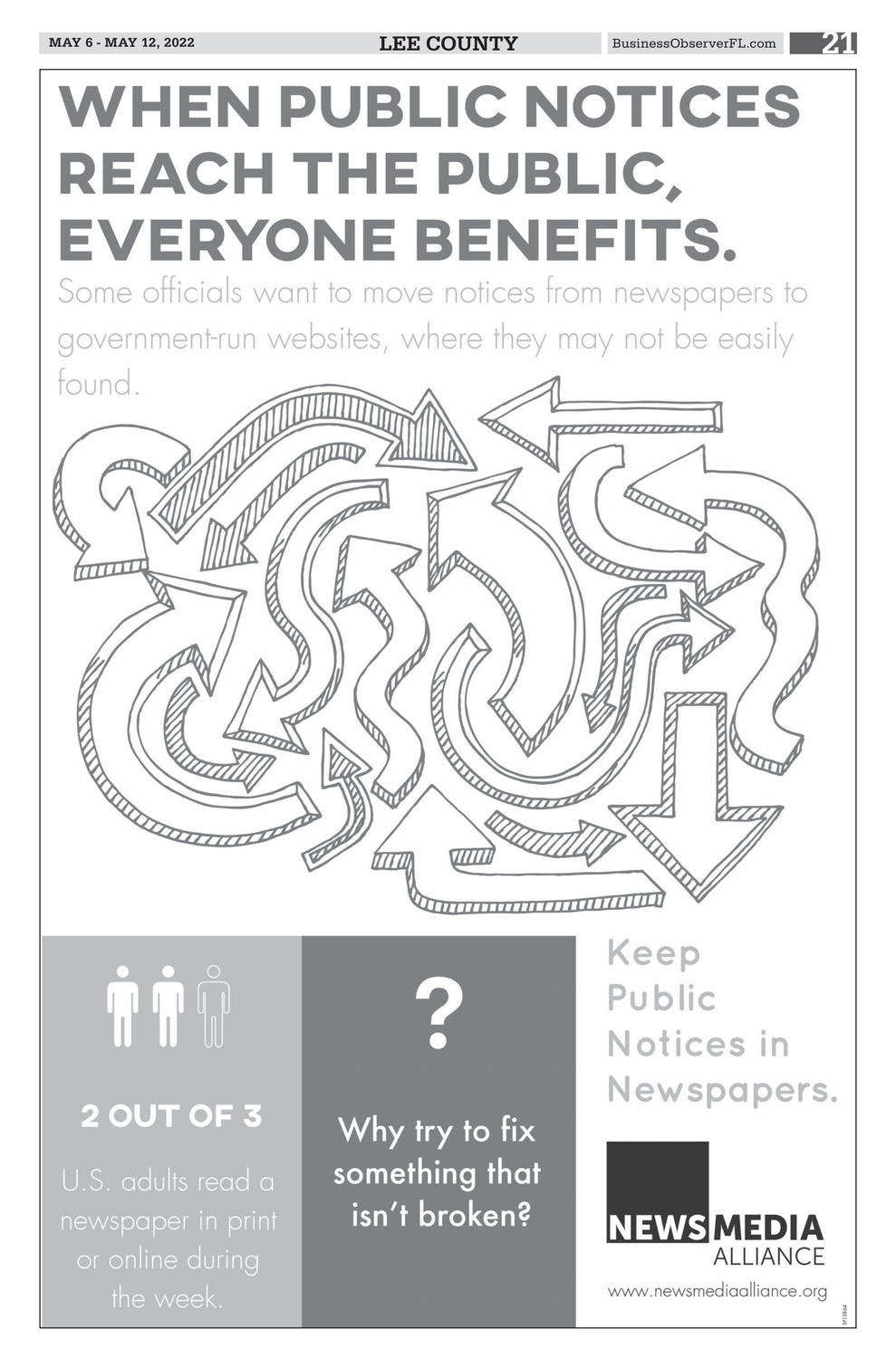# NOTICE OF ACTION - CONSTRUCTIVE SERVICE IN THE CIRCUIT COURT OF THE TWENTIETH JUDICIAL CIRCUIT IN AND FOR LEE COUNTY, FLORIDA GENERAL JURISDICTION

DIVISION **CASE NO. 19-CA-007325 PLAZA HOME MORTGAGE, INC, THE UNKNOWN HEIRS,** 

**Plaintiff, vs.** 

**BENEFICIARIES, DEVISEES, GRANTEES, ASSIGNEES, LIENORS, CREDITORS, TRUSTEES AND ALL OTHERS WHO MAY CLAIM AN INTEREST IN THE ESTATE OF JOY THOMAS, DECEASED, et. al. Defendant(s),** 

TO: HALLIE JORDAN SETZER, and whose residence is unknown and all parties having or claiming to have any right, title or interest in the property described in the mortgage being foreclosed herein.

TO: THE UNKNOWN HEIRS, BEN-EFICIARIES, DEVISEES, GRANT-<br>EES, ASSIGNEES, LIENORS, EES, ASSIGNEES, LIENORS, CREDITORS, TRUSTEES AND ALL OTHERS WHO MAY CLAIM AN IN-TEREST IN THE ESTATE OF DYLAN HAYDEN SETZER, DECEASED, whose residence is unknown if he/she/ they be living; and if he/she/they be dead, the unknown defendants who may be spouses, heirs, devisees, grantees, assignees, lienors, creditors, trustees, and all parties claiming an interest by, through, under or against the Defendants, who are not known to be dead or

Robertson, Anschutz, Schneid, Crane & Partners, PLLC 6409 Congress Ave., Suite 100 Boca Raton, FL 33487 PRIMARY EMAIL: flmail@raslg.com 19-380876 May 6, 13, 2022 22-01622L

alive, and all parties having or claiming to have any right, title or interest in the property described in the mortgage being foreclosed herein.

YOU ARE HEREBY NOTIFIED that an action to foreclose a mortgage on the

following property: LOT 32, SHADOW LAKES, ACCORDING TO THE PLAT THEREOF, RECORDED IN INSTRUMENT NO.: 2006000171800, OF THE PUB-LIC RECORDS OF LEE COUN-TY, FLORIDA.

has been filed against you and you are required to serve a copy of your written defenses, if any, to it on counsel for Plaintiff, whose address is 6409 Congress Avenue, Suite 100, Boca Raton, Florida 33487 within/(30 days from Date of First Publication of this Notice) and file the original with the clerk of this court either before service on Plaintiff 's attorney or immediately thereafter; otherwise a default will be entered against you for the relief demanded in the complaint or petition filed herein.

UNIT A, BUILDING 4, PHASE II, BRIDGEWAY OF PARKER LAKES, A CONDOMINIUM ACCORDING TO THE CON-DOMINIUM DECLARATION, AS RECORDED IN OFFICIAL RECORD BOOK 2701, PAGES 598, AND AS AMENDED, PUBLIC RECORDS OF LEET COUNTY, FLORIDA. Property Address: 15020 BRIDGEWAY LANE #401 FORT MYERS, FL 33919

> WITNESS my hand and the seal of this Court at County, Florida, this 29 day of April, 2022.

Kevin C. Karnes CLERK OF THE CIRCUIT COURT (SEAL) BY: K Shoap DEPUTY CLERK

NOTICE OF FORECLOSURE SALE IN THE CIRCUIT COURT OF THE TWENTIETH JUDICIAL CIRCUIT IN AND FOR LEE COUNTY, FLORIDA GENERAL JURISDICTION DIVISION **CASE NO. 21-CA-005274 BANK OF NEW YORK MELLON TRUST COMPANY, N.A. AS TRUSTEE FOR MORTGAGE ASSETS MANAGEMENT SERIES I TRUST, Plaintiff, vs. BETTY H. CLOSE; UNKNOWN SPOUSE OF BETTY H. CLOSE; BRIDGEWAY OF PARKER LAKES CONDOMINIUM ASSOCIATION, INC.; UNITED STATES OF AMERICA, ACTING ON BEHALF OF THE SECRETARY** 

**OF HOUSING AND URBAN** 

That certain 25 foot strip of land, more or less, lying within the Southwest Quarter (SW ¼) of the Southeast Quarter (SE ¼) of Section 21, Township 43 South, Range 25 East, Lee County, Florida, being bounded on the North by Bayshore Road; on the West by the West line of the Southeast Quarter of said Section 21; on the South by a line commencing at the Southwest corner of the land described in Special Warranty Deed recorded in O.R. Book 2571, Page 3410 extended West to the West line of the Southeast Quarter of said Section 21; and on the East by the West line of said Special Warranty Deed recorded in O.R. Book 2571, Page 3410 of the Public Records of Lee County, Florida. Property Appraiser's Parcel Identification Number: 21-43-25-00-00007.0100 NOTICE IS HEREBY GIVEN to each of you that an action to quiet title to the above described property has been filed against you and you required to serve a copy of your written defenses and answer to the complaint on the Plaintiff 's attorney, KEITH H. HAGMAN, ESQ., The Pavese Law Firm, P.O. Box 1507, Fort Myers, FL 33902 on or before June 08, 2022, or otherwise a default judgment will be entered against you for the relief sought in the Complaint. This notice shall be published once a week for four (4) consecutive weeks in Lee County, Florida.

**DEVELOPMENT, et al. Defendant(s).** NOTICE IS HEREBY GIVEN pursuant to a Final Judgment of Foreclosure dated March 24, 2022 , and entered in 21-CA-005274 of the Circuit Court of the TWENTIETH Judicial Circuit in and for LEE County, Florida, wherein BANK OF NEW YORK MELLON TRUST COMPANY, N.A. AS TRUSTEE FOR MORTGAGE ASSETS MANAGEMENT SERIES I TRUST is the Plaintiff and BETTY H. CLOSE; UNKNOWN SPOUSE OF BETTY H. CLOSE; BRIDGEWAY OF PARKER LAKES CONDOMINI-UM ASSOCIATION, INC.; UNITED STATES OF AMERICA, ACTING ON BEHALF OF THE SECRETARY OF HOUSING AND URBAN DE-

VELOPMENT are the Defendant(s). Kevin Karnes as the Clerk of the Circuit Court will sell to the highest and best bidder for cash at www.lee. realforeclose.com, at 09:00 AM, on May 25, 2022 , the following described property as set forth in said Final Judgment, to wit:

Any person claiming an interest in the surplus from the sale, if any, other than the property owner as of the date of the lis pendens must file a claim in accordance with Florida Statutes, Section 45.031.

Dated this day of MAR 25, 2022. Kevin Karnes

As Clerk of the Court (SEAL) By: T. Cline As Deputy Clerk Submitted by: Robertson, Anschutz, Schneid, Crane & Partners, PLLC

THENCE SOUTHEASTERLY ALONG THE EASTERLY SIDE OF SAID BELLE-AIRE ROAD 25 FEET, THENCE NORTH-EASTERLY AND PARALLEL TO THE LINE DIVIDING SAID LOTS 594 AND 595 IN SAID BLOCK 14 OF RUSSELL PARK,

NOTICE OF ACTION

LOT 595, BLOCK 14, RUSSELL PARK, ACCORDING TO THE PLAT THEREOF, AS RECORD-

IN THE CIRCUIT COURT OF THE TWENTIETH JUDICIAL CIRCUIT IN AND FOR LEE COUNTY, FLORIDA CIVIL DIVISION **Case No.: Case 22-CA-848 BAYSHORE-COPPING, LLC, a Florida limited liability company, Plaintiff, v. ROSALYN JENKINS, as an Heir to the Estate of Arretta M. Darter, Deceased; CARROLL G. COPPING, as an Heir to the Estate of Barbara E. Copping, Deceased; MAX COPPING, as an Heir to the Estate of Barbara E. Copping, Deceased; DALE E. COPPING, as an Heir to to the Estate of Barbara E. Copping, Deceased; DAVID C. COPPING, as an Heir to the Estate of Barbara E. Copping Deceased; DONALD W. COPPING, JR., as an Heir to the Estate of Barbara E. Copping, Deceased; SANDRA LOCHNER, as an Heir to the Estate of Barbara E. Copping, Deceased; AND ALL** 

## **UNKNOWN PARTIES CLAIMING AN INTEREST BY, THROUGH, UNDER OR AGAINST THE HEREIN NAMED INDIVIDUAL DEFENDANTS WHETHER SAID UNKNOWN PARTIES MAY CLAIM AN INTEREST AS SPOUSES, HEIRS, DEVISEES, LIENORS, OR OTHER CLAIMANTS, Defendants.**

for Foreclosure of Mortgage on the following described property

TO: ALL UNKNOWN PARTIES CLAIMING AN INTEREST BY, THROUGH, UNDER OR AGAINST THE HEREIN NAMED INDIVIDUAL DEFENDANTS WHETHER SAID UNKNOWN PARTIES MAY CLAIM AN INTEREST AS SPOUSES, HEIRS, DEVISEES, LIENORS, OR OTHER CLAIMANTS; THE UNKNOWN HEIRS, BENEFICIARIES, PERSON-AL REPRESENTATIVES, DEVISEES, ASSIGNEES, LIENORS, CREDITORS, TRUSTEES AND ALL OTHERS WHO MAY CLAIM AN INTEREST IN THE ESTATE OF CARROLL G. COPPING, DECEASED; and THE UNKNOWN HEIRS, BENEFICIARIES PERSON-AL REPRESENTATIVES, DEVISEES, ASSIGNEES, LIENORS, CREDI-

TORS, TRUSTEES AND ALL OTH-ERS WHO MAY CLAIM AN INTER-EST IN THE ESTATE OF DAVID C. COPPING, DECEASED, in regards to the following described property in Lee County, Florida:

> WITNESS my hand and the seal of this Court this 2nd day of May, 2022. Kevin C. Karnes As Clerk of the Court by: (SEAL) By: C. Richardson As Deputy Clerk Marinosci Law Group, P.C. 100 W. Cypress Creek Road, Suite 1045 Fort Lauderdale, FL 33309 Telephone: (954) 644-8704 Facsimile: (754) 206-1971 May 6, 13, 2022 22-01663L

Sarasota County • Manatee County • Hillsborough County • Charlotte County<br>Pinellas County • Pasco County • Polk County • Lee County

# Attorneys for Plaintiff Robertson, Anschutz, Schneid, Crane & Partners, PLLC, Boca Raton, FL 33487 Telephone: 561-241-6901 Fax: 561-997-6909 21-098876 - AsB May 6, 13, 2022 22-01644L TO THE EASTERLY SIDE OF THENCE NORTHWESTERLY ALONG THE LINE DIVID-ING LOTS 594 AND 561 OF SAID BLOCK 14 OF SAID

whose residence is unknown and all parties having or claiming to have any right, title or interest in the property described in the mortgage being foreclosed herein.

> Robertson, Anschutz, Schneid, Crane & Partners, PLLC 6409 Congress Ave., Suite 100 Boca Raton, FL 33487 PRIMARY EMAIL: flmail@raslg.com 22-003339 May 6, 13, 2022 22-01659L

Dated on April 29, 2022. KEVIN C. KARNES, Clerk of Courts (SEAL) By: K Shoap Deputy Clerk KEITH H. HAGMAN, ESQ., The Pavese Law Firm, P.O. Box 1507, Fort Myers, FL 33902

May 6, 13, 20, 27, 2022 22-01646L

NOTICE OF ACTION IN THE CIRCUIT COURT OF THE TWENTIETH JUDICIAL CIRCUIT IN AND FOR LEE COUNTY, FLORIDA **CASE NO.: 21-CA-001865 FIFTH THIRD BANK, NATIONAL ASSOCIATION, Plaintiff, VS. UNKNOWN HEIRS, BENEFICIARIES, DEVISEES, SURVIVING SPOUSE, GRANTEES, ASSIGNEE, LIENORS, CREDITORS, TRUSTEES, AND ALL OTHER PARTIES CLAIMING AN INTEREST BY THROUGH UNDER OR AGAINST** 

**THE ESTATE OF BARBARA G. LABUDA, DECEASED; et al., Defendant(s).** TO: Unknown heirs, beneficiaries, de-

visees, surviving spouse, grantees, assignee, lienors, creditors, trustees, and

all other parties claiming an interest by through under or against the estate of Tina Stanton a/k/a Tina Vokert, deceased

Last Known Residence: Unknown YOU ARE NOTIFIED that an action to foreclose a mortgage on the following property in LEE County, Florida: BEGINNING AT A POINT ON THE EASTERLY SIDE OF BELLEAIRE ROAD, WHICH IS COMMON TO LOTS 594 AND 595, IN BLOCK 14 OF THAT CERTAIN SUBDIVI-SION KNOWN AS RUSSELL PARK, ACCORDING TO THE MAP OR PLAT THEREOF, RECORDED IN PLAT BOOK 8, PAGE 25 OF THE PUBLIC RECORDS OF LEE COUNTY, FLORIDA,

SAID LOT 594, BEGINNING;

RUSSELL PARK 25 FEET TO THE NORTHEAST CORNER OF SAID LOT 594, THENCE SOUTHWESTERLY ALONG THE LINE DIVIDING SAID LOTS 594 AND 595 IN SAID BLOCK 14 TO THE POINT OF

Plaintiff 's attorney, at 2720 Park Street, Suite 205, Jacksonville, Florida, 32205, Phone Number: (904) 389-6202 May 6, 13, 20, 27, 2022 22-01645L

> DESCRIBED AS THE NORTH-ERLY 25 FEET OF LOT 594 IN SAID BLOCK 14 OF SAID RUS-

SAID PARCEL BEING ALSO SELL PARK SUBDIVISION. AND

ED IN PLAT BOOK 8, PAGE 25 OF THE PUBLIC RECORDS OF LEE COUNTY, FLORIDA.

has been filed against you and you are required to serve a copy of your written defenses, if any, to it on AL-DRIDGE | PITE, LLP, Plaintiff's attorney, at 1615 South Congress Avenue, Suite 200, Delray Beach, FL 33445, within 30 days after publication on the notice, and file the original with the clerk of this court either before service on Plaintiff's attorney or immediately thereafter; otherwise a default will be entered against you for the relief demanded in the complaint or petition.

Dated on May 02, 2022

Schneid, Crane & Partners, PLLC Attorneys for Plaintiff 6409 Congress Avenue, Suite 100, Boca Raton, FL 33487 Telephone: 561-241-6901 Fax: 561-997-6909 20-061695 - MaM May 6, 13, 2022 22-01643L

> Kevin C. Karnes As Clerk of the Court (SEAL) By: K Shoap As Deputy Clerk

ALDRIDGE | PITE, LLP, Plaintiff's attorney, 1615 South Congress Avenue, Suite 200, Delray Beach, FL 33445

1599-352B Ref# 880

May 6, 13, 2022 22-01658L

NOTICE OF ACTION IN THE CIRCUIT COURT OF THE TWENTIETH JUDICIAL CIRCUIT, IN AND FOR LEE COUNTY, FLORIDA **CASE NO.: 36-2022-CA-001394 AMERIHOME MORTGAGE** 

**COMPANY, LLC; Plaintiff, VS. UNKNOWN HEIRS, BENEFICIARIES, DEVISEES, SURVIVING SPOUSE, GRANTEES, ASSIGNEES, LIENORS, CREDITORS, TRUSTEES AND ALL OTHER PARTIES CLAIMING AN INTEREST IN THE ESTATE OF DAVID DE MARSE; ALLISON ROON; LAKEWOOD VILLAGE SECTION III RESIDENTS' ASSOCIATION, INC.; UNKNOWN TENANT #1 IN POSSESSION OF THE PROPERTY; UNKNOWN TENANT #2 IN POSSESSION OF** 

**THE PROPERTY; Defendant(s).**

To the following Defendant(s): UNKNOWN HEIRS, BENEFICIA-<br>RIES, DEVISEES, SURVIVING RIES, DEVISEES, SURVIVING SPOUSE, GRANTEES, ASSIGNEES, LIENORS, CREDITORS, TRUSTEES AND ALL OTHER PARTIES CLAIM-ING AN INTEREST IN THE ESTATE OF DAVID DE MARSE Last Known Address UNKNOWN YOU ARE NOTIFIED that an action

LOT 147, LAKEWOOD VIL-LAGE, ACCORDING TO THE PLAT THEREOF AS RECORD-ED IN PLAT BOOK 76, PAGES 63 THROUGH 67, INCLUSIVE, OF THE PUBLIC RECORDS OF LEE COUNTY, FLORIDA. a/k/a 8381 VILLAGE EDGE CIR #3, FORT MYERS, FL 33919 has been filed against you and you

are required to serve a copy of you written defenses, if any, to it, on Marinosci Law Group, P.C., Attorney for Plaintiff, whose address is 100 W. Cypress Creek Road, Suite 1045, Fort Lauderdale, Florida 33309, within 30 days from the first publication of this Notice in the BUSINESS OBSERVER (GULF COAST), and file the original with the Clerk of this Court either before service on Plaintiff's attorney or immediately thereafter; otherwise a default will be entered against you for the relief demand in the complaint.

This notice is provided pursuant to Administrative Order No. 2.065.

If you are a person with a disability who needs any accommodation in order to participate in this proceeding, you are entitled, at no cost to you, to the provision of certain assistance. Please contact Brooke Dean, Operations Division Manager, whose office is located at Lee County Justice Center, 1700 Monroe Street, Fort Myers, Florida 33901, and whose telephone number is (239) 533-1771, at least 7 days before your scheduled court appearance, or immediately upon receiving this notification if the time before the scheduled appearance is less than 7 days; if you are hearing or voice impaired, call 711.

# FIRST INSERTION

# FIRST INSERTION

FIRST INSERTION

# FIRST INSERTION

NOTICE OF ACTION - CONSTRUCTIVE SERVICE IN THE CIRCUIT COURT OF THE TWENTIETH JUDICIAL CIRCUIT IN AND FOR LEE COUNTY,

FLORIDA GENERAL JURISDICTION DIVISION

**CASE NO. 22-CA-001137 LONGBRIDGE FINANCIAL, LLC, Plaintiff, vs.**

**THE UNKNOWN HEIRS, BENEFICIARIES, DEVISEES, GRANTEES, ASSIGNEES, LIENORS, CREDITORS, TRUSTEES AND ALL OTHERS WHO MAY CLAIM AN INTEREST IN THE ESTATE OF CHARLES HALL, DECEASED, et. al. Defendant(s),** TO: ANN M. HALL, and,

TO: THE UNKNOWN HEIRS, BENE-FICIARIES, DEVISEES, GRANTEES, ASSIGNEES, LIENORS, CREDITORS, TRUSTEES AND ALL OTHERS WHO MAY CLAIM AN INTEREST IN THE ESTATE OF CHARLES HALL, DE-CEASED,

whose residence is unknown and all parties having or claiming to have any right, title or interest in the property described in the mortgage being foreclosed herein.

YOU ARE HEREBY NOTIFIED that an action to foreclose a mortgage on the following property: FAMILY UNIT 120, SEVEN

LAKES BUILDING NO. 4, TOGETHER WITH AN UN-DIVIDED INTEREST IN THE COMMON ELEMENTS, AC-CORDING TO THE DECLA-RATION OF CONDOMINIUM THEREOF RECORDED IN OF-FICIAL RECORD BOOK 770, PAGE 348-386, AND AMEND-ED BY DOCUMENT RECORD-ED IN OFFICIAL RECORD BOOK 772, PAGE 502-505, OF THE PUBLIC RECORDS OF LEE COUNTY, FLORIDA.

has been filed against you and you are required to serve a copy of your written defenses, if any, to it on counsel for Plaintiff, whose address is 6409 Congress Avenue, Suite 100, Boca Raton, Florida 33487/(30 days from Date of First Publication of this Notice) and file the original with the clerk of this court either before service on Plaintiff 's attorney or immediately thereafter; otherwise a default will be entered against you for the relief demanded in the complaint or petition filed herein.

WITNESS my hand and the seal of this Court at County, Florida, this 2nd day of May, 2022.

Kevin C. Karnes CLERK OF THE CIRCUIT COURT (SEAL) BY: C. Richardson DEPUTY CLERK

FIRST INSERTION

# FIRST INSERTION

NOTICE OF ACTION - CONSTRUCTIVE SERVICE IN THE CIRCUIT COURT OF THE TWENTIETH JUDICIAL CIRCUIT IN AND FOR LEE COUNTY, FLORIDA GENERAL JURISDICTION DIVISION **Case No. 22-CA-001267 Wells Fargo Bank N.A. Plaintiff, vs. The Unknown Heirs, Devisees, Grantees, Assignees, Lienors, Creditors, Trustees, and all other parties claiming interest by, through, under or against the Estate of Frank L. Wilcox a/k/a Frank Louis Wilcox, Deceased; et al.**

## **Defendants.**

TO: The Unknown Heirs, Devisees, Grantees, Assignees, Lienors, Creditors, Trustees, and all other parties claiming interest by, through, under or against the Estate of Frank L. Wilcox a/k/a Frank Louis Wilcox, Deceased Last Known Address: Unknown

YOU ARE HEREBY NOTIFIED that an action to foreclose a mortgage on the following property in Lee County, Florida:

LOTS 10, AND 11, BLOCK 88, UNIT NO. 5, FORT MYERS SHORES, ACCORDING TO

THE PLAT THEREOF, AS RE-CORDED IN PLAT BOOK 16, PAGE(S) 66 THROUGH 70, INCLUSIVE, OF THE PUBLIC RECORDS OF LEE COUNTY, FLORIDA. has been filed against you and you are required to serve a copy of your written defenses, if any, to it on Julie York, Esquire, Brock & Scott, PLLC., the Plaintiff 's attorney, whose address is 2001 NW 64th St, Suite 130 Ft. Lauderdale, FL 33309, within thirty (30) days of the first date of pubthe Clerk of this Court either before

lication, and file the original with service on the Plaintiff's attorney or immediately thereafter; otherwise a default will be entered against you for the relief demanded in the complaint or petition. DATED on 05/02/2022.

Kevin Karnes As Clerk of the Court (SEAL) By K Shoap As Deputy Clerk Julie York, Esquire, Brock & Scott, PLLC., the Plaintiff's attorney. 2001 NW 64th St, Suite 130 Ft. Lauderdale, FL 33309 Case No. 22-CA-001267 File # 22-F00535

May 6, 13, 2022 22-01661L

NOTICE OF ACTION IN THE CIRCUIT COURT OF THE TWENTIETH JUDICIAL CIRCUIT IN AND FOR LEE COUNTY, FLORIDA **Case No.: 21-CA-005993 SUSTAINABLE L&S LLC, a Florida Limited Liability Company, Plaintiff, vs. MARGARET KRAFT and ESTATE OF JOSEPH KRAFT, Defendants.**  TO: MARGARET KRAFT 1117 HUDSON ST E LEHIGH ACRES, FLORIDA 33974 ESTATE OF JOSEPH KRAFT 1117 HUDSON ST E LEHIGH ACRES, FLORIDA 33974 YOU ARE NOTIFIED that an action to quiet title on the following property in Martin County, Florida: THE FOLLOWING DE-SCRIBED LAND, SITUATE, LYING, AND BEING IN MAR-TIN COUNTY, FLORIDA, TO WIT: LOT 8, BLOCK 72, UNIT 14, SECTION 13, TOWNSHIP 45 SOUTH, RANGE 27 EAST, LEHIGH ACRES FLORIDA, ACCORDING TO THE PLAT FIRST INSERTION

THEREOF ON FILE IN THE OFFICE OF THE CLERK OF THE CIRCUIT COURT, RE-CORDED IN PLAT BOOK 18, PAGE 32, PUBLIC RECORDS OF LEE COUNTY, FLORIDA. has been filed against you and that you are required to serve a copy of your written defenses, if any, to it on The Law Office of C.W. Wickersham, Jr., P.A., Plaintiff 's attorney, at 2720 Park Street, Suite 205, Jacksonville, Florida, 32205, Phone Number: (904) 389-6202, on or before June 08, 2022, and file the original with the Clerk of this Court, at 1700 Monroe St, Fort Myers FL 33901 before service on Plaintiff or immediately thereafter. If you fail to do so, a Default may be entered against you for the relief demanded in the Complaint. DATED this 29 day of April, 2021.

Kevin C. Karnes Clerk of the Circuit Court [SEAL] By: K Shoap As Deputy Clerk The Law Office of C.W. Wickersham, Jr., P.A.,

NOTICE OF FORECLOSURE SALE IN THE CIRCUIT COURT OF THE TWENTIETH JUDICIAL CIRCUIT IN AND FOR LEE COUNTY,

FLORIDA **CASE NO. 18-CA-004676 FEDERAL NATIONAL MORTGAGE ASSOCIATION, Plaintiff, vs.**

**JAMES M VALLONE, et al.**

**Defendant(s).** NOTICE IS HEREBY GIVEN pursuant to a Final Judgment of Foreclosure dated July 17, 2019, and entered in 18-CA-004676 of the Circuit Court of the TWENTIETH Judicial Circuit in and for Lee County, Florida, wherein MTGLQ INVESTORS, L.P. is the Plaintiff and JAMES M. VALLONE; UNKNOWN SPOUSE OF JAMES M. VALLONE; THE COUNTRY OAKS LOT OWNERS ASSOCIATION, INC; UNKNOWN TENANT; and UN-KNOWN SPOUSE OF MARILYNNE GUNDERMAN are the Defendant(s). Kevin C. Karnes as the Clerk of the Circuit Court will sell to the highest and best bidder for cash at www.lee. realforeclose.com, at 09:00 AM, on June 1, 2022 , the following described property as set forth in said Final Judgment, to wit:

LOT 20 COUNTRY OAKS SUBDIVISION, PHASE II, ACCORDING TO THE PLAT THEREOF IN PLAT BOOK 44, PAGES 15 TO 18, INCLUSIVE, PUBLIC RECORDS TO LEE COUNTY, FLORIDA Any person claiming an interest in the

surplus from the sale, if any, other than the property owner as of the date of the lis pendens must file a claim in accordance with Florida Statutes, Section 45.031.

Dated this day of May 2, 2022. Kevin C. Karnes As Clerk of the Court (SEAL) By: Theresa Cline As Deputy Clerk Submitted by: Robertson, Anschutz,

# FIRST INSERTION

# FIRST INSERTION

LV12481

SAVE TIME - EMAIL YOUR LEGAL NOTICES



Collier County • Orange County legal@businessobserverfl.com

Wednesday 2pm Deadline for Friday Publication | Wednesday 10am for Thursday Publication in Orange County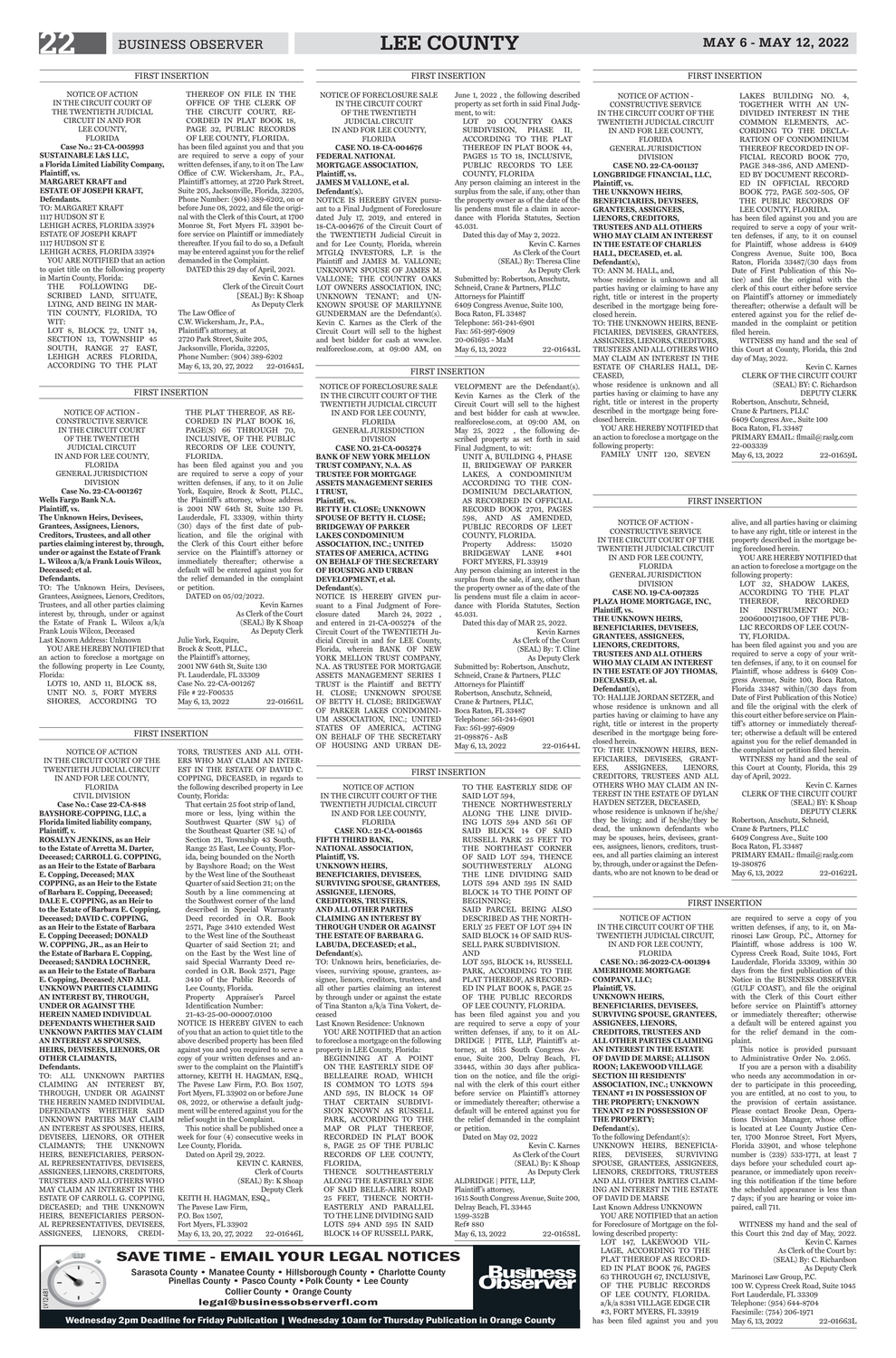# MAY 6 - MAY 12, 2022 **LEE COUNTY** BusinessObserverFL.com **23**

# **SUBSEQUENT INSERTIONS**

NOTICE OF FORECLOSURE SALE IN THE CIRCUIT COURT OF THE TWENTIETH JUDICIAL CIRCUIT, IN AND FOR LEE COUNTY, **FLORIDA CASE No. 21-CA-005073 REVERSE MORTGAGE SOLUTIONS, INC., PLAINTIFF, VS. MARI B. WHITNEY A/K/A MARI WHITNEY, ET AL. DEFENDANT(S).**

NOTICE IS HEREBY GIVEN pursuant to the Final Judgment of Foreclosure dated April 21, 2022, in the above action, I will sell to the highest bidder for cash at Lee County, Florida, on June 22, 2022, at 09:00 AM, at www.lee. realforeclose.com for the following de-

scribed property:

April 29; May 6, 2022 22-01560L

Lots 13 and 14, Block 2890, Unit 41, Cape Coral Subdivision, ac-

cording to the Plat thereof, re-

corded in Plat Book 17, Pages 2 through 14, inclusive, of the Public Records of Lee County, Florida

Any person claiming an interest in the surplus from the sale, if any, other than the property owner as of the date of the lis pendens must file a claim before the clerk reports the surplus as unclaimed. The Court, in its discretion, may enlarge the time of the sale. Notice of the changed time of sale shall be published as provided herein.

Date: APR 22 2022

Kevin C. Karnes Clerk of the Circuit Court (SEAL) By: T. Cline

Deputy Clerk of the Court Tromberg, Morris & Poulin, PLLC 1515 South Federal Highway, Suite 100 Boca Raton, FL 33432

Our Case#: 20-000553-FHA-F-REV\ 21-CA-005073\PHH

(19-001212)\21-CA-005626\AHP April 29; May 6, 2022 22-01558L

**2015A+,**

scribed property: LOTS 29 AND 30, BLOCK 2, WOODSIDE SUBDIVISION,

NOTICE OF FORECLOSURE SALE IN THE CIRCUIT COURT OF THE TWENTIETH JUDICIAL CIRCUIT, IN AND FOR LEE COUNTY, FLORIDA. **CASE No. 21-CA-005626 U.S. BANK TRUST NATIONAL ASSOCIATION AS TRUSTEE OF AMERICAN HOMEOWNER PRESERVATION TRUST SERIES PLAINTIFF, VS. NATHANAEL HILL A/K/A NATHAN HILL, ET AL. DEFENDANT(S).** NOTICE IS HEREBY GIVEN pursuant to the Final Judgment of Foreclosure dated April 21, 2022, in the above action, I will sell to the highest bidder for cash at Lee County, Florida, on June 22, 2022, at 09:00 AM, at www.lee. realforeclose.com for the following de-ACCORDING TO THE PLAT THEREOF, AS RECORDED IN PLAT BOOK 1, PAGE 58, OF THE PUBLIC RECORDS OF LEE COUNTY, FLORIDA Any person claiming an interest in the surplus from the sale, if any, other than the property owner as of the date of the lis pendens must file a claim before the clerk reports the surplus as unclaimed. The Court, in its discretion, may enlarge the time of the sale. Notice of the changed time of sale shall be published as provided herein. Date: APR 22 2022 Tromberg, Morris & Poulin, PLLC 1515 South Federal Highway, Suite 100 Boca Raton, FL 33432 Our Case #: 21-000207-FRS

DATED this 25 day of April, 2022. Kevin C. Karnes As Clerk of the Court (SEAL) By: M. Nixon Deputy Clerk Diane M. Simons, Esq., 1705 Colonial Bvd., Suite C3, Fort Myers, FL 33907 May 6, 13, 2022 22-01621L

NOTICE OF FORECLOSURE SALE IN THE CIRCUIT COURT OF THE TWENTIETH JUDICIAL CIRCUIT IN AND FOR LEE COUNTY, FLORIDA GENERAL JURISDICTION DIVISION **CASE NO. 21-CA-005917 ROCKET MORTGAGE, LLC F/K/A QUICKEN LOANS, LLC F/K/A QUICKEN LOANS INC., Plaintiff, vs. FRANK J. MANOR; SHAUNE M. MANOR; UNITED STATES OF AMERICA, DEPARTMENT OF THE TREASURY- INTERNAL REVENUE SERVICE; SUNCOAST CREDIT UNION; MIDLAND FUNDING, LLC, et al. Defendant(s).** NOTICE IS HEREBY GIVEN pursu-

Kevin C. Karnes Clerk of the Circuit Court (SEAL) By: T. Cline Deputy Clerk of the Court

# SECOND INSERTION

# SECOND INSERTION

# FIRST INSERTION

# NOTICE OF ACTION IN THE COUNTY COURT OF THE

TWENTIETH JUDICIAL CIRCUIT IN AND FOR LEE COUNTY, FLORIDA **Case No. 22-CC-0099 SINGLE FAMILY HOMEOWNERS ASSOCIATION AT BELLA TERRA, INC., a Florida not-for-profit corporation**

> surplus from the sale, if any other than the property owner as of the date of the lis pendens must file a claim in accordance with Florida Statutes, Section 45.031.

**Plaintiff, vs. VALERIE HOLLY, UNKNOWN SPOUSE OF VALERIE HOLLY, AND ALL OTHER OCCUPANTS OF** 

**21248 VELINO LANE, ESTERO, FL 33928 Defendants.**

TO THE DEFENDANT(S), VALERIE HOLLY and UNKNOWN SPOUSE OF VALERIE HOLLY AND ALL OTHERS WHOM IT MAY CONCERN:

YOU ARE NOTIFIED that an action against you seeking to foreclose a Claim of Lien for unpaid assessments with respect to the below described property

located in Lee County, Florida: LOT 51, BLOCK B, BELLA TERRA UNIT NINE, ACCORD-ING TO THE MAP OR PLAT THEREOF, AS RECORDED IN OFFICIAL RECORDS INSTRUMENT NUMBER INSTRUMENT 2006000315370, OF THE PUB-LIC RECORDS OF LEE COUN-TY, FLORIDA. Parcel ID#: 32-46-26-E2-0100B.0510 Property Address: 21248 Velino

Lane, Estero, FL 33928 has been filed against you, and you are required to serve a copy of your written defenses, if any, to it on Diane M. Simons, Esquire, Plaintiff's Attorney, whose address is 1705 Colonial Blvd., Suite C3, Fort Myers, FL 33907, within 30 days from the first day of publication and file the original with the Clerk of this Court either before service on Plaintiff's Attorney or immediately thereafter; otherwise, a Default will be entered against you for the relief demanded in the Complaint. This notice shall be published one time per week for two consecutive weeks in the Business Observer.

Kevin C. Karnes CLERK OF THE CIRCUIT COURT (SEAL) BY: C. Richardson DEPUTY CLERK Robertson, Anschutz, Schneid, Crane & Partners, PLLC 6409 Congress Ave., Suite 100 Boca Raton, FL 33487 PRIMARY EMAIL: flmail@raslg.com 22-011777 May 6, 13, 2022 22-01662L

ant to a Final Judgment of Foreclosure dated April 7, 2022 , and entered in 21-CA-005917 of the Circuit Court of the TWENTIETH Judicial Circuit in and for LEE County, Florida, wherein ROCKET MORTGAGE, LLC F/K/A QUICKEN LOANS, LLC F/K/A QUICKEN LOANS INC. is the Plaintiff and FRANK J. MANOR; SHAUNE M. MANOR; UNITED STATES OF AMERICA, DEPARTMENT OF THE TREASURY- INTERNAL REVENUE

22-00017 May 6, 13, 2022 22-01660L UNION; MIDLAND FUNDING, LLC are the Defendant(s). Kevin C. Karnes as the Clerk of the Circuit Court will sell to the highest and best bidder for cash at www.lee.realforeclose.com, at 09:00 AM, on May 25, 2022, the following described property as set forth in said

Final Judgment, to wit: LOTS 6, 7, AND 8, BLOCK 1971, UNIT 28, CAPE CORAL, ACCORDING TO THE PLAT THEREOF AS RECORDED IN PLAT BOOK 14, PAGES 101 THROUGH 111, INCLUSIVE, OF THE PUBLIC RECORDS OF LEE COUNTY, FLORIDA. Property Address: 516 SW 8TH ST CAPE CORAL, FL 33991 Any person claiming an interest in the

Kevin C. Karnes AS CLERK OF THE COURT (SEAL) By: K Shoap Deputy Clerk Jarred D. Duke, Esq., the Plaintiff's attorney, Davies Duke, PLLC, 3372 Woods Edge Circle, Suite 101, Bonita Springs, FL 34134 May 6, 13, 20, 27 2022 22-01640L

> Dated this APR 8, 2022. Kevin C. Karnes

As Clerk of the Court (SEAL) By: T. Cline As Deputy Clerk Robertson, Anschutz, Schneid,P.L. 6409 Congress Ave, Ste. 100 Boca Raton, FL 33487 20-012303 - SaS

NOTICE OF ACTION - CONSTRUCTIVE SERVICE IN THE CIRCUIT COURT OF THE TWENTIETH JUDICIAL CIRCUIT

IN AND FOR LEE COUNTY, FLORIDA GENERAL JURISDICTION DIVISION

**CASE NO. 22-CA-001172 BANK OF NEW YORK MELLON TRUST COMPANY, N.A. AS TRUSTEE FOR MORTGAGE ASSETS MANAGEMENT SERIES I TRUST, Plaintiff, vs.** 

**SEKA L NICHOLAS AND DONNA WETZEL, et. al. Defendant(s),**

TO: SEKA L NICHOLAS, and UN-KNOWN SPOUSE OF SEKA L. NICHOLAS, and DONNA WETZEL, whose residence is unknown and all parties having or claiming to have any right, title or interest in the property described in the mortgage being foreclosed herein.

YOU ARE HEREBY NOTIFIED that an action to foreclose a mortgage on the

following property: THAT CERTAIN CONDOMIN-IUM PARCEL COMPOSED OF UNIT NO. 118, FOREST CREEK VILLAS, A CONDO-MINIUM, AND AN UNDIVID-ED SHARE IN THE COMMON ELEMENTS APPURTENANT THERETO IN ACCORDANCE WITH AND SUBJECT TO THE COVENANTS, RESTRIC-TIONS, TERMS AND OTHER PROVISIONS OF THE DEC-

LARATION THEREOF RE-CORDED IN OFFICIAL RE-CORD BOOK 1705, PAGES 2712 THROUGH 2767, INCLUSIVE, AS AMENDED AND RESTAT-ED IN O.R. BOOK 2140, PAGE 1188, AS AMENDED AND RE-STATED IN O.R. BOOK 4234, PAGE 3844, AND ANY AND ALL AMENDMENTS THERE-TO, WHICH MAY BE MADE FROM TIME TO TIME, ALL OF THE PUBLIC RECORDS

OF LEE COUNTY, FLORIDA. has been filed against you and you are required to serve a copy of your written defenses, if any, to it on counsel for Plaintiff, whose address is 6409 Congress Avenue, Suite 100, Boca Raton, Florida 33487/(30 days from Date of First Publication of this Notice) and file the original with the clerk of this court either before service on Plaintiff 's attorney or immediately thereafter; otherwise a default will be entered against you for the relief demanded in the complaint or petition filed herein.

Lee County Clerk of Court (SEAL) By M Nixon Deputy Clerk of the Court Goldstein Law Group, P.A. 7901 SW 6TH COURT, SUITE 250 PLANTATION, FL 33324 Phone: (954) 767-8393 Fax: (954) 767-8303 Fax Designated Email Service: servicebyemail@ mydefenselawyers.com May 6, 13, 20, 27, 2022 22-01665L

WITNESS my hand and the seal of this Court at County, Florida, this 2nd day of May, 2022

FIRST INSERTION

# FIRST INSERTION FIRST INSERTION

NOTICE OF ACTION IN THE CIRCUIT COURT OF THE 20TH JUDICIAL CIRCUIT, IN AND FOR LEE COUNTY, FLORIDA CIVIL DIVISION **CASE NO.: 22-CA-000703 PENNYMAC LOAN SERVICES, LLC, Plaintiff, vs. UNKNOWN HEIRS, BENEFICIARIES, DEVISEES, ASSIGNEES, LIENORS, CREDITORS, TRUSTEES AND ALL OTHERS WHO MAY CLAIM AN INTEREST IN THE ESTATE OF MICHAEL SOUTH, et al., Defendants.**

TO: UNKNOWN HEIRS, BENEFI-CIARIES, DEVISEES, ASSIGNEES, LIENORS, CREDITORS, TRUST-EES AND ALL OTHERS WHO MAY CLAIM AN INTEREST IN THE ES-TATE OF MICHAEL SOUTH Last Known Address: UNKNOWN Also Attempted At: 4909 VICEROY COURT, CAPE CORAL, FL 33904 Current Residence Unknown

YOU ARE NOTIFIED that an action for Foreclosure of Mortgage on the following described property: Lots 47 and 48, Block 55, Unit

6, Part 3, Cape Coral, a subdivision according to the plat thereof recorded at Plat Book 11, Pages 70 through 79 inclusive, in the Public Records of Lee County, Florida.

has been filed against you and you are required to serve a copy of your written defenses, if any, to it, on De Cubas

& Lewis, P.A., Attorney for Plaintiff, whose address is P.O. BOX 771270, CORAL SPRINGS, FL 33077 within thirty (30) days after the first publication of this Notice in the (Please publish in BUSINESS OBSERVER) and file the original with the Clerk of this Court either before service on Plaintiff 's attorney or immediately thereafter; otherwise a default will be entered against you for the relief demanded in the complaint. If you are a person with a disability who needs any accommodation in order

to participate in this proceeding, you are entitled, at no cost to you, to the provision of certain assistance. Please contact Brooke Dean, Operations Division Manager, whose office is located at Lee County Justice Center, 1700 Monroe Street, Fort Myers, Florida 33901, and whose telephone number is (239) 533-1771, at least 7 days before your scheduled court appearance, or immediately upon receiving this notification if the time before the scheduled appearance is less than 7 days; if you are hearing or voice impaired, call 711.

WITNESS my hand and the seal of this Court this 02 day of May, 2022. Kevin C. Karnes

As Clerk of the Court (SEAL) By K Shoap As Deputy Clerk De Cubas & Lewis, P.A., Attorney for Plaintiff, P.O. BOX 771270, CORAL SPRINGS, FL 33077

NOTICE OF ACTION IN THE CIRCUIT COURT OF THE TWENTIETH JUDICIAL CIRCUIT IN AND FOR LEE COUNTY, FLORIDA **CASE NO: 22-CA-580 KENNETH J. LEE, Plaintiff/Petitioner, v. LINDA DOGGETT, as LEE COUNTY CLERK OF COURT; NOELLE BRANNING, as LEE COUNTY TAX COLLECTOR; and CLAIRE M. DONNELLY, AS TRUSTEE OF THE DONNELLY REVOCABLE TRUST, DATED OCTOBER 1, 2010, Defendants/Respondents.**  TO: Claire Donnelly, as Trustee of the Donnelly Revocable Trust, Dated Octo-

ber 1, 2010 12731 Kelly Sands Way Fort Myers, FL 33908 Claire Donnelly, as Trustee of the Donnelly Revocable Trust, Dated October 1, 2010 43 Fulton Street Lake Grove, NY 11755

YOU ARE NOTIFIED that an action to issue a tax deed for the following property in Lee County, Florida:

Legal Property Description: Kelly Greens Unit Two Blk A PB 40 PG 25 Lot 46 Property Address: 12731 Kelly Sands Way, Fort Myers, FL 33908

has been filed against you and you are required to serve a copy of your written defenses, if any, to it on Jarred D. Duke, Esq., the Plaintiff's attorney, whose address is Davies Duke, PLLC, 3372 Woods Edge Circle, Suite 101, Bonita Springs, FL 34134, on or before June 08, 2022, and file the original with the clerk of this court either before service on the Plaintiff's attorney or immediately thereafter; otherwise a default will be entered against you for the relief demanded in the complaint. Dated: April 29, 2022.

FIRST INSERTION

NOTICE OF ACTION IN THE COUNTY COURT OF THE 20TH JUDICIAL CIRCUIT IN AND

FOR LEE COUNTY, FLORIDA **CASE NO.: 2022-CC-000142 BRIDGECREST** 

**ACCEPTANCE CORP.,**

# **Plaintiff, v. JON ERIC SILVERTHORN AND**

**JESSIE ALICE MUDUNNAH, et al., Defendants.** To the following Defendant(s): JESSIE ALICE MUDUNNAH

(Last Known Address: 8467 Barbie LN, North Fort Myers, FL 33917) YOU ARE NOTIFIED that an action

for breach of contract and to recover personal property, the:

 2014 HYUNDAI TUCSON WITH VIN KM8JT3AFXEU895475 has been filed against you and you are required to serve a copy of your written defenses, if any, to it, on Ghidotti| Berger LLP, Attorney for Plaintiff, whose address is 1031 North Miami Beach

Boulevard, North Miami Beach, FL 33162 on or before June 7, 2022, a date which is within thirty to sixty days after the first publication of this Notice in the Business Observer and file the original with the Clerk of this Court either before service on Plaintiff's attorney or immediately thereafter; otherwise a default will be entered against you for the relief demanded in the complaint.

This notice is provided pursuant to Administrative Order No. 2010-08.

If you are a person with a disability who needs any accommodation in order to participate in this proceeding, you are entitled, at no cost to you, to the provision of certain assistance. Please contact Brooke Dean, Operations Division Manager, whose office is located at Lee County Justice Center, 1700 Monroe Street, Fort Myers, Florida 33901, and whose telephone number is (239) 533-1771, at least 7 days before your scheduled court appearance, or immediately upon receiving this notification if the time before the scheduled appearance is less than 7 days; if you are hearing or voice impaired, call 711.

WITNESS my hand and the seal of this Court this 28 day of April, 2022.

KEVIN C. KARNES As Clerk of the Court (SEAL) By: M. Nixon As Deputy Clerk

Ghidotti| Berger LLP, Attorney for Plaintiff, 1031 North Miami Beach Boulevard, North Miami Beach, FL 33162 May 6, 13, 20, 27, 2022 22-01664L

NOTICE OF ACTION IN THE CIRCUIT COURT OF THE TWENTIETH JUDICIAL CIRCUIT IN AND FOR LEE COUNTY, FLORIDA CIRCUIT CIVIL DIVISION **Case No.: 22-CA-000419 U-HAUL CO. OF FLORIDA and U-HAUL CO. OF ARIZONA,**

**Petitioners, vs.**

**WALTER HODGE, MACEO JABARI IMANI LEWIS, LUDNY LOUIS, DERICK SYLVAIN and EMMANUELLA CEPHAT AKA EMMANUELLA THERMITUS,**

**Respondents.**

TO: MACEO JABARI IMANI LEWIS RESIDENCE: UNKNOWN LAST KNOWN ADDRESS: 1044 SEMINOLE DRIVE, TALLAHASSEE, FL 32301

YOU ARE HEREBY NOTIFIED that a Petition for Declaratory Judgment has been filed against you, and you are required to serve a copy of your written defenses, if any, to this action on Goldstein Law Group, 7901 SW 6th Court, Suite 250, Plantation, FL 33324 and file the original with the Clerk of the Court on or before June 7, 2022, otherwise a default may be entered against you for the relief demanded in the Petition. This notice shall be published once a

week for four consecutive weeks in the Lee County Business Observer.

If you are a person with a disability who needs any accommodation in order to participate in this proceeding, you are entitled, at no cost to you, to the provision of certain assistance. Please contact Brooke Dean, Operations Division Manager, whose office is located at Lee County Justice Center, 1700 Monroe Street, Fort Myers, Florida 33901, and whose telephone number is (239) 533-1771, at least 7 days before your scheduled court appearance, or immediately upon receiving this notification if the time before the scheduled appearance is less than 7 days; if you are hearing or voice impaired, call 711.

WITNESS my hand and seal of said Court on this 28 day of April, 2022. Kevin Karnes

# FIRST INSERTION

NOTICE OF ACTION

FOR PUBLICATION IN THE COUNTY COURT OF THE TWENTIETH JUDICIAL CIRCUIT IN AND FOR LEE COUNTY, FLORIDA CIVIL DIVISION **CASE NO.: 21-CC-6230 TOM REEN, Plaintiff, vs. MICHAEL CORYELL and KEVIN DUNCAN, Defendants.** TO: KEVIN DUNCAN 2022 Tennyson Avenue NE Massillon, OH 44646 YOU ARE NOTIFIED that an action for Damages to Real Property located in Collier County, Florida: 3225 E. Riverside Drive, Unit 63F, Fort Myers, FL 33916, Parcel #07-44-25- P3- 00020F.0630, Family Unit 63-F

of River Garden, Inc. a Condominium according to the Declaration of Condominium thereof recorded in Official Records Book 335, Page 359, and subsequent amendments thereto, of the Public Records of Lee Coun-

ty, Florida,

has been filed against you. You are required to serve a copy of your written defenses, if any, to this action on Gary L. Green, Esq., Plaintiffs attorney, whose address is 2670 Airport Pulling Road South, Naples, Florida 34112, on or before June 13, 2022, and file the original with the Clerk of this Court at the Lee County Justice Center, Civil Division, 2075 Dr. Martin Luther King, Jr. Blvd, 1st Floor, Fort Myers, FL 33901, either before service on Plaintiff 's attorney or immediately thereafter; otherwise a default will be entered against you for the relief demanded in the Complaint. DATED this 02 day of May, 2022.

> KEVIN C. KARNES As Clerk of the Court (SEAL) By: K Shoap As Deputy Clerk

Gary L. Green, Esq., Plaintiffs attorney,

2670 Airport Pulling Road South, Naples, Florida 34112

May 6, 13, 20, 27, 2022 22-01647L

# FIRST INSERTION

FIRST INSERTION

**MANATEE COUNTY:** manateeclerk.com **| SARASOTA COUNTY:** sarasotaclerk.com

**CHARLOTTE COUNTY:** charlotte.realforeclose.com **| LEE COUNTY:** leeclerk.org

**COLLIER COUNTY:** collierclerk.com **| HILLSBOROUGH COUNTY:** hillsclerk.com

**PASCO COUNTY:** pasco.realforeclose.com **| PINELLAS COUNTY:** pinellasclerk.org

**POLK COUNTY:** polkcountyclerk.net **| ORANGE COUNTY:** myorangeclerk.com

# OFFICIAL COURTHOUSE WEBSITES:

# Check out your notices on: www.floridapublicnotices.com

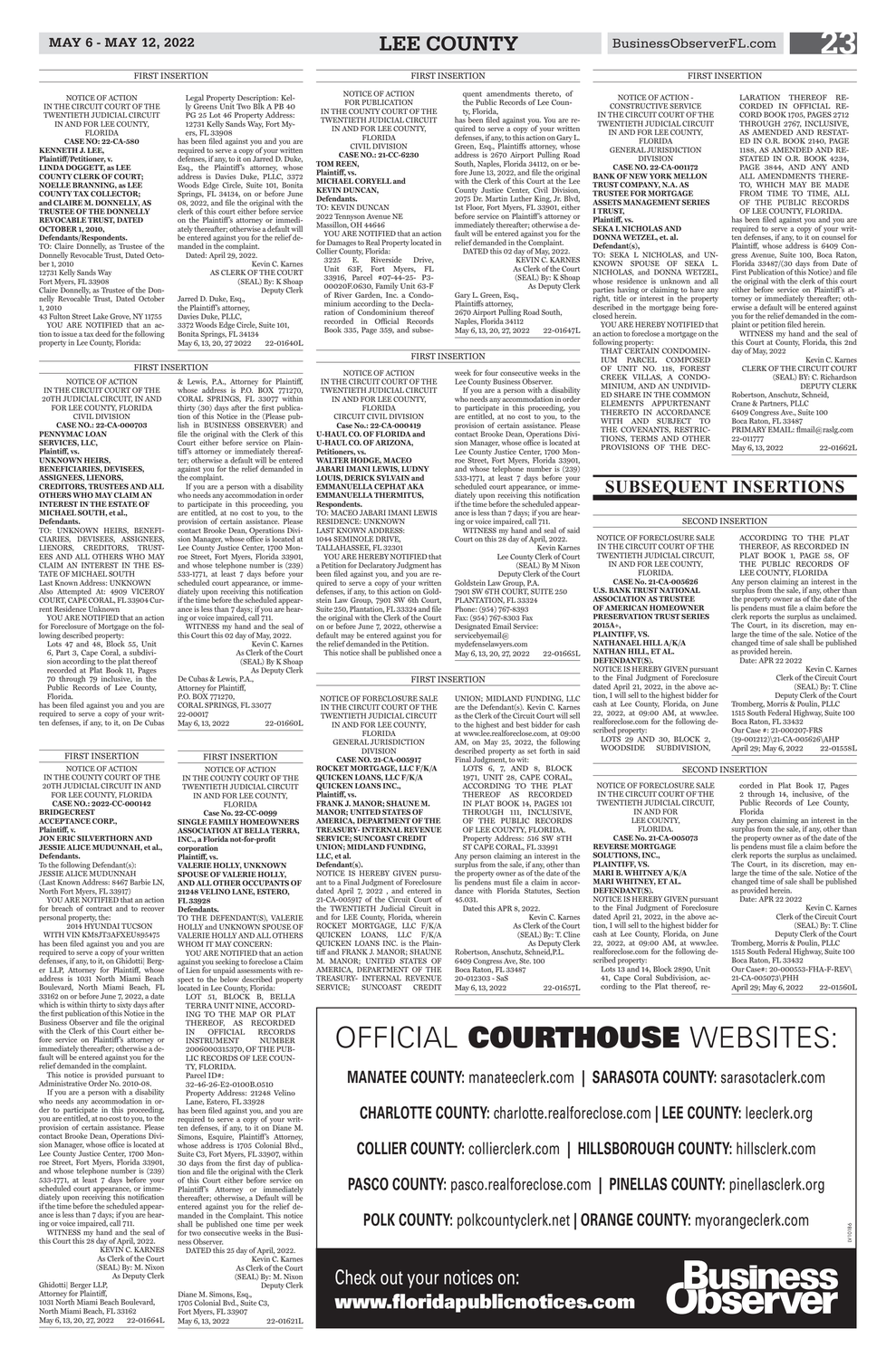# SECOND INSERTION

NOTICE TO CREDITORS IN THE CIRCUIT COURT FOR LEE COUNTY, FLORIDA PROBATE DIVISION **File No. 22-CP-1226 IN RE: ESTATE OF CHARLES EDWIN STEWART, aka CHARLES E. STEWART Deceased.**

The administration of the estate of CHARLES EDWIN STEWART, also known as CHARLES E. STEWART, deceased, whose date of death was October 13, 2021, is pending in the Circuit Court for Lee County, Florida, Probate Division, the address of which is PO Box 2469, Ft. Myers, FL 33902. The names and addresses of the personal representative and the personal representative's attorney are set forth below. All creditors of the decedent and other persons having claims or demands against decedent's estate, on whom a copy of this notice is required to be served, must file their claims with this court ON OR BEFORE THE LATER

2010 Village Grove Blvd., Apt. 227 Sebring, FL 33870 Robert D. Hines, Esq. Attorney for Personal Representative Florida Bar No. 0413550 Hines Norman Hines, P.L. 1312 W. Fletcher Avenue, Suite B Tampa, FL 33612 Telephone: 813-265-0100 Email: rhines@hnh-law.com Secondary Email: jrivera@hnh-law.com April 29; May 6, 2022 22-01619L

OF 3 MONTHS AFTER THE TIME OF THE FIRST PUBLICATION OF THIS NOTICE OR 30 DAYS AFTER THE DATE OF SERVICE OF A COPY OF THIS NOTICE ON THEM. All other creditors of the decedent and other persons having claims or demands against decedent's estate must

file their claims with this court WITH-IN 3 MONTHS AFTER THE DATE OF THE FIRST PUBLICATION OF THIS NOTICE.

ALL CLAIMS NOT FILED WITHIN

THE TIME PERIODS SET FORTH IN FLORIDA STATUTES SEC-TION 733.702 WILL BE FOREVER BARRED.

NOTWITHSTANDING THE TIME PERIOD SET FORTH ABOVE, ANY CLAIM FILED TWO (2) YEARS OR MORE AFTER THE DECEDENT'S DATE OF DEATH IS BARRED. The date of first publication of this notice is: April 29, 2022.

# **DEBORAH STEWART Personal Representative**

NOTWITHSTANDING THE TIME PERIODS SET FORTH ABOVE, ANY CLAIM FILED TWO (2) YEARS OR MORE AFTER THE DECEDENT'S DATE OF DEATH IS BARRED.

Personal Representative: Richard D. Lyons, Esq., Attorney Florida Bar Number: 61883 Lyons & Lyons, PA. 27911 Crown Lake Boulevard Ste 201 Bonita Springs, FL 34135 Telephone: (239) 948-1823 Fax: (239) 948-1826 E-Mail: rlyons@lyons-law.com Secondary E-Mail: amason@lyons-law.com April 29; May 6, 2022 22-01579L

SECOND INSERTION NOTICE TO CREDITORS IN THE CIRCUIT COURT FOR LEE COUNTY, FLORIDA PROBATE DIVISION **File No. 22-CP-1021 Division Probate IN RE: ESTATE OF**

**RUTH ANNE SHEPARD Deceased.** The administration of the estate of

Ruth Anne Shepard, deceased, whose date of death was October 6, 2020, is pending in the Circuit Court for Lee County, Florida, Probate Division, the address of which is 2075 Dr Martin Luther King Jr Blvd, Fort Myers, FL 33901. The names and addresses of the personal representative and the personal representative's attorney are set forth below.

All creditors of the decedent and other persons having claims or demands against decedent's estate on whom a copy of this notice is required to be served must file their claims with this court ON OR BEFORE THE LATER OF 3 MONTHS AFTER THE TIME OF THE FIRST PUBLI-CATION OF THIS NOTICE OR 30 DAYS AFTER THE DATE OF SER-VICE OF A COPY OF THIS NOTICE ON THEM.

**occupation of Property** old Items  $old$  Items old Items old Items old Items old Items Ian Forsythe, Ian Foresythe 6050 Household Items

All other creditors of the decedent and other persons having claims or demands against decedent's estate must file their claims with this court WITH-IN 3 MONTHS AFTER THE DATE OF THE FIRST PUBLICATION OF THIS NOTICE.

ALL CLAIMS NOT FILED WITHIN THE TIME PERIODS SET FORTH IN FLORIDA STATUTES SEC-TION 733.702 WILL BE FOREVER BARRED.

The date of first publication of this notice is April 29, 2022.

## **Personal Representative: Anne Shepard**

101 Beechwood Street Cohasset, MA 02025 Attorney for

> As Clerk of the Court (SEAL) By: Theresa Cline As Deputy Clerk Submitted by: Robertson, Anschutz, Schneid, Crane & Partners, PLLC Attorneys for Plaintiff 6409 Congress Avenue, Suite 100, Boca Raton, FL 33487 Telephone: 561-241-6901 Fax: 561-997-6909 18-195594 - MaM April 29; May 6, 2022 22-01593L

# SECOND INSERTION

**NOTICE OF PUBLIC SALE OF PERSONAL PROPERTY** Pursuant to the lien granted by the Florida Self-Storage Facility Act, notice is hereby given that the undersigned self-storage units will be sold at a public sale by competitive bidding, to satisfy the lien of the Lessor, with Metro Storage LLC as managing agent for Lessor, for rental and other charges due from the undersigned. The said property has been stored and is located at the respective address below. Units up for auction will be listed for public bidding on-line at www.StorageTreasures.com (Chris Rosa Auctioneer License AU 4167) beginning five days prior to the scheduled auction date and time. The terms

> ALL CLAIMS NOT FILED WITHI THE TIME PERIODS SET FORTH IN FLORIDA STATUTES SEC-TION 733.702 WILL BE FOREVER BARRED.

1066 Blue Heron Drive Sanibel, Florida 33957 Attorney for Personal Representative: TANJA LEUNG, ESQ. Florida Bar Number: 044481 Katz, Look & Onorato, P.C. 1120 Lincoln Street, Suite 1100 Denver, CO 80203 Telephone: (303) 832-1900 E-Mail: Tleung@thedenverlawyers.com April 29; May 6, 2022 22-01565L

of the sale will be by lot to the highest bidder for cash only. A 10% buyer's premium will be charged per unit. All sales are final. Metro Self Storage LLC reserves the right to withdraw any or all units, partial or entire, from the sale at any time before the sale or to refuse any bids. The property to be sold is described as "general household items" unless otherwise noted. All contents must be removed completely from the property within 48 hours or sooner or are deemed abandoned by bidder/buyer. Sale rules and regulations are available at the time of sale.

Property includes the storage unit contents belonging to the following tenants at the following locations:

# **Metro Self Storage**

### **3021 Lee Road**

# **Lehigh Acres, Fl 33971**

The bidding will close on the website StorageTreasures.com and a high bidder will be selected on 05/17/2022 at 10AM

| <b>Occupant Name</b>            | Unit | Descrip |
|---------------------------------|------|---------|
| Andrew Blassingale              | 3008 | Househ  |
| Ana Medina                      | 3030 | Househ  |
| Nakendrya McDonald              | 3055 | Househ  |
| Heather Cubler                  | 4021 | Househ  |
| Fred Zabor, Frederick Zabor     | 4041 | Househ  |
| Melissa Cossio, Mellissa Cossio | 5044 | Househ  |
| Ian Forsythe, Ian Foresythe     | 6050 | Househ  |
|                                 |      |         |

SERVICECOPIES@QPWBLAW.COM Matter # 15905 - Case No. 21-CA-004170 April 29; May 6, 2022 22-01559L

# April 29; May 6, 2022 22-01581L

# SECOND INSERTION NOTICE OF FORECLOSURE SALE IN THE CIRCUIT COURT OF THE

TWENTIETH JUDICIAL CIRCUIT IN AND FOR LEE COUNTY, FLORIDA GENERAL JURISDICTION

DIVISION **CASE NO. 19-CA-006006 SPECIALIZED LOAN SERVICING LLC,**

**Plaintiff, vs. SEAN M. BLEDSOE AND CYNTHIA L. BLEDSOE, et al.**

ALL CLAIMS NOT SO FILED WITHIN THE TIME PERIODS SET FORTH IN SECTION 733.702 OF THE FLORIDA PROBATE CODE WILL BE FOREVER BARRED.

Attorney for Personal Representative: Jack Pankow, Esquire 5230-2 Clayton Court Fort Myers, FL 33907 Telephone: 239-334-4774 FL. Bar # 164247 April 29; May 6, 2022 22-01569L

**Defendant(s).** NOTICE IS HEREBY GIVEN pursuant to a Final Judgment of Foreclosure dated October 22, 2021, and entered in 19-CA-006006 of the Circuit Court of the TWENTIETH Judicial Circuit in and for Lee County, Florida, wherein US BANK TRUST NATIONAL ASSO-CIATION, NOT IN ITS INDIVIDUAL CAPACITY BUT SOLELY AS OWN-ER TRUSTEE FOR VRMTG ASSET TRUST is the Plaintiff and SEAN M. BLEDSOE; CYNTHIA L. BLEDSOE are the Defendant(s). Kevin C. Karnes as the Clerk of the Circuit Court will sell to the highest and best bidder for cash at www.lee.realforeclose.com, at 09:00 AM, on May 18, 2022, the following described property as set forth in said

Final Judgment, to wit: LOT 9, BLOCK A, PRINCIPIA, A SUBDIVISION, ACCORD-ING TO THE MAP OR PLAT THEREOF AS RECORDED IN PLAT BOOK 28, PAGES 42, 43 AND 44, OF THE PUBLIC RECORDS OF LEE COUNTY,

FLORIDA. Property Address: 6451 ADEL-PHI CIRCLE, FORT MYERS, FL 33919

Any person claiming an interest in the surplus from the sale, if any, other than the property owner as of the date of the lis pendens must file a claim in accordance with Florida Statutes, Section 45.031.

Dated this day of April 25, 2022. Kevin C. Karnes SECOND INSERTION

# NOTICE TO CREDITORS IN THE CIRCUIT COURT FOR LEE COUNTY, FLORIDA PROBATE DIVISION **File No. 2022-CP-1218 IN RE: ESTATE OF JOHN PARKER DECKER Deceased.**

The administration of the estate of JOHN PARKER DECKER, deceased, whose date of death was December 10, 2021, is pending in the Circuit Court for Lee County, Florida, Probate Division, the address of which is P.O. Box 9346, Ft. Myers, FL 33902. The names and addresses of the personal representative and the personal representative's attorney are set forth below.

MacMillan & Stanley, PLLC 33 N.E. Fourth Avenue Delray Beach, FL 33483 (561)276-6363 Florida Bar No. 0572888 April 29; May 6, 2022 22-01609L

> All creditors of the decedent and other persons having claims or demands against decedent's estate on whom a copy of this notice is required to be served must file their claims with this court ON OR BEFORE THE LATER OF 3 MONTHS AFTER THE TIME OF THE FIRST PUBLICATION OF THIS NOTICE OR 30 DAYS AFTER THE DATE OF SERVICE OF A COPY OF THIS NOTICE ON THEM.

All other creditors of the decedent and other persons having claims or demands against decedent's estate must file their claims with this court WITH-IN 3 MONTHS AFTER THE DATE OF THE FIRST PUBLICATION OF THIS

(SEAL) By: Theresa Cline As Deputy Clerk BROCK & SCOTT, PLLC 2001 NW 64th St, Suite 130 Ft. Lauderdale, FL 33309 Attorney for Plaintiff Case No. 20-CA-001448 April 29; May 6, 2022 22-01557L

NOTICE.

NOTWITHSTANDING THE TIME PERIODS SET FORTH ABOVE, ANY CLAIM FILED TWO (2) YEARS OR MORE AFTER THE DECEDENT'S DATE OF DEATH IS BARRED.

The date of first publication of this notice is April 29, 2022.

## **Personal Representative: LILLIAN C. DECKER**

NOTICE IS HEREBY GIVEN pursuant to the Final Judgment of Foreclosure dated March 1, 2022, in the above action, I will sell to the highest bidder for cash at Lee County, Florida, on June 1, 2022, at 09:00 AM, at www.lee. realforeclose.com for the following de-

Date: April 26, 2022 Kevin C. Karnes Clerk of the Circuit Court (SEAL) By: Theresa Cline Deputy Clerk of the Court Tromberg, Morris & Poulin, PLLC 1515 South Federal Highway, Suite 100 Boca Raton, FL 33432 Our Case #: 18-001551-F\ 18-CA-005610\SHELLPOINT April 29; May 6, 2022 22-01595L

CLERK'S NOTICE OF SALE IN THE CIRCUIT COURT OF THE TWENTIETH JUDICIAL CIRCUIT, IN AND FOR LEE COUNTY, FLORIDA GENERAL JURISDICTION DIVISION **CASE NO: 21-CA-004170 LAKEVIEW LOAN SERVICING, LLC, Plaintiff, vs. LORETTA CROWDER; et al.,**

**Defendant(s).** NOTICE IS GIVEN that, in accordance with the Final Judgment of Foreclosure entered on April 21, 2022 in the above-styled cause, I will sell to the highest and best bidder for cash on June 8, 2022 at 9:00 a.m., at www.lee. realforeclose.com.

LOTS 20 AND 21, BLOCK 29, UNIT 8, SECTION 16, TOWN-SHIP 44 SOUTH, RANGE 27 EAST, A SUBDIVISION OF LEHIGH ACRES, ACCORD-ING TO THE PLAT THEREOF, RECORDED IN DEED BOOK 254, PAGE 70, AND ACCORD-ING TO THE PLAT THEREOF RECORDED IN PLAT BOOK

GREENSPOON MARDER, LLP 100 West Cypress Creek Road, Suite 700 Fort Lauderdale, FL 33309 954-491-1120 34407.1407 April 29: May 6, 2022 22-01556L

15, PAGE(S) 1 THROUGH 101, INCLUSIVE, OF THE PUBLIC RECORDS OF LEE COUNTY,

FLORIDA

and select the appropriate County name from the menu option **or e-mail legal@businessobserverfl.com** V10266



Property Address: 1417 5th Avenue, Lehigh Acres, FL 33972 ANY PERSON CLAIMING AN IN-TEREST IN THE SURPLUS FROM THE SALE, IF ANY, OTHER THAN THE PROPERTY OWNER AS OF THE DATE OF THE LIS PENDENS MUST FILE A CLAIM BEFORE THE CLERK REPORTS THE SURPLUS AS

UNCLAIMED Dated: APR 22 2022.

Kevin C. Karnes

LEE COUNTY CIRCUIT COURT (Court Seal) By: T. Cline Deputy Clerk MICHELLE A. DELEON, **ESQUIRE** QUINTAIROS, PRIETO, WOOD & BOYER, P.A. 255 SOUTH ORANGE AVENUE, SUITE 900 ORLANDO, FL 32801 ATTORNEY FOR PLAINTIFF

# SECOND INSERTION

# SECOND INSERTION NOTICE TO CREDITORS IN THE CIRCUIT COURT OF THE TWENTIETH JUDICIAL CIRCUIT OF FLORIDA IN AND FOR LEE COUNTY FLORIDA PROBATE DIVISION **Case No. 2022-CP-001144 IN RE: THE ESTATE OF JO RUTH HARDWICK deceased**

The administration of the Estate of JO RUTH HARDWICK, deceased, whose date of death was March 5, 2022, is pending in the Circuit Court for Lee County, Florida, Probate Division, the address of which is: Clerk of the Court, Lee County, Probate Division, P. O. Box 9346, Fort Myers, Florida 33902. The names and addresses of the personal representative and the personal representative's attorney are set forth below.

All creditors of the decedent and other persons having claims or demands against decedent's estate on whom a copy of this notice is required to be served must file their claims with this court ON OR BEFORE THE LATER OF 3 MONTHS AFTER THE TIME OF THE FIRST PUBLICATION OF THIS NOTICE OR 30 DAYS AFTER THE DATE OF SERVICE OF A COPY OF THIS NOTICE ON THEM.

All other creditors of the decedent and other persons having claims or demands against decedent's estate must file their claims with this court WITH-IN 3 MONTHS AFTER THE DATE OF THE FIRST PUBLICATION OF THIS NOTICE.

NOTWITHSTANDING THE TIME PERIODS SET FORTH ABOVE, ANY CLAIM FILED TWO (2) YEARS OR MORE AFTER THE DECEDENT'S DATE OF DEATH IS BARRED. The date of first publication of this

notice is April 29, 2022.

## **Personal Representative: Jack P. Pankow**

THIRD INSERTION NOTICE OF ACTION FOR PUBLICATION IN THE CIRCUIT COURT OF THE TWENTIETH JUDICIAL CIRCUIT, IN AND FOR LEE COUNTY, FLORIDA **Case No.: 22-DR-1188 KATIE LEE BARNES, Petitioner, and MELISSA NICOLE GENOVESE, Respondent** 

TO: Melissa Nicole Genovese 8201 Mantazas Road Fort Myers, Florida 33967 YOU ARE NOTIFIED that an

action for Dissolution of Marriage, including claims for dissolution of marriage, payment of debts, division of real and personal property, and for payments of support, has been filed against you. You are required to serve a copy of your written defenses, if any, to this action on Michele S. Belmont, of Law Offices of Michele S. Belmont, PA, Petitioner's attorney, whose address is 8660 College Parkway, #180, Fort Myers, FL 33919, on or before May 31, 2022, and file the original with the clerk of this court at Lee County Courthouse, 1700 Monroe Street, Fort Myers, Florida 33901, either before service on Petitioner's attorney or immediately thereafter; otherwise a default will be entered against you for the relief demanded in the petition.

WARNING: Rule 12.285, Florida Family Law Rules of Procedure, requires certain automatic disclosure of documents and information. Failure to comply can result in sanctions, including dismissal or striking of pleadings.

DATED this 20th day of April, 2022. Kevin C. Karnes CLERK OF THE CIRCUIT COURT (SEAL) By: K Shoap Deputy Clerk

Michele S. Belmont, Law Offices of Michele S. Belmont, PA, Petitioner's attorney, 8660 College Parkway, #180, Fort Myers, FL 33919 Apr. 22, 29; May 6, 13, 2022 22-01549L

SECOND INSERTION NOTICE TO CREDITORS IN THE CIRCUIT COURT FOR LEE COUNTY, FLORIDA PROBATE DIVISION **FILE NO. 362022CP001073A001CH IN RE: ESTATE OF RICHARD A. ST. JEAN,**

**Deceased**

The administration of the Estate of Richard A. St. Jean, deceased, is pending in the Circuit Court for Lee County, Florida, Probate Division, the address of which is 2075 Dr. Martin Luther King Jr. Blvd, Fort Myers, FL 33901. The names and addresses of the Personal Representative and the Personal Representative's attorney are set forth below.

All creditors of the decedent and other persons having claims or demands against decedent's estate, on whom a copy of this notice is required to be served must file their claims with this court ON OR BEFORE THE LATER OF 3 MONTHS AFTER THE TIME DATE OF THE FIRST PUBLICATION OF THIS NOTICE OR 30 DAYS AF-TER THE DATE OF SERVICE OF A COPY OF THIS NOTICE ON THEM.

All other creditors of the decedent and other persons having claims or demands against the decedent's estate must file their claims with this court WITHIN THREE MONTHS AFTER THE DATE OF THE FIRST PUBLICA-TION OF THIS NOTICE.

ALL CLAIMS NOT FILED WITHIN THE TIME PERIODS SET FORTH IN FLORIDA STATUES SEC-TION 733.702 WILL BE FOREVER BARRED.

NOTWITHSTANDING THE TIME PERIODS SET FORTH ABOVE, ANY CLAIM FILED TWO YEARS OR MORE AFTER THE DECEDENT'S DEATH IS BARRED. The date of the first publication of this Notice is April 29, 2022.

**Personal Representative Richard A. St. Jean, Jr.** 32 Lowell Road Concord, MA 01742 Thomas M. Stanley, Esquire

SECOND INSERTION

# NOTICE OF FORECLOSURE SALE IN THE CIRCUIT COURT OF THE TWENTIETH JUDICIAL CIRCUIT IN AND FOR LEE COUNTY, FLORIDA GENERAL JURISDICTION DIVISION **CASE NO. 20-CA-001448**

**CALIBER HOME LOANS, INC. Plaintiff, vs. KENNETH JAMES GLISSON; et. al., Defendants.**

NOTICE IS HEREBY GIVEN pursuant to the Final Judgment and/or Order Rescheduling Foreclosure Sale entered in Case No. 20-CA-001448 of the Circuit Court of the TWENTIETH Judicial Circuit, in and for Lee County, Florida, wherein Caliber Home Loans, Inc. is the Plaintiff and KENNETH JAMES GLISSON; Unknown tenant whose name is fictitious to account for parties in possession are the Defendants, that  $\overline{I}$  will sell to the highest and best bidder for cash by electronic sale at www.lee.realforeclose.com, beginning at 9:00 a.m. on the 6th day of July, 2022, the following described property as set forth in said Final Judgment, to wit:

LOT 10, BLOCK 16, UNIT 2, SECTION 31, LEHIGH ES-TATES, A SUBDIVISION OF LEHIGH ACRES, TOWNSHIP 44 SOUTH, RANGE 26 EAST, LEHIGH ACRES, ACCORD-ING TO THE MAP OR PLAT THEREOF AS RECORDED IN PLAT BOOK 15, PAGE 82, PUB-LIC RECORDS OF LEE COUN-TY, FLORIDA.

Dated this day of April 21, 2022. Kevin Karnes As Clerk of the Court

SECOND INSERTION NOTICE OF FORECLOSURE SALE IN THE CIRCUIT COURT OF THE TWENTIETH JUDICIAL CIRCUIT, IN AND FOR LEE COUNTY, FLORIDA. **CASE No. 18-CA-005610**

**THE BANK OF NEW YORK MELLON FKA THE BANK OF NEW YORK, AS TRUSTEE FOR THE CERTIFICATESHOLDERS CWALT, INC., ALTERNATIVE LOAN TRUST 2006-18CB, MORTGAGE PASS-THROUGH CERTIFICATES, SERIES 2006-18CB, PLAINTIFF, VS.**

# **HENNI RAMIREZ, ET AL. DEFENDANT(S).**

scribed property: Lots 44 & 45, Block 1908, Unit 63, Cape Coral Subdivision, according to the plat thereof as recorded in Plat Book 21, Pages 48 through 81, inclusive, Public Records of Lee County, Florida

Any person claiming an interest in the surplus from the sale, if any, other than the property owner as of the date of the lis pendens must file a claim before the clerk reports the surplus as unclaimed. The Court, in its discretion, may enlarge the time of the sale. Notice of the changed time of sale shall be published as provided herein.

SECOND INSERTION

NOTICE OF FORECLOSURE SALE IN THE CIRCUIT COURT OF THE 20TH JUDICIAL CIRCUIT, IN AND FOR LEE COUNTY, FLORIDA **CASE No. 19-CA-001728 LIVE WELL FINANCIAL INC. Plaintiff, vs. LAMONT W. STUHLER AKA LAMONT WILLIAM STUHLER, et al. Defendants,**

NOTICE IS HEREBY GIVEN pursuant to an Order or Final Judgment entered in Case No. 19-CA-001728 of the Circuit Court of the 20th Judicial Circuit in and for Lee County, Florida, wherein, RE-VERSE MORTGAGE FUNDING LLC, Plaintiff, and, LAMONT W. STUHLER AKA LAMONT WILLIAM STUHLER, et al., are Defendants, I will sell to the highest bidder for cash at, WWW.LEE. REALFORECLOSE.COM, at the hour of 9:00 A.M., on the 18th day of May, 2022, the following described property: LOT 157, BLOCK A, ROYAL-

TEE COUNTRY CLUB ES-TATES, ACCORDING TO THE MAP OR PLAT THEREOF, AS RECORDED IN PLAT BOOK 37, PAGE(S)1 THROUGH 19, INCLUSIVE, OF THE PUBLIC RECORDS OF LEE COUNTY, FLORIDA.

Any person claiming an interest in the surplus from the sale, if any, other than the property owner as of the date of the lis pendens, must file a claim before the clerk reports the surplus as unclaimed. DATED this 21 day of April, 2022. Kevin C. Karnes

Clerk Circuit Court (SEAL) By: Theresa Cline Deputy Clerk Submitted by:

LV10266

# **CALL 941-906-9386**

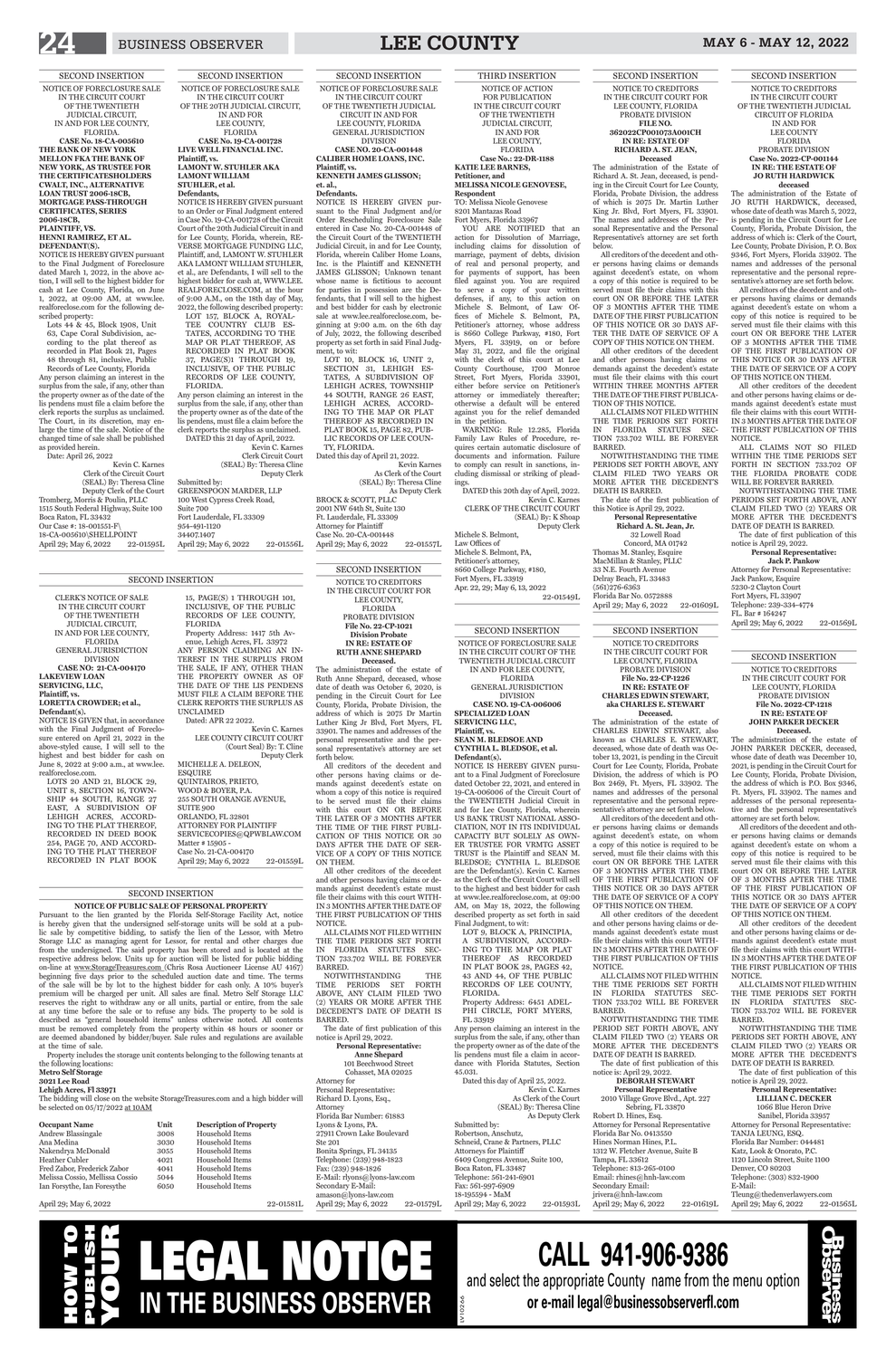# MAY 6 - MAY 12, 2022 **LEE COUNTY** BusinessObserverFL.com **25**

An Administrative Complaint to impose an administrative fine has been filed against you. You have the right to request a hearing pursuant to Sections 120.569 and 120.57, Florida Statutes, by mailing a request for same to the Florida Department of Agriculture and Consumer Services, Division of Licensing, Post Office Box 5708 Tallahassee, Florida 32314-5708. If a request for hearing is not received by 21 days from the date of the last publication, the right to hearing in this matter will be waived and the Department will dispose of this cause in accordance with law. Apr. 15, 22, 29; May 6, 2022 22-01472L

# FOURTH INSERTION NOTICE OF ADMINISTRATIVE COMPLAINT **Case No.:CD202102125/ D 3006476/3103211**

To: Richard Nerval

# THIRD INSERTION

NOTICE OF ACTION IN THE CIRCUIT COURT OF THE TWENTIETH JUDICIAL CIRCUIT IN AND FOR LEE COUNTY, FLORIDA CIVIL DIVISION **CASE NO. 22-CA-000877 FRANCISCO ALBERTO RAMOS GONZALEZ AND ELISANDRA LUCIANO REYES,** 

# **Plaintiffs, v.**

- **ANNEMARIE ROOS,**
- **Defendant**

TO: DEFENDANT, ANNEMARIE ROOS

YOU ARE NOTIFIED that an action has been filed against you to quiet title on the following property located in Lee County, Florida:

Lots 53-54, Block 3932, Cape Coral Subdivision, Unit 54, according to the map or plat thereof, as recorded in Plat Book 19, Pages 79-91, of the public records of Lee County, Florida

You are required to serve a copy of your written defenses, if any, upon Plaintiffs' Attorney, Jacqueline F. Perez, Esquire, whose address is Awerbach | Cohn, 28100 U.S. Hwy 19 North, Suite 104, Clearwater, Florida 33761, on or before May 25, 2022, and file the original with the Clerk of this Court either before service on Plaintiffs' Attorney or immediately thereafter; otherwise a default will be entered against you for the relief demanded in the complaint or petition. WITNESS, my hand and seal of this

> 3830 23rd Street West Lehigh Acres, Florida 33971 Attorney for Personal Representative: Rodolfo Suarez, Jr., Esq., Attorney Florida Bar Number: 013201 9100 South Dadeland Blvd, Suite 1620 Miami, FL 33156 Telephone: (305) 448-4244 E-Mail: rudy@suarezlawyers.com Secondary E-Mail: eca@suarezlawyers.com April 29; May 6, 2022 22-01574L

Court on this 15th day of April, 2022. KEVIN C. KARNES CLERK OF THE CIRCUIT COURT (SEAL) By: C. Richardson Deputy Clerk

Plaintiffs' Attorney, Jacqueline F. Perez, Esquire, Awerbach | Cohn, 28100 U.S. Hwy 19 North, Suite 104, Clearwater, Florida 33761 Apr. 22, 29; May 6, 13, 2022 22-01500L

> SECOND INSERTION NOTICE TO CREDITORS IN THE CIRCUIT COURT FOR LEE COUNTY, FLORIDA PROBATE DIVISION **File No. 22-CP-001303 Division P(5) IN RE: ESTATE OF VELDA DENISE GRIFFIN** The administration of the estate of VELDA DENISE GRIFFIN, deceased, whose date of death was December 15, 2021, is pending in the Circuit Court for Lee County, Florida, Probate Division, the address of which is P.O. Box 9346, Fort Myers, FL 33902. The names and addresses of the personal representative and the personal representative's attor-

**Personal Representatives: William Mark Moody** 141 West 16th St., Apt. 5B New York, NY 10011 **Jill Bateman** 4116 Leland St. Chevy Chase, MD 20815 Attorney for Personal Representative: Doug Dodson II, Esquire Dodson Law, LLC Florida Bar No. 0126439 3896 Hidden Acres Circle N. Ft. Myers, FL 33903 April 29; May 6, 2022 22-01601L ney are set forth below. All creditors of the decedent and other persons having claims or demands against decedent's estate on whom a copy of this notice is required to be served must file their claims with this court ON OR BEFORE THE LATER OF 3 MONTHS AFTER THE TIME OF THE FIRST PUBLICATION OF THIS NOTICE OR 30 DAYS AFTER THE DATE OF SERVICE OF A COPY OF THIS NOTICE ON THEM. All other creditors of the decedent and other persons having claims or demands against decedent's estate must file their claims with this court WITH-IN 3 MONTHS AFTER THE DATE OF THE FIRST PUBLICATION OF THIS NOTICE.

ALL CLAIMS NOT FILED WITHIN THE TIME PERIODS SET FORTH IN FLORIDA STATUTES SEC-TION 733.702 WILL BE FOREVER BARRED.

NOTWITHSTANDING THE TIME PERIODS SET FORTH ABOVE, ANY CLAIM FILED TWO (2) YEARS OR MORE AFTER THE DECEDENT'S DATE OF DEATH IS BARRED.

# **Jacqueline Massa JACQUELINE MASSA Personal Representative** /S/ RICHARD M. RICCIARDI, JR. RICHARD M. RICCIARDI, JR., ESQ. Florida Bar No. 90567 Powell, Jackman, Stevens & Ricciardi, P.A. 2050 McGregor Blvd. Fort Myers, FL 33901 Phone: (239) 689-1096 Fax: (239) 791-8132 E-mail: rricciardi@your-advocates.org April 29; May 6, 2022 22-01607L

The date of first publication of this notice is April 29, 2022.

**Personal Representative: Tatiana Brown**

SECOND INSERTION

NOTICE TO CREDITORS IN THE TWENTIETH JUDICIAL CIRCUIT IN AND FOR LEE COUNTY, FLORIDA PROBATE DIVISION **File No. 22-CP-1089 Division PROBATE In Re: The Estate of William L Moody,**

# **Deceased.**

The administration of the estate of William L Moody, deceased, whose date of death was February 27, 2022, is pending in the Circuit Court for Lee County, Florida, Probate Division, the address of which is 1700 Monroe St, Fort Myers, FL 33901. The names and addresses of the personal representatives and that of personal representa-

/S/ RICHARD M. RICCIARDI, JR. RICHARD M. RICCIARDI, JR., ESQ. Florida Bar No. 90567 Powell, Jackman, Stevens & Ricciardi, P.A. 2050 McGregor Blvd. Fort Myers, FL 33901 Phone: (239) 689-1096 Fax: (239) 791-8132 E-mail: rricciardi@your-advocates.org April 29; May 6, 2022 22-01610L

tive's attorney are set forth below. All creditors of the decedent and other persons having claims or demands against decedent's estate on

whom a copy of this notice is required to be served must file their claims with this court WITHIN THE LATER OF 3 MONTHS AFTER THE TIME OF THE FIRST PUBLICATION OF THIS NOTICE OR 30 DAYS AFTER THE DATE OF SERVICE OF A COPY OF THIS NOTICE ON THEM.

YOU ARE HEREBY NOTIFIED that an action to Quiet Title to real property described as:

All other creditors of the decedent and other persons having claims or demands against decedent's estate must file their claims with this court WITH-IN 3 MONTHS AFTER THE DATE OF THE FIRST PUBLICATION OF THIS NOTICE.

ALL CLAIMS NOT FILED WITHIN THE TIME PERIODS SET FORTH IN SECTION 733.702 OF THE FLORIDA PROBATE CODE WILL BE FOREV-ER BARRED.

NOTWITHSTANDING THE TIME PERIODS SET FORTH ABOVE, ANY CLAIM FILED TWO (2) YEARS OR MORE AFTER THE DECEDENT'S DATE OF DEATH IS BARRED.

# SECOND INSERTION

NOTICE TO CREDITORS IN THE CIRCUIT COURT OF THE TWENTIETH JUDICIAL CIRCUIT IN AND FOR LEE COUNTY, FLORIDA PROBATE DIVISION **CASE NO. 22-CP-693 IN RE: ESTATE OF PETER L. DEFRANCO Deceased.**

The administration of the Estate of PETER L. DEFRANCO, deceased, whose date of death was FEBRUARY 3, 2022, is pending in the Circuit Court for Lee County, Florida, Probate Division, the address is 1700 Monroe St., Fort Myers, FL 33901. The personal representative's and the personal representative's attorney names and addresses are set forth below.

All creditors of the decedent and other persons having claims or demands against decedent's estate whom a copy of this notice is required to be served

must file their claims with this Court WITHIN THE LATER OF 3 MONTHS AFTER THE TIME OF THE FIRST PUBLICATION OF THIS NOTICE OR 30 DAYS AFTER THE DATE OF SER-VICE OF A COPY OF THIS NOTICE ON THEM.

All other creditors of the decedent and other persons having claims or demands against decedent's estate must<br>file their claims with this court WITHclaims with this court WITH-IN 3 MONTHS AFTER THE DATE OF THE FIRST PUBLICATION OF THIS NOTICE.

Kevin C. Karnes Clerk of the Circuit Court (SEAL) By: Theresa Cline Deputy Clerk of the Court Tromberg, Morris & Poulin, PLLC 1515 South Federal Highway, Suite 100 Boca Raton, FL 33432 Our Case #: 17-001230-FRS-(11-3995 13-1561 15-2036)\18-CA-000402\SPS April 29; May 6, 2022 22-01594L

ALL CLAIMS NOT FILED WITHIN THE TIME PERIODS SET FORTH IN THE FLORIDA STATUTES WILL BE FOREVER BARRED.

NOTWITHSTANDING THE TIME PERIODS SET FORTH ABOVE, ANY CLAIM FILED TWO (2) YEARS OR MORE AFTER THE DECEDENT'S DATE OF DEATH IS BARRED.

The first publication of this notice is April 29, 2022.

# SECOND INSERTION

NOTICE TO CREDITORS IN THE CIRCUIT COURT OF THE TWENTIETH JUDICIAL CIRCUIT IN AND FOR LEE COUNTY, FLORIDA PROBATE DIVISION **CASE NO. 21-CP-3513 IN RE: ESTATE OF JOSEPH M. PIAZZA Deceased.**

The administration of the Estate of JOSEPH M. PIAZZA, deceased, whose date of death was OCTOBER 10, 2021, is pending in the Circuit Court for Lee County, Florida, Probate Division, the address is 1700 Monroe St., Fort Myers, FL 33901. The personal representative's and the personal representative's attorney names and addresses are set forth below.

3489 NE 30th Avenue Lighthouse Point, FL 33064<br>29: May 6, 2022 22-01564L April 29; May 6, 2022

All creditors of the decedent and other persons having claims or demands against decedent's estate whom a copy of this notice is required to be served must file their claims with this Court WITHIN THE LATER OF 3 MONTHS AFTER THE TIME OF THE FIRST PUBLICATION OF THIS NOTICE OR 30 DAYS AFTER THE DATE OF SER-VICE OF A COPY OF THIS NOTICE ON THEM. All other creditors of the decedent and other persons having claims or demands against decedent's estate must file their claims with this court WITH-IN 3 MONTHS AFTER THE DATE OF THE FIRST PUBLICATION OF THIS NOTICE. ALL CLAIMS NOT FILED WITHIN THE TIME PERIODS SET FORTH IN THE FLORIDA STATUTES WILL BE FOREVER BARRED. NOTWITHSTANDING THE TIME PERIODS SET FORTH ABOVE, ANY CLAIM FILED TWO (2) YEARS OR MORE AFTER THE DECEDENT'S DATE OF DEATH IS BARRED.

Signed on the 20th day of April, 2022.

Cape Coral, Florida 33991 April 29; May 6, 2022 22-01563L

The first publication of this notice is April 29, 2022.

# **Joseph Piazza JOSEPH PIAZZA IV Personal Representative**

FOURTH INSERTION NOTICE OF ACTION IN THE CIRCUIT COURT OF THE TWENTIETH JUDICIAL CIRCUIT IN AND FOR LEE COUNTY, FLORIDA **CASE NO.: 22-CA-000971 JOSIF BUSHI and AGRON FONDA, Plaintiffs, v. RAUL ZAYAS ESCOBA; YADIRA** 

**OCHOA MARTINEZ; ROYAL WEST PROPERTIES, INC., A FLORIDA CORPORATION; SUNCOAST SCHOOLS FEDERAL CREDIT UNION, Defendants.** 

To YADIRA OCHOA MARTINEZ; ROYAL WEST PROPERTIES, INC., A FLORIDA CORPORATION:

LEHIGH ACRES UNIT 10 BLK 98 PB 15 PG 60 LOT 5 More commonly known as: 3203 57th Street West, Lehigh Acres FL 33971 AND/OR LEHIGH ACRES UNIT 10 BLK 98 PB 15 PG 60 LOT 4 More commonly known as: 3205 57th Street West, Lehigh Acres FL 33971

The bidding will close on the website StorageTreasures.com and a high bidder will be selected on  $05/17/2022$  at  $10AM$ <br>Occupant Name Unit  $Description of Property$ 

> has been filed by Plaintiffs, JOSIF BUSHI and AGRON FONDA, and you are required to serve a copy of your written defenses, if any, on Alisa Wilkes, Esq., 13400 Sutton Park Dr. S., Suite 1204, Jacksonville, FL 32224, (904)620-9545 on or before May 23, 2022 and file the original with the Clerk of Court and Plaintiff's attorney, otherwise a default and judgment will be entered against you for the relief demanded.

> Witness my hand and the seal of this court on this 12th day of April, 2022.

Kevin C. Karnes Clerk of the Circuit Court (SEAL) By: C. Richardson Deputy Clerk

Alisa Wilkes, Esq. Wilkes & Mee, PLLC 13400 Sutton Park Dr., S, Suite 1204 Jacksonville, FL 32224 Apr. 15, 22, 29; May 6, 2022 22-01463L

# FOURTH INSERTION

| NOTICE OF ACTION            |
|-----------------------------|
| IN THE CIRCUIT COURT OF THE |
| TWENTIETH JUDICIAL CIRCUIT  |
| IN AND FOR LEE COUNTY,      |
| <b>FLORIDA</b>              |

**Case No.: 22-CA-000335 LUIS H. BARCENAS, an individual Plaintiff, vs.** 

The auction will be listed and advertised on www.storagetreasures.com. Purchases must be made with cash only and paid at the above referenced facility in order to complete the transaction. Extra Space Storage may refuse any bid and may rescind any purchase up until the winning bidder takes possession of the personal property. April 29; May 6, 2022 22-01602L

**SERGIO AMAYA, an individual, Defendant.** 

TO: SERGIO AMAYA 11890 SW 8TH STREET, #502

MIAMI, FLORIDA 33184 YOU ARE NOTIFIED that an action to quiet title on the following property

in Lee County, Florida: FOLLOWING DE-SCRIBED LAND, SITUATE, LYING, AND BEING IN LEE COUNTY, FLORIDA, TO WIT: LOT(S) 39 AND 40, BLOCK 2043, UNIT 31, CAPE CORAL SUBDIVISION, ACCORDING TO THE PLAT THEREOF RE-CORDED IN PLAT BOOK 14, PAGES 149 TO 165, INCLU-SIVE, IN PUBLIC RECORDS OF LEE COUNTY, FLORIDA.

has been filed against you and that you are required to serve a copy of your written defenses, if any, to it on The Law Office of C.W. Wickersham, Jr., P.A., Plaintiff 's attorney, at 2720 Park Street, Suite 205, Jacksonville, Florida, 32205, Phone Number: (904) 389-6202, on or before May 17, 2022, and file the original with the Clerk of this Court, at 1700 Monroe St. Fort Myers FL 33901 before service on Plaintiff or immediately thereafter. If you fail to do so, a Default may be entered against you for the relief demanded in the Complaint. DATED this 7th day of April, 2022. Kevin C. Karnes Clerk of the Circuit Court

(SEAL) By: C. Richardson As Deputy Clerk The Law Office of

C.W. Wickersham, Jr., P.A., Plaintiff's attorney, 2720 Park Street, Suite 205, Jacksonville, Florida, 32205, Phone Number: (904) 389-6202 Apr. 15, 22, 29; May 6, 2022 22-01422L

# SECOND INSERTION

NOTICE OF FORECLOSURE SALE IN THE CIRCUIT COURT OF THE TWENTIETH JUDICIAL CIRCUIT, IN AND FOR LEE COUNTY,

FLORIDA. **CASE No. 18-CA-000402 DEUTSCHE BANK NATIONAL TRUST COMPANY, AS TRUSTEE, IN TRUST FOR THE REGISTERED HOLDERS OF MORGAN STANLEY ABS CAPITAL I TRUST 2006-NC5, MORTGAGE PASS-THROUGH CERTIFICATES, SERIES 2006 NC5,**

**PLAINTIFF, VS. FANNY I. MACCHI, ET AL. DEFENDANT(S).**

NOTICE IS HEREBY GIVEN pursuant to the Final Judgment of Foreclosure dated December 5, 2018, in the above action, I will sell to the highest bidder for cash at Lee County, Florida, on June 3, 2022, at 09:00 AM, at www.lee. realforeclose.com for the following described property:

Lot 41 and 42, Block 3328, of CAPE CORAL, UNIT 65, according to the plat recorded in Plat Book 21, Page 151 to 164, inclusive, in the Public Records of Lee County, Florida

Any person claiming an interest in the surplus from the sale, if any, other than the property owner as of the date of the lis pendens must file a claim before the clerk reports the surplus as unclaimed. The Court, in its discretion, may enlarge the time of the sale. Notice of the changed time of sale shall be published as provided herein. Date: April 26, 2022

NOTICE OF ACTION IN THE CIRCUIT COURT OF THE TWENTIETH JUDICIAL CIRCUIT IN AND FOR LEE COUNTY, FLORIDA CIVIL ACTION **CASE NO. 22-DR-001869 IN RE: The Matter of ERLYNE FLEURY, Petitioner, Vs. OSNER OLIVER, Respondent.** TO: OSNER OLIVER 4010 33RD STREET SW

LEHIGH ACRES, FLORIDA 33976 YOU ARE HEREBY NOTIFIED that a Petition for Dissolution of Marriage has been filed against you and you are requested to serve a copy of your answer and/or pleading to the

Petition on Joseph P. Hoffman, Esq. 1617 Hendry Street, Suite 409-410, Fort Myers, Florida 33901, and file the original answer and/or pleading with the Clerk of the above-styled Court on or before the 18 day of May, 2022, otherwise a judgment may be for the requested relief demanded in the Complaint. WITNESS my hand and seal of said Court on this day of 04/08/2022.

KEVIN C. KARNES, Clerk of the Circuit Court (SEAL) BY: N Watson

As Deputy Clerk Joseph P. Hoffman, Esq. 1617 Hendry Street, Suite 409-410, Fort Myers, Florida 33901 Apr. 15, 22, 29; May 6, 2022 22-01431L

# FOURTH INSERTION

NOTICE OF TRUST IN THE CIRCUIT COURT FOR LEE COUNTY, FLORIDA PROBATE DIVISION **Case No. 22CP1324 IN RE: ESTATE OF MARY-ELLEN** 

**CARROLL THOMPSON, Deceased.** MARY-ELLEN CARROLL THOMP-

SON, a resident of Lee County, Florida, who died on the 19th day of February, 2022, was the Settlor of a trust entitled: MARY-ELLEN CARROLL THOMPSON REVOCABLE TRUST dated the 2nd day of June, 1994, as restated and amended, which is a trust described in Section 733.707(3) of the Florida Probate Code, and is liable for the expenses of the administration of the decedent's estate and enforceable claims of the decedent's creditors

to the extent the decedent's estate is insufficient to pay them, as provided in Section 733.607(2) of the Florida Probate Code. The name and address of the co-

trustee are set forth below. The clerk shall file and index this

notice of trust in the same manner as a caveat, unless there exists a probate proceeding for the grantor's estate in which case this notice of trust must be filed in the probate proceeding and the clerk shall send a copy to the personal representative.

Signed on the 28th day of March, 2022. **TRACY LOUISE** 

> **THOMPSON CONNELL, Co-Trustee**

# SECOND INSERTION

NOTICE OF TRUST IN THE CIRCUIT COURT FOR LEE COUNTY, FLORIDA PROBATE DIVISION **Case No. 22CP1326 IN RE: ESTATE OF CHARLES G. IRACE, Deceased.** CHARLES G. IRACE, a resident of Lee County, Florida, who died on the 2nd day of April, 2022, was the Settlor of a trust entitled the CHARLES G. IRACE DECLARA-TION OF TRUST on the 3rd day of May, 2013, which is a trust described in Section 733.707(3) of the Florida Probate Code, and is liable for the expenses of the administration of the decedent's estate and enforceable claims of the decedent's creditors to the extent the decedent's estate is

insufficient to pay them, as provided in Section 733.607(2) of the Florida Probate Code.

The name and address of the trustee are set forth below.

The clerk shall file and index this notice of trust in the same manner as a caveat, unless there exists a probate proceeding for the grantor's estate in which case this notice of trust must be filed in the probate proceeding and the clerk shall send a copy to the personal representative.

# **NANCY H. IRACE,**

## **Trustee** 2695 Maraval Court

# SECOND INSERTION

NOTICE OF ACTION IN THE CIRCUIT COURT OF THE TWENTIETH JUDICIAL CIRCUIT IN AND FOR LEE COUNTY, FLORIDA

**CASE NO.: 22-CA-000970 JOSIF BUSHI and AGRON FONDA, Plaintiffs, v.** 

**WPK 5TH LLC, A FLORIDA LIMITED LIABILITY COMPANY; EVELSY VARGAS; YAJAIRA M. AROCHO; DEVELOPER FINANCE CORPORATION, A DELAWARE CORPORATION; F.A. GALIANO; and LUISA A. GALIANO, Defendants.** 

To WPK 5TH LLC, A FLORIDA LIM-ITED LIABILITY COMPANY: YAL-AIRA M. AROCHO; DEVELOPER FINANCE CORPORATION, A DELA-WARE CORPORATION; F.A. GALIA-NO; and LUISA A. GALIANO: YOU ARE HEREBY NOTIFIED that

an action to Quiet Title to real property described as:

CAPE CORAL UNIT 37 BLK 2599 PB 17 PG 25 LOTS 7 + 8 More commonly known as: 314 Northwest 5th Terrace, Cape Coral FL 33993 AND/OR LE-HIGH ACRES UNIT 10 BLK 68

PB 18 PG 46 LOT 1 More commonly known as: 806 Hoosier Street East, Lehigh Acres FL 33974 AND/OR CAPE CORAL UNIT 90 BLK 5441 PB 24 PG 18 LOTS 41 + 42 More commonly known as: 4205 Northwest 34th

Street, Cape Coral FL 33993 has been filed by Plaintiffs, JOSIF BUSHI and AGRON FONDA, and you are required to serve a copy of your written defenses, if any, on Alisa Wilkes, Esq., 13400 Sutton Park Dr. S., Suite 1204, Jacksonville, FL 32224, (904)620-9545 on or before May 17,  $2022$  and file the original with the Clerk of Court and Plaintiff's attorney, otherwise a default and judgment will be entered against you for the relief demanded.

Witness my hand and the seal of this court on this 7th day of April, 2022.

Kevin C. Karnes Clerk of the Circuit Court (SEAL) By: C. Richardson Deputy Clerk Alisa Wilkes, Esq.

Wilkes & Mee, PLLC 13400 Sutton Park Dr., S, Suite 1204 Jacksonville, FL 32224 Apr. 15, 22, 29; May 6, 2022 22-01425L

# FOURTH INSERTION

# SECOND INSERTION

**NOTICE OF PUBLIC SALE OF PERSONAL PROPERTY** Pursuant to the lien granted by the Florida Self-Storage Facility Act, notice is hereby given that the undersigned self-storage units will be sold at a public sale by competitive bidding, to satisfy the lien of the Lessor, with Metro Storage LLC as managing agent for Lessor, for rental and other charges due from the undersigned. The said property has been stored and is located at the respective address below. Units up for auction will be listed for public bidding on-line at www.StorageTreasures.com (Chris Rosa Auctioneer License AU 4167) beginning five days prior to the scheduled auction date and time. The terms of the sale will be by lot to the highest bidder for cash only. A 10% buyer's premium will be charged per unit. All sales are final. Metro Self Storage LLC reserves the right to withdraw any or all units, partial or entire, from the sale at any time before the sale or to refuse any bids. The property to be sold is described as "general household items" unless otherwise noted. All contents must be removed completely from the property within 48 hours or sooner or are deemed abandoned by bidder/buyer. Sale rules and regulations are available at the time of sale.

Property includes the storage unit contents belonging to the following tenants at the following locations:

**Metro Self Storage**

# **17625 S Tamiami Trail Fort Myers, Fl 33908**

| Robert Beane          | C <sub>1371</sub> | Household Items |           |
|-----------------------|-------------------|-----------------|-----------|
| Bob Beane             | C <sub>1371</sub> | Household Items |           |
| Joanie Martin         | C <sub>1229</sub> | Household Items |           |
| Michael Riley         | C0224             | Household Items |           |
| Richard Derby         | C0341             | Household Items |           |
| Barbara Ann Martin    | C <sub>1229</sub> | Household Items |           |
| April 29; May 6, 2022 |                   |                 | 22-01582L |
|                       |                   |                 |           |

# SECOND INSERTION

Notice of Self Storage Sale Please take notice Prime Storage - North Fort Myers located at 2590 N. Tamiami Trail, North Fort Myers, FL 33903 intends to hold a sale to sell the property stored at the Facility by the below list of Occupants whom are in default at a Auction. The sale will occur as an Online Auction via www. storagetreasures.com on 5/17/2022 at 12:00 PM. Unless stated otherwise the description of the contents are household goods and furnishings. Thorne Avery unit #307; Pauline Williams unit #557; Girton Dustin unit #726; Karen Miller unit #801. This sale may be withdrawn at any time without notice. Certain terms and condi-

April 29; May 6, 2022 22-01580L

tions apply. See manager for details.

# SECOND INSERTION

Extra Space Storage will hold a public auction to sell personal property belonging to those individuals listed below at the location indicated: 12750 Trade Center Dr Bonita Springs, FL 34135. Phone: 239-354-7181. Auction date: 5/17/2022 at 12:30 PM.

## Danielle Slade – Household Goods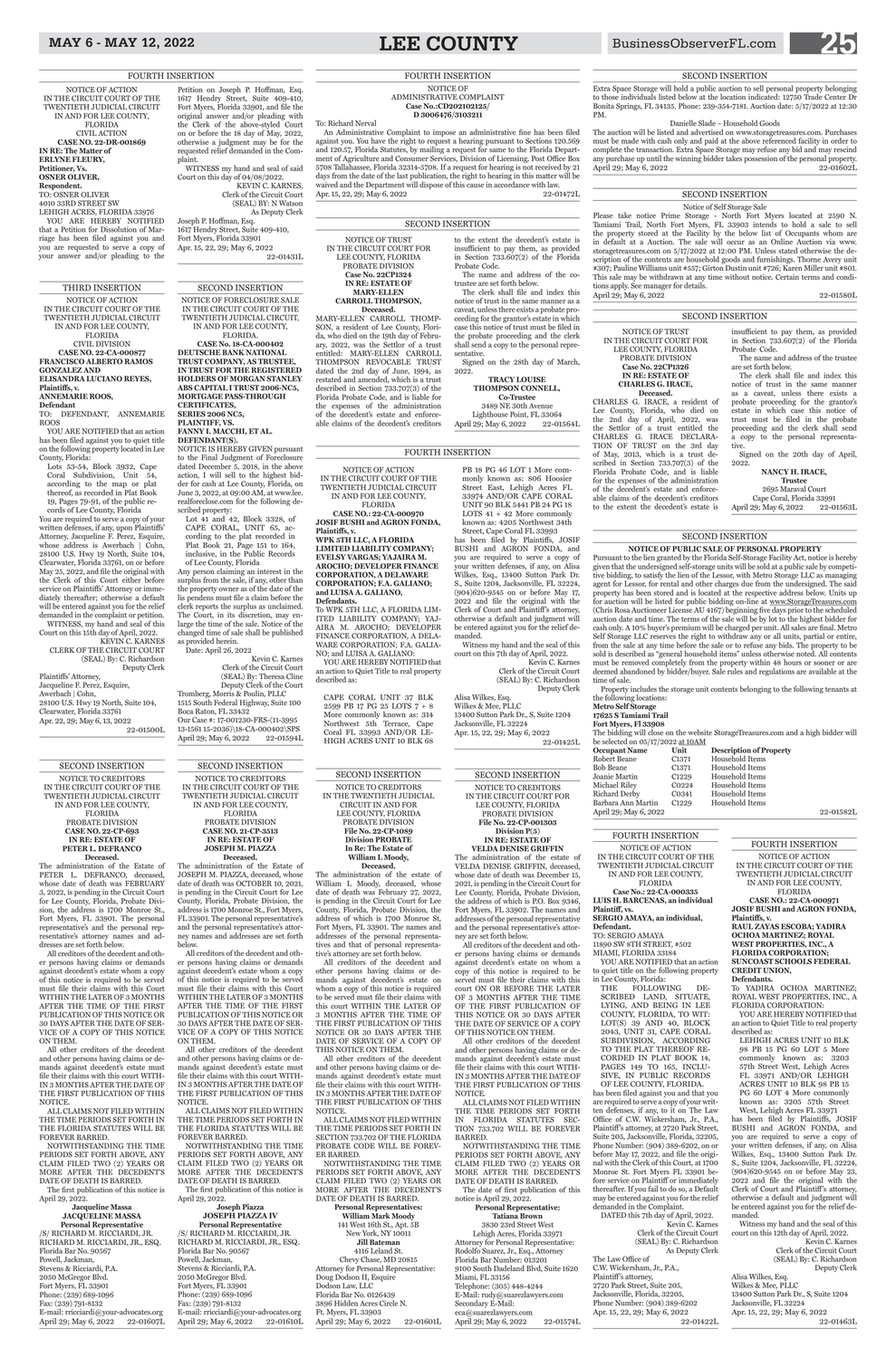SECOND INSERTION NOTICE TO CREDITORS IN THE CIRCUIT COURT FOR LEE COUNTY, FLORIDA PROBATE DIVISION **File No. 22-CP-001246 Division Probate IN RE: ESTATE OF MARY A. KUHN, Deceased.**

The administration of the estate of Mary A. Kuhn, deceased, whose date of death was January 21, 2021, is pending in the Circuit Court for Lee County, Florida, Probate Division, the address of which is Justice Center, 1st Floor, 2075 Dr. Martin Luther King Jr. Blvd., Fort Myers, FL 33901. The names and addresses of the personal representative and the personal representative's attorney are set forth below.

3280 South Shore Dr., Unit 83A Punta Gorda, FL 33955 Attorney for Personal Representative: Guy S. Emerich, Esq. Florida Bar Number: 126991 Farr, Farr, Emerich, Hackett, Carr & Holmes, P.A. 99 Nesbit Street Punta Gorda, FL 33950 Telephone: (941) 639-1158 Fax: (941) 639-0028 E-Mail: gemerich@farr.com Secondary E-Mail: sziegler@farr.com and probate@farr.com April 29; May 6, 2022 22-01612L

All creditors of the decedent and other persons having claims or demands against decedent's estate on whom a copy of this notice is required to be served must file their claims with this court ON OR BEFORE THE LATER OF 3 MONTHS AFTER THE TIME OF THE FIRST PUBLICATION OF THIS NOTICE OR 30 DAYS AFTER

## THE DATE OF SERVICE OF A COPY OF THIS NOTICE ON THEM.

All other creditors of the decedent and other persons having claims or demands against decedent's estate must file their claims with this court WITH-IN 3 MONTHS AFTER THE DATE OF THE FIRST PUBLICATION OF THIS NOTICE.

ALL CLAIMS NOT FILED WITHIN THE TIME PERIODS SET FORTH IN FLORIDA STATUTES SEC-TION 733.702 WILL BE FOREVER BARRED.

**Deceased.**<br>The administration of the estate of GLEN R. BOMBERGER, deceased, whose date of death was October 31, 2021, is pending in the Circuit Court for Lee County, Florida, Probate Division, the address of which is Circuit Court for Lee County, Attn: Probate, 1700 Monroe Street, Fort Myers, Florida 33901. The names and addresses of the personal representative and the personal representative's attorney are set forth below.

NOTWITHSTANDING THE TIME PERIODS SET FORTH ABOVE, ANY CLAIM FILED TWO (2) YEARS OR MORE AFTER THE DECEDENT'S DATE OF DEATH IS BARRED. The date of first publication of this notice is April 29, 2022.

# **Personal Representative: Larry E. Kuhn**

E-Mail: David@DPBrowne.com April 29; May 6, 2022 22-01598L

SECOND INSERTION NOTICE TO CREDITORS IN THE CIRCUIT COURT FOR LEE COUNTY, FLORIDA PROBATE DIVISION **File No. 21-CP-003519 Division: Probate IN RE: ESTATE OF GLEN R. BOMBERGER**

tions will be held online at www.lee. realforeclose.com in accordance with Section 45.031, Florida Statutes, the following described real property as set forth in the Final Judgment, to wit:

All creditors of the decedent and other persons having claims or demands against decedent's estate on whom a copy of this notice is required to be served must file their claims with this court ON OR BEFORE THE LATER OF 3 MONTHS AFTER THE TIME OF THE FIRST PUBLICATION OF THIS NOTICE OR 30 DAYS AFTER

KEVIN C KARNES CLERK OF THE CIRCUIT COURT Lee County, Florida (SEAL) Theresa Cline DEPUTY CLERK OF COURT FLORIDA COMMUNITY LAW GROUP, P.L. Attorneys for Plaintiff 1855 Griffin Road, Suite A-423 Dania Beach, FL 33004 Tel: (954) 372-5298 Fax: (866) 424-5348 Email: jared@flclg.com April 29; May 6, 2022 22-01561L

## THE DATE OF SERVICE OF A COPY OF THIS NOTICE ON THEM.

All other creditors of the decedent and other persons having claims or demands against decedent's estate must file their claims with this court WITH-IN 3 MONTHS AFTER THE DATE OF THE FIRST PUBLICATION OF THIS NOTICE.

**Deceased.**<br>The administration of the estate of Onecimo Barboza a/k/a Arellano O. Barboza, deceased, whose date of death was September 11, 2021, is pending in the Circuit Court for Lee County, Florida, Probate Division, the address of which is 1700 Monroe St, Ft. Myers, FL 33901. The names and addresses of the personal representative and the personal representative's attorney are set forth below.

> ALL CLAIMS NOT FILED WITHIN THE TIME PERIODS SET FORTH IN FLORIDA STATUTES SEC-TION 733.702 WILL BE FOREVER BARRED.

NOTWITHSTANDING THE TIME PERIODS SET FORTH ABOVE, ANY CLAIM FILED TWO (2) YEARS OR MORE AFTER THE DECEDENT'S DATE OF DEATH IS BARRED.

The date of first publication of this notice is April 29, 2022.

Signed on April 25, 2022.

NOTWITHSTANDING THE TIME PERIODS SET FORTH ABOVE, ANY CLAIM FILED TWO (2) YEARS OR MORE AFTER THE DECEDENT'S DATE OF DEATH IS BARRED.

# **Personal Representative: FineMark National Bank & Trust By: Virginia A. Cabai, Senior Vice President** 800 Laurel Oak Drive, Suite 101 Naples, FL 34108 Attorney for Personal Representative: David P. Browne, Esq. Florida Bar Number: 650072 David P. Browne, P.A. 27299 Riverview Center Blvd. Suite 103 Bonita Springs, FL 34134 Telephone: (239) 498-1191 Fax: (239) 498-1366

SECOND INSERTION SECOND AMENDED NOTICE OF SALE PURSUANT TO CHAPTER 45 IN THE COUNTY COURT OF THE 20TH JUDICIAL CIRCUIT, IN AND FOR LEE COUNTY, FLORIDA **CASE NO. 21-CC-005963 PINE GLEN AT THREE OAKS HOMEOWNERS ASSOCIATION, INC., a Florida non-profit** 

**Corporation, Plaintiff, vs. STEPHEN A. CAIRO; AMEDEA CAIRO, et al,**

NOTWITHSTANDING THE TIME PERIODS SET FORTH ABOVE, ANY CLAIM FILED TWO (2) YEARS OR MORE AFTER THE DECEDENT'S DATE OF DEATH IS BARRED.

**Defendant(s).** NOTICE IS HEREBY GIVEN pursuant to order Granting Plaintiff 's Motion to Cancel and Reschedule Foreclosure Sale dated April 21, 2022 in Case No. 21-CC-005963 in the County Court in and for Lee County, Florida wherein PINE GLEN AT THREE OAKS HOMEOWNERS ASSOCIATION, INC., a Florida non-profit Corporation, is Plaintiff, and STEPHEN A. CAIRO; AMEDEA CAIRO, et al, is the Defendant, I, Clerk of Court, Linda Doggett will sell to the highest and best bidder for cash at 9:00 A.M. (Eastern Time) on MAY 25, 2022. Foreclosure Auc-

Tampa, Florida 33607 Attorney for Personal Representative: JEFFREY M. GAD, ESQ. Florida Bar number: 186317 JOHNSON POPE BOKOR RUPPEL & BURNS, LLP 401 E. Jackson Street, Suite 3100 Tampa, FL 33602 Telephone: (813) 225-2500 E-Mail: jeffreyg@jpfirm.com Secondary E-Mail: ering@jpfirm.com April 29; May 6, 2022 22-01618L

LOT 7, BLOCK 7, PINE GLEN AT THREE OAKS, UNIT TWO, ACCORDING TO THE PLAT THEREOF, AS RECORDED IN PLAT BOOK 51, PAGES 30 THRU 32, INCLUSIVE, IN THE PUBLIC RECORDS OF LEE COUNTY, FLORIDA.

A/K/A: 19490 DEVONWOOD CIRCLE, FORT MYERS, FL 33967.

ANY PERSON CLAIMING AN IN-TEREST IN THE SURPLUS FROM THE SALE, IF ANY, OTHER THAN THE PROPERTY OWNER AS OF THE DATE OF THE LIS PENDENS MUST FILE A CLAIM BEFORE THE CLERK REPORTS THE SURPLUS AS UNCLAIMED.

NOTWITHSTANDING THE TIME PERIODS SET FORTH ABOVE, ANY CLAIM FILED TWO (2) YEARS OR MORE AFTER THE DECEDENT'S DATE OF DEATH IS BARRED.

Dated: April 22, 2022.

Attorney for Personal Representative: /s/ Alvaro C. Sanchez ALVARO C. SANCHEZ Attorney for Petitioner 1714 Cape Coral Parkway East Cape Coral, Florida 33904 Tel 239/542-4733 FAX 239/542-9203 FLA BAR NO. 105539 alvaro@capecoralattorney.com courtfilings@capecoralattornev.com April 29; May 6, 2022 22-01620L

SECOND INSERTION NOTICE TO CREDITORS IN THE CIRCUIT COURT FOR LEE COUNTY, FLORIDA PROBATE DIVISION **File No. 22-CP-001274 Division Probate IN RE: ESTATE OF ONECIMO BARBOZA A/K/A ARELLANO O. BARBOZA**

Telephone: (239) 334-2195 Fax: (239) 332-2243 E-Mail: mvs@paveselaw.com Secondary E-Mail: lja@paveselaw.com April 29; May 6, 2022 22-01576L

All creditors of the decedent and other persons having claims or demands against decedent's estate on whom a copy of this notice is required to be served must file their claims with this court ON OR BEFORE THE LATER OF 3 MONTHS AFTER THE TIME OF THE FIRST PUBLI-CATION OF THIS NOTICE OR 30 DAYS AFTER THE DATE OF SER-VICE OF A COPY OF THIS NOTICE ON THEM.

All other creditors of the decedent and other persons having claims or demands against decedent's estate must file their claims with this court WITH-IN 3 MONTHS AFTER THE DATE OF THE FIRST PUBLICATION OF THIS NOTICE.

ALL CLAIMS NOT FILED WITHIN THE TIME PERIODS SET FORTH IN FLORIDA STATUTES SEC-TION 733.702 WILL BE FOREVER BARRED.

The date of first publication of this notice is April 29, 2022. **Personal Representative: Peggy L. Yslas**

1356 Euclid Ave N. Ft. Myers, Florida 33917

9444 S. Tanga Avenue South Jordan, Utah 84095 Attorney for Person Giving Notice: Dawn L Drellos Thompson Attorney at Law Florida Bar Number: 22503 9990 Coconut Road, Suite 210 Bonita Springs, Florida 34135 Telephone: (239) 390-1295 E-Mail: dawn@compass.legal April 29; May 6, 2022 22-01578L

Attorney for Personal Representative: /s/ Eviana J. Martin Eviana J. Martin, Attorney Florida Bar Number: 36198 Martin Law Firm, P.L. 3701 Del Prado Blvd S. Cape Coral, FL 33904 Telephone: (239) 443-1094 Fax: (941) 218-1231

April 29; May 6, 2022 22-01611L

SECOND INSERTION NOTICE TO CREDITORS IN THE CIRCUIT COURT FOR LEE COUNTY, FLORIDA PROBATE DIVISION **File No. 22-CP-0969 IN RE: ESTATE OF RICHARD SCOTT TINER, Deceased.**

The administration of the estate of Richard Scott Tiner, deceased, whose date of death was January 20, 2022, is pending in the Circuit Court for Lee County, Florida, Probate Division, the address of which is 2075 Dr Martin Luther King Jr. Blvd, Fort Myers, FL 33901. The names and addresses of the personal representative and the personal representative's attorney are set forth below.

30 Gallowae Watchung, New Jersey 07069 Attorney for Ancillary Personal Representative: George R. Freund, Esq. Florida Bar Number: 87759 ELLIS LAW GROUP, P.L. 4755 Technology Way, Suite 205 Boca Raton, Florida 33431 Telephone: (561) 910-7500 Fax: (561) 910-7501 E-Mail: george@ellis-law.com Secondary E-Mail: service@ellis-law.com April 29; May 6, 2022 22-01597L

All creditors of the decedent and other persons having claims or demands against decedent's estate on whom a copy of this notice is required to be served must file their claims with this court ON OR BEFORE THE LATER OF 3 MONTHS AFTER THE TIME OF THE FIRST PUBLI-CATION OF THIS NOTICE OR 30 DAYS AFTER THE DATE OF SER-VICE OF A COPY OF THIS NOTICE ON THEM.

All other creditors of the decedent and other persons having claims or demands against decedent's estate must file their claims with this court WITH-IN 3 MONTHS AFTER THE DATE OF THE FIRST PUBLICATION OF THIS NOTICE.

**Deceased.**<br>The administration of the estate of Carlos Alberto Lertora, II, also known as Carlos A. Lertora, deceased, whose date of death was January 31, 2022, is pending in the Circuit Court for Lee County, Florida, Probate Division, the address of which is 1700 Monroe Street, Ft. Myers, FL 33901. The names and addresses of the personal representative and the personal representative's attorney are set forth below.

> ALL CLAIMS NOT FILED WITHIN THE TIME PERIODS SET FORTH IN FLORIDA STATUTES SEC-TION 733.702 WILL BE FOREVER BARRED.

The date of first publication of this notice is April 29, 2022.

**Personal Representative: RAYMOND A. HAAS** 2002 N. Lois Avenue, Suite 510

**Personal Representative: Astrid Rey** 2200 NE 3rd Ave Cape Coral, Florida 33909 Attorney for Personal Representative: Jeffrey R. Grant, Attorney Florida Bar Number: 1002763 Grant, Cottrell & Miller-Meyers, PLLC 5147 Castello Drive Naples, FL 34103 Telephone: (239) 649-4848 Fax: (239) 643-9810 E-Mail: jeff@grantcottrell.com Secondary E-Mail: jennifer@grantcottrell.com April 29; May 6, 2022 22-01567L

SECOND INSERTION NOTICE TO CREDITORS IN THE CIRCUIT COURT FOR LEE COUNTY, FLORIDA PROBATE DIVISION **File No. 2022-CP- 000793 Division Probate IN RE: ESTATE OF JUDITH DEMPSEY HOOK a/k/a JUDITH D. HOOK Deceased.**<br>The administration of the estate of

SECOND INSERTION NOTICE TO CREDITORS IN THE CIRCUIT COURT FOR LEE COUNTY, FLORIDA PROBATE DIVISION **FILE NO. 22-CP-001367 IN RE: ESTATE OF JAMES WIDENER, Deceased.**

The administration of the estate of James Widener, deceased, whose date of death was June 7, 2021, is pending in the Circuit Court for LEE County, Florida, Probate Division, the address of which is 1700 Monroe Street, Fort Myers, Florida 33901. The names and addresses of the personal representative and the personal representative's attorney are set forth below.

NOTWITHSTANDING THE TIME PERIODS SET FORTH ABOVE, ANY CLAIM FILED TWO (2) YEARS OR MORE AFTER THE DECEDENT'S DATE OF DEATH IS BARRED.

All creditors of the decedent and other persons having claims or demands against decedent's estate on whom a copy of this notice is required to be served must file their claims with this court ON OR BEFORE THE LATER OF 3 MONTHS AFTER THE TIME OF THE FIRST PUBLI-CATION OF THIS NOTICE OR 30 DAYS AFTER THE DATE OF SER-VICE OF A COPY OF THIS NOTICE ON THEM.

**Personal Representative: NICHOLAS J. PETITTI** 2600 W. Harmon Avenue, Apt. No. 9047 Las Vegas, Nevada 89158 Attorney for Personal Representative: KEITH C. DURKIN E-mail Addresses: kdurkin@bakerlaw.com, jviera@bakerlaw.com Florida Bar No. 957291 Baker & Hostetler, LLP 200 South Orange Avenue, Suite 2300 Orlando, Florida 32801 Telephone: (407) 649-4005<br>April 29; May 6, 2022 22-01570L April 29; May 6, 2022

All other creditors of the decedent and other persons having claims or demands against decedent's estate must file their claims with this court WITH-IN 3 MONTHS AFTER THE DATE OF THE FIRST PUBLICATION OF THIS NOTICE.

ALL CLAIMS NOT FILED WITHIN THE TIME PERIODS SET FORTH IN FLORIDA STATUTES SEC-TION 733.702 WILL BE FOREVER BARRED.

The date of first publication of this notice is April 29, 2022. **Personal Representative:**

**Kathleen Kurth, Petitioner** 28004 Westbrook Dr Bonita Springs, Florida 34135

Attorney for Personal Representative: John Casey Stewart Florida Bar Number: 118927 DORCEY LAW FIRM PLC 10181 Six Mile Cypress Parkway, Ste C Fort Myers, Florida 33966 Telephone: (239) 418-0169 Fax: (239) 418-0048 E-Mail: casey@dorceylaw.com Secondary E-Mail: probate@dorceylaw.com April 29; May 6, 2022 22-01575L

Email: Email:

# SECOND INSERTION

NOTICE TO CREDITORS IN THE CIRCUIT COURT FOR LEE COUNTY, FLORIDA PROBATE DIVISION **File No. 22-CP-001029 Division Probate IN RE: ESTATE OF JAMES H. BUTLER, Deceased.**

The administration of the estate of James H. Butler, deceased, whose date of death was December 9, 2021, is pending in the Circuit Court for Lee County, Florida, Probate Division, the address of which is P.O. Box 9346, Fort Myers, FL 33902. The names and addresses of the personal representative and the personal representative's attorney are set forth below.

All creditors of the decedent and other persons having claims or demands against decedent's estate on whom a copy of this notice is required to be served must file their claims with this court ON OR BEFORE THE LATER OF 3 MONTHS AFTER THE TIME

## OF THE FIRST PUBLICATION OF THIS NOTICE OR 30 DAYS AFTER THE DATE OF SERVICE OF A COPY OF THIS NOTICE ON THEM.

All other creditors of the decedent and other persons having claims or demands against decedent's estate must tile their claims with this court WITH-IN 3 MONTHS AFTER THE DATE OF THE FIRST PUBLICATION OF THIS NOTICE.

ALL CLAIMS NOT FILED WITHIN THE TIME PERIODS SET FORTH IN FLORIDA STATUTES SEC-TION 733.702 WILL BE FOREVER BARRED.

NOTWITHSTANDING THE TIME PERIODS SET FORTH ABOVE, ANY CLAIM FILED TWO (2) YEARS OR MORE AFTER THE DECEDENT'S DATE OF DEATH IS BARRED.

The date of first publication of this notice is April 29, 2022.

**Personal Representative: Alisa B. Alexander** 1055 S Cliff View Lane P.O. Box 158 Kanab, Utah 84741 Attorney for Personal Representative: Mary Vlasak Snell, Attorney Florida Bar Number: 516988 PAVESE LAW FIRM P.O. Box 1507 Fort Myers, FL 33902-1507



# **IN RE: ESTATE OF MARGARET L. MCKNIGHT Deceased.**

TO ALL PERSONS HAVING CLAIMS OR DEMANDS AGAINST THE ABOVE ESTATE:

You are hereby notified that an Order of Summary Administration has been entered in the estate of Margaret L. McKnight, deceased, File Number 21- PC-2623, by the Circuit Court for Lee County, Florida, Probate Division, the address of which is 1700 Monroe Street, Fort Myers, Florida 33901; that the decedent's date of death was June 15, 2021; that the total value of the estate is \$50,500.00 and that the names and addresses of those to whom it has been assigned by such order are: Name Address

The Estate of Allen E. Grigg, Kathie Johnson as Personal Representative

1830 Brantley Road, Apt. D3 Fort Myers, Florida 33907 ALL INTERESTED PERSONS ARE NOTIFIED THAT:

All creditors of the estate of the decedent and persons having claims or demands against the estate of the decedent other than those for whom provision for full payment was made in the Order of Summary Administration must file their claims with this court WITHIN THE TIME PERIODS SET FORTH IN FLORIDA STATUTES SECTION 733.702. ALL CLAIMS AND DEMANDS NOT SO FILED WILL BE FOREVER BARRED. NOTWITH-STANDING ANY OTHER APPLI-CABLE TIME PERIOD, ANY CLAIM FILED TWO (2) YEARS OR MORE AFTER THE DECEDENT'S DATE OF DEATH IS BARRED.

The date of first publication of this Notice is April 29, 2022

## **Person Giving Notice: Kathie L. Johnson**

# SECOND INSERTION

NOTICE TO CREDITORS IN THE CIRCUIT COURT FOR LEE COUNTY, FLORIDA PROBATE DIVISION **File No. 22-CP-001268 IN RE: ESTATE OF JOHN J. WOJIE, A/K/A JOHN JOSEPH WOJIE Deceased.** The administration of the estate of John J. Wojie, a/k/a John Joseph Wojie, deceased, whose date of death was July 16, 2021, is pending in the Circuit Court for Lee County, Florida, Probate Division, the address of which is Justice Center, 1st Floor, 2075 Dr. Martin Luther King Jr. Blvd., Fort Myers, FL 33901. The names and addresses of the ancillary personal representative and the ancillary personal representative's

attorney are set forth below. All creditors of the decedent and other persons having claims or demands against decedent's estate on whom a copy of this notice is required to be served must file their claims with this court ON OR BEFORE THE LATER OF 3 MONTHS AFTER THE TIME OF THE FIRST PUBLICATION OF

THIS NOTICE OR 30 DAYS AFTER THE DATE OF SERVICE OF A COPY OF THIS NOTICE ON THEM.

All other creditors of the decedent and other persons having claims or demands against decedent's estate must file their claims with this court WITH-IN 3 MONTHS AFTER THE DATE OF THE FIRST PUBLICATION OF THIS NOTICE.

ALL CLAIMS NOT FILED WITHIN THE TIME PERIODS SET FORTH IN FLORIDA STATUTES SEC-TION 733.702 WILL BE FOREVER BARRED.

NOTWITHSTANDING THE TIME PERIODS SET FORTH ABOVE, ANY CLAIM FILED TWO (2) YEARS OR MORE AFTER THE DECEDENT'S DATE OF DEATH IS BARRED.

The date of first publication of this notice is April 29, 2022. **Ancillary Personal Representative: Beverly A. Wojie**

SECOND INSERTION NOTICE TO CREDITORS IN THE CIRCUIT COURT FOR LEE COUNTY, FLORIDA PROBATE DIVISION **File No. 2022-CP-1262 Division Probate IN RE: ESTATE OF CARLOS ALBERTO LERTORA, II** 

# **AKA CARLOS A. LERTORA**

All creditors of the decedent and other persons having claims or demands against decedent's estate on whom a copy of this notice is required to be served must file their claims with this court ON OR BEFORE THE LATER OF 3 MONTHS AFTER THE TIME OF THE FIRST PUBLI-CATION OF THIS NOTICE OR 30 DAYS AFTER THE DATE OF SER-VICE OF A COPY OF THIS NOTICE ON THEM.

All other creditors of the decedent and other persons having claims or demands against decedent's estate must file their claims with this court WITH-IN 3 MONTHS AFTER THE DATE OF THE FIRST PUBLICATION OF THIS NOTICE.

ALL CLAIMS NOT FILED WITHIN THE TIME PERIODS SET FORTH IN FLORIDA STATUTES SEC-TION 733.702 WILL BE FOREVER BARRED.

NOTWITHSTANDING THE TIME PERIODS SET FORTH ABOVE, ANY CLAIM FILED TWO (2) YEARS OR MORE AFTER THE DECEDENT'S DATE OF DEATH IS BARRED.

The date of first publication of this notice is 04/29/2022.

Judith Dempsey Hook, deceased, whose date of death was November 17, 2021, is pending in the Circuit Court for Lee County, Florida, Probate Division, the address of which is 2075 Dr. Martin Luther King Jr. Boulevard, Fort Myers, Florida 33901. The names and addresses of the personal representative and the personal representative's attorney are set forth below.

All creditors of the decedent and other persons having claims or demands against decedent's estate on whom a copy of this notice is required to be served must file their claims with this court ON OR BEFORE THE LATER OF 3 MONTHS AFTER THE TIME OF THE FIRST PUBLICATION OF THIS NOTICE OR 30 DAYS AFTER THE DATE OF SERVICE OF A COPY OF THIS NOTICE ON THEM.

All other creditors of the decedent and other persons having claims or demands against decedent's estate must file their claims with this court WITH-IN 3 MONTHS AFTER THE DATE OF THE FIRST PUBLICATION OF THIS NOTICE.

ALL CLAIMS NOT FILED WITHIN THE TIME PERIODS SET FORTH IN FLORIDA STATUTES SEC-TION 733.702 WILL BE FOREVER BARRED.

The date of first publication of this notice is April 29, 2022.

SECOND INSERTION

NOTICE TO CREDITORS IN THE CIRCUIT COURT FOR LEE COUNTY, FLORIDA PROBATE DIVISION **File No. 22-CP-001275 Division Probate IN RE: ESTATE OF NEAL PATRICK GIESSMAN Deceased.**

The administration of the estate of Neal Patrick Giessman, deceased, whose date of death was January 13, 2022, is pending in the Circuit Court for Lee County, Florida, Probate Division, the address of which is P.O. Box 9346, Fort Myers, FL 33902. The names and addresses of the personal representative and the personal representative's attorney are set forth below.

All creditors of the decedent and other persons having claims or demands against decedent's estate on whom a copy of this notice is required to be served must file their claims with this court ON OR BEFORE THE LATER OF 3 MONTHS AFTER THE TIME OF THE FIRST PUBLICATION OF THIS NOTICE OR 30 DAYS AFTER THE DATE OF SERVICE OF A COPY OF THIS NOTICE ON THEM.

All other creditors of the decedent and other persons having claims or demands against decedent's estate must file their claims with this court WITH-IN 3 MONTHS AFTER THE DATE OF THE FIRST PUBLICATION OF THIS NOTICE.

ALL CLAIMS NOT FILED WITHIN THE TIME PERIODS SET FORTH IN FLORIDA STATUTES SEC-TION 733.702 WILL BE FOREVER BARRED.

NOTWITHSTANDING THE TIME PERIODS SET FORTH ABOVE, ANY CLAIM FILED TWO (2) YEARS OR MORE AFTER THE DECEDENT'S DATE OF DEATH IS BARRED. The date of first publication of this

notice is April 29, 2022. **Personal Representative:**

**Brenda Claire Giessman** 8060 Fountain Mist Blvd Lehigh Acres, Florida 33972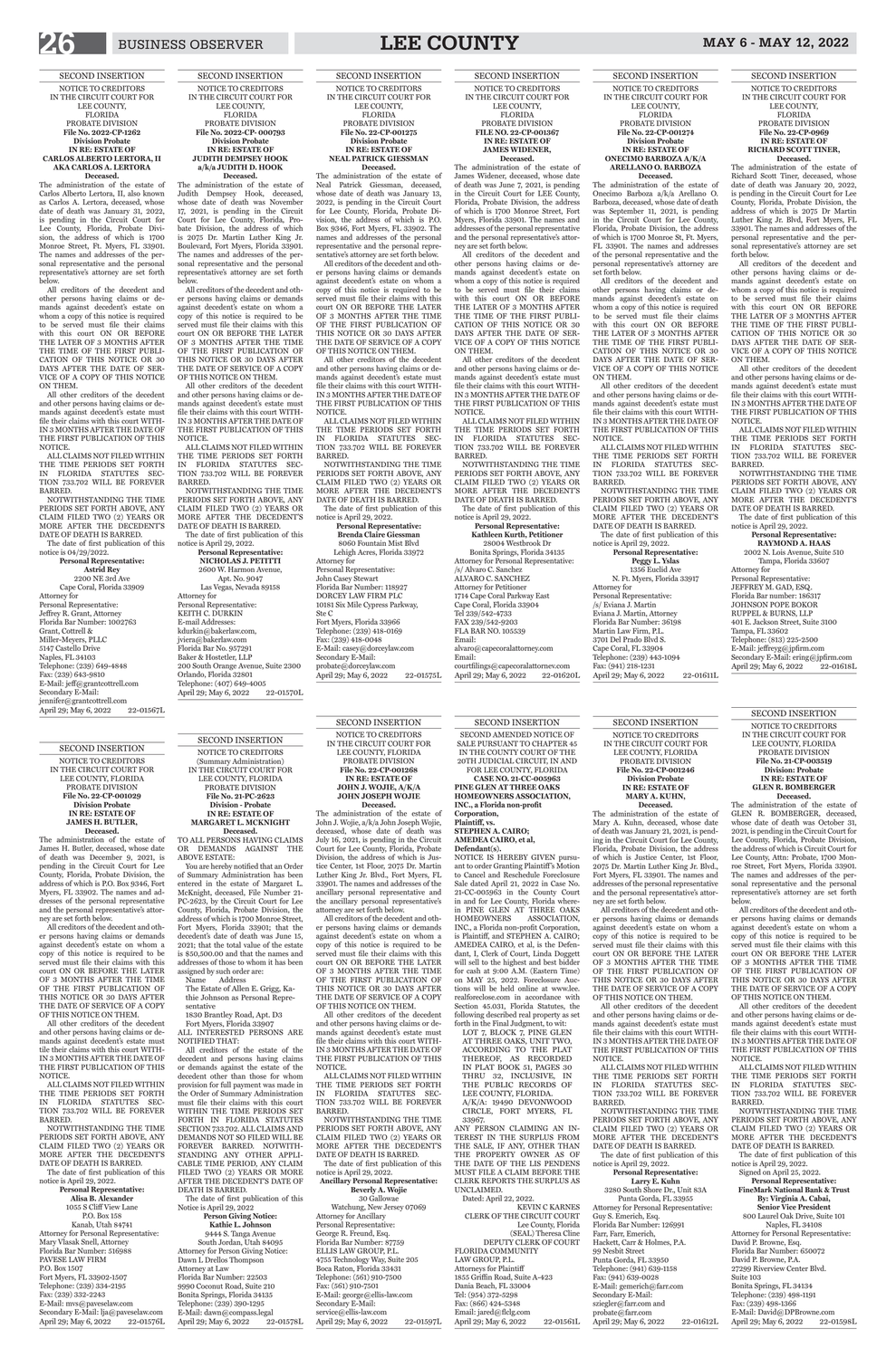SECOND INSERTION NOTICE TO CREDITORS (Summary Administration) IN THE CIRCUIT COURT FOR LEE COUNTY, FLORIDA PROBATE DIVISION **File No. 22-CP-001177 Division: PROBATE IN RE: ESTATE OF ELLA M. FILMORE, Deceased.** TO ALL PERSONS HAVING CLAIMS

OR DEMANDS AGAINST THE ABOVE ESTATE:

Address The Filmore Irrevocable Trust dated September 29, 2015 c/o Raymond Filmore, Jr., Trustee 20009 Oak Fairways Court

# MAY 6 - MAY 12, 2022 **LEE COUNTY** BusinessObserverFL.com **27**

You are hereby notified that an Order of Summary Administration has been entered in the estate of ELLA M. FILMORE, deceased, File Number 22- CP-001177, by the Circuit Court for LEE County, Florida, Probate Division, the address of which is 1700 Monroe Street, Fort Myers, FL 33901; that the decedent's date of death was December 11, 2021; that the total value of the estate is \$15,900.00 and that the names and addresses of those to whom it has been assigned by such order are:

/s/Cheyenne R. Young, Esq. Florida Bar Number: 0515299 Wotitzky, Wotitzky, Ross & Young, P.A. Attorneys at Law 1107 W. Marion Avenue, Unit #111 Punta Gorda, FL 33950 Telephone: (941) 639-2171 Fax: (941) 639-8617 E-Mail: cyoung@wotitzkylaw.com Secondary E-Mail: jackie@wotitzky.law.com April 29; May 6, 2022 22-01566L

Estero, FL 33928 ALL INTERESTED PERSONS ARE NOTIFIED THAT:

All creditors of the estate of the decedent and persons having claims or demands against the estate of the decedent other than those for whom provision for full payment was made in the Order of Summary Administration must file their claims with this court WITHIN THE TIME PERIODS SET FORTH IN FLORIDA STATUTES SECTION 733.702. ALL CLAIMS AND DEMANDS NOT SO FILED WILL BE FOREVER BARRED. NOTWITH-STANDING ANY OTHER APPLI-CABLE TIME PERIOD, ANY CLAIM FILED TWO (2) YEARS OR MORE AFTER THE DECEDENT'S DATE OF DEATH IS BARRED.

The date of first publication of this Notice is April 29, 2022.

## **Person Giving Notice: Raymond Filmore, Jr., Trustee** 20009 Oak Fairways Court Estero, FL 33928 Attorney for Person Giving Notice

# THIRD INSERTION

NOTICE OF ACTION IN THE CIRCUIT COURT OF THE TWENTIETH JUDICIAL CIRCUIT IN AND FOR LEE COUNTY, FLORIDA CIVIL ACTION **Case No. 21-CA-6155 LOPEZ SOUTH FLORIDA LANDSCAPING, INC., Plaintiff, vs. VIRGINA HALLORAN AS THE PERSONAL REPRESENTATIVE OF THE ESTATE OF ELIZABETH C. MANLEY and UNKNOWN BENEFICIARIES OF THE ESTATE OF ELIZABETH C. MANLEY, Defendant(s).**

TO: VIRGINA HALLORAN AS THE PERSONAL REPRESENTATIVE OF THE ESTATE OF ELIZABETH C. MANLEY and UNKNOWN BENEFI-CIARIES OF THE ESTATE OF ELIZ-ABETH C. MANLEY

... if alive, and if dead, and all unknown natural persons, if alive, and if dead or not known to be dead or alive, their several and respective unknown spouses, heirs, devisees, grantees, and creditors, or other parties claiming by, through, or under those unknown natural persons; and the several and respective unknown assigns, successors in interest, trustees; and all claimants, persons or parties, natural or corporate, or whose exact legal status is unknown, claiming under

> 1300 Woodward Court, Apt. 14 Lehigh Acres, FL 33936 Attorney for Personal Representatives: Emmanuel Miguelez, Esq. MIGUELEZ LAW 220 Miracle Mile, Suite 209 Coral Gables, Florida 33134 305-967-7412(o) 305-602-8456(f) Email: em@miguelezlaw.com Florida Bar No: 107023 April 29; May 6, 2022 22-01571L

any of the above named or described defendants or parties or claiming to have any right, title, or interest in and to the property described as:

LOT 9, BLOCK 110, Unit 12, Section 12, Township 44 South, Range 26 East, Lehigh Acres, according to the plat thereof, recorded in Plat Book 15, Page 61, of the Public Records of Lee County, Florida.

Commonly known as: 2502 50th Street West, Lehigh Acres, Flor-

ida 33971 YOU ARE NOTIFIED that an action to Quiet Title has been instituted against you.

NOTWITHSTANDING THE TIME PERIODS SET FORTH ABOVE, ANY CLAIM FILED TWO (2) YEARS OR MORE AFTER THE DECEDENT'S DATE OF DEATH IS BARRED.

YOU ARE REQUIRED to serve a copy of your written defenses, if any, to this action on Robson D.C. Powers, Esq., whose address is 1714 Cape Coral Parkway East, Cape Coral, Florida 33904 on or before May 25, 2022 and file the original with the Clerk of this Court either before service on Plaintiff's attorney or immediately thereafter; otherwise a default will be entered against you for the relief demanded in the Complaint.

Date: 04/15/2022

**Personal Representative** 1400 Colonial Blvd., Suite 253 Fort Myers, FL 33907-1028 c/o: Dawn L. Drellos-Thompson Attorney at Law Attorney for Personal Representative Florida Bar No. 22503 9990 Coconut Road, Suite 210 Bonita Springs, FL 34135 Phone: 239-390-1295 Email: dawn@compass.legal April 29; May 6, 2022 22-01577L

Kevin C. Karnes As Clerk of Court (SEAL) By: C. Richardson Deputy Clerk Robson D.C. Powers, Esq., 1714 Cape Coral Parkway East,

Cape Coral, Florida 33904 Apr. 22, 29; May 6, 13, 2022

22-01499L

SECOND INSERTION NOTICE TO CREDITORS IN THE CIRCUIT COURT OF THE 20th JUDICIAL CIRCUIT IN AND

FOR LEE COUNTY, FLORIDA PROBATE DIVISION **CASE NO: 22-CP-001108 IN RE: ESTATE OF EDITH SOLER, Deceased.**

The Administration of the EDITH SOLER, deceased, whose date of death was February 5th, 2020; is pending in the Circuit Court for Lee County, FL., Probate Division; File Number: 22-CP-001108; the address of which is Probate Division, Lee County Justice Center, 1700 Monroe Street, Fort Myers, FL 33901. The names and addresses of the Personal Representative and her attorney is set forth below. The Fiduciary lawyer-client privilege in S. 90.5021 FLA STAT applies with respect to the personal representative and any attorney employed by the personal representative.

> **Paul A.E. Jenkins** 4949 Freeway Dr. E., Columbus, OH 43229 **Jeffrey H. Jenkins** 4949 Freeway Dr. E., Columbus, OH 43229 Attorney for Personal Representatives: Kevin A. Kyle Attorney for Personal Representatives Florida Bar Number: 980595 GREEN SCHOENFELD & KYLE LLP 1380 Royal Palm Square Boulevard Fort Myers, Florida 33919 Telephone: (239) 936-7200 Fax: (239) 936-7997 E-Mail: kevinkyle@gskattorneys.com 00772309.DOC/1 April 29; May 6, 2022 22-01599L

All creditors of the decedent and other persons having claims or demands against decedent's estate, including unmatured, contingent or un-liquidated claims, on whom a copy of this notice

is served must file their claims with this court WITHIN THE LATER OF THREE (3) MONTHS AFTER THE DATE OF THE FIRST PUBLICATION OF THIS NOTICE OR THIRTY (30) DAVS AFTER THE DATE OF SER-VICE OF A COPY OF THIS NOTICE ON THEM.

DATE OF SERVICE OF A COPY OF THIS NOTICE ON THEM.

All other creditors of the Decedent and other persons having claims or demands against Decedent's estate must file their claims with this Court WITH-IN 3 MONTHS AFTER THE DATE OF THE FIRST PUBLICATION OF THIS **NOTICE** 

All creditors of the decedent and other persons having claims of demands against decedent's estate, including unmatured, contingent or un-liquidated claims, must file their claims with this court WITHIN THREE (3) MONTHS AFTER THE DATE OF THE FIRST PUBLICATION OF THIS NOTICE. ALL CLAIMS NOT SO FILED WILL BE FOREVER BARRED.

NOTWITHSTANDING THE TIME PERIODS SET FORTH ABOVE, ANY CLAIM FILED TWO (2) YEARS OR MORE AFTER THE DECEDENT'S DATE OF DEATH IS BARRED.

The date of the first publication of this Notice is April 29, 2022.

# Attorney for Personal Representative April 29; May 6, 2022 22-01600L

## **As Personal Representatives: Luis Almada**

**Deceased.**<br>The administration of the estate of Philip Dexter Sullivan, deceased, whose date of death was May 6, 2021, is pending in the Circuit Court for Lee County, Florida, Probate Division, the address of which is P.O. Box 9346, Fort Myers, Florida 33902. The names and addresses of the personal representative and the personal representative's attorney are set forth below.

SECOND INSERTION

# NOTICE TO CREDITORS IN THE CIRCUIT COURT FOR LEE COUNTY, FLORIDA PROBATE DIVISION **File No. 22-CP-704 Division - Probate IN RE: ESTATE OF DEVIN M. CUBOW Deceased.**

The administration of the estate of Devin M. Cubow deceased, whose date of death was January 18, 2022, is pending in the Circuit Court for Lee County, Florida, Probate Division, the address of which is 1700 Monroe Street, Fort Myers, Florida 33901. The names and addresses of the Personal Representative and the Personal Representative's attorney are set forth below.

> Canton, MA 02021 Attorney for Personal Representative: Janet M. Strickland, FL Bar Number: 137472 Law Office of Janet M. Strickland, P.A. Attorney for Virginia S. Mooney 2340 Periwinkle Way, Suite J-1 Sanibel, FL 33957 Telephone: (239) 472-3322 Fax: (239) 472-3302 E-Mail: jmslaw@centurylink.net Secondary E-Mail: jmslaw3@centurylink.net April 29; May 6, 2022 22-01608L

All creditors of the decedent and other persons having claims or demands against decedent's estate on whom a copy of this notice is required to be served must file their claims with this court WITHIN THE LATER OF 3 MONTHS AFTER THE TIME OF THE FIRST PUBLICATION OF THIS NOTICE OR 30 DAYS AFTER THE DATE OF SERVICE OF A COPY OF THIS NOTICE ON THEM.

All other creditors of the decedent and other persons having claims or demands against decedent's estate must file their claims with this court WITH-IN 3 MONTHS AFTER THE DATE OF THE FIRST PUBLICATION OF THIS NOTICE.

ALL CLAIMS NOT FILED WITHIN THE TIME PERIOD SET FORTH IN SECTION 733.702 OF THE FLORIDA PROBATE CODE WILL BE FOREV-ER BARRED.

ALL CLAIMS NOT FILED WITHIN THE TIME PERIODS SET FORTH IN FLORIDA STATUTES SEC-TION 733.702 WILL BE FOREVER BARRED.

**Jennifer A. Baratta** 7007 Spring Ridge Road Cary, NC 27518 Attorney for Personal Representative Bruce A. McDonald Florida Bar No. 263311 Suite B, PMB # 137 707 E. Cervantes St. Pensacola, FL 32501-3286 Ph. 850-776-5834 bamcdonald@pensacolalaw.com keiramcdonald@pensacolalaw.com<br>April 29; May 6, 2022 22-01613L April 29; May 6, 2022

The date of first publication of this notice is April 29, 2022.

**Susan L. Voelkel,** 

SECOND INSERTION NOTICE TO CREDITORS IN THE CIRCUIT COURT FOR LEE COUNTY, FLORIDA PROBATE DIVISION **File No.: 22-CP-001331 Division: Probate IN RE: ESTATE OF PAUL A. JENKINS, Deceased.**

The administration of the Estate of Paul A. Jenkins, deceased, whose date of death was February 5, 2022, is pending in the Circuit Court for Lee County, Florida, Probate Division, the address of which is P.O. Box 9346, Fort Myers, FL 33902-9346. The names and addresses of the Personal Representatives and the Personal Representatives' attorney are set forth below.

All creditors of the Decedent and other persons having claims or demands against the Decedent's Estate on whom a copy of this Notice is required to be served must file their claims with this Court WITHIN THE LATER OF 3 MONTHS AFTER THE TIME OF THE FIRST PUBLICATION OF THIS NOTICE OR 30 DAYS AFTER THE DATE OF SERVICE OF A COPY OF

# THIS NOTICE ON THEM.

All other creditors of the Decedent and other persons having claims or demands against the Decedent's Estate must file their claims with this Court WITHIN 3 MONTHS AFTER THE DATE OF THE FIRST PUBLICATION OF THIS NOTICE. ALL CLAIMS NOT FILED WITHIN

THE TIME PERIODS SET FORTH IN SECTION 733.702 OF THE FLORIDA PROBATE CODE WILL BE FOREV-ER BARRED.

NOTWITHSTANDING THE TIME PERIODS SET FORTH ABOVE, ANY CLAIM FILED TWO (2) YEARS OR MORE AFTER THE DECEDENT'S DATE OF DEATH IS BARRED.

The date of first publication of this Notice is April 29, 2022.

# **Personal Representatives:**

Cape Coral, Florida 33991 Attorney for Personal Representative: Janet M. Strickland Law Office of Janet M. Strickland, P.A. Florida Bar Number: 137472 2340 Periwinkle Way, Suite J-1 Sanibel, FL 33957 Telephone: (239) 472-3322 Fax: (239) 472-3302 E-Mail: jmslaw@centurylink.net Secondary E-Mail: jmslaw2@centurylink.net April 29; May 6, 2022 22-01568L

SECOND INSERTION NOTICE TO CREDITORS IN THE CIRCUIT COURT OF THE TWENTIETH J UDICIAL CIRCUIT IN AND FOR LEE COUNTY, FLORIDA PROBATE DIVISION **FILE NO.: 22-CP-0596 IN RE: THE ESTATE OF HOWARD P. FRIMARK, Deceased.**<br>The administration of the estate of

SECOND INSERTION NOTICE TO CREDITORS IN THE CIRCUIT COURT OF THE TWENTIETH JUDICIAL CIRCUIT, IN AND FOR LEE COUNTY, FLORIDA PROBATE DIVISION **File Number: 22-CP-0877 Division: Probate IN RE: THE ESTATE OF CAROL JACQUELINE WOOTAN**

**Deceased.** The administration of the estate of Carol Jacqueline Wootan, deceased, whose date of death was April 26, 2021, is pending in the Circuit Court for Lee County, Florida, Probate Division, the address of which is 1700 Monroe St., Ft. Meyers, FL 33902. The names and addresses of the personal representative and the personal representative's attorney are set forth below.

this Notice is April 29, 2022. **LELA MARIE JOHNSON Personal Representative** 28448 Verde Ln Bonita Springs, FL 34135 PHILLIP A. ROACH Attorney for Personal Representative Fla Bar No. 0765864 28179 Vanderbilt Drive, Suite 1 Bonita Springs, Florida 34134 239-992-0178 April 29; May 6, 2022 22-01572L

All creditors of the Decedent and other persons having claims or demands against Decedent's estate on whom a copy of this notice is required to be served must file their claims with this Court WITHIN THE LATER OF 3 MONTHS AFTER THE TIME OF THE FIRST PUBLICATION OF THIS NOTICE OR 30 DAYS AFTER THE

ALL CLAIMS NOT FILED WITHIN THE TIME PERIODS SET FORTH IN SECTION 733.702 OF THE FLORIDA PROBATE CODE WILL BE FOREV-ER BARRED.

NOTWITHSTANDING THE TIME PERIODS SET FORTH ABOVE, ANY CLAIM FILED TWO (2) YEARS OR MORE AFTER THE DECEDENT'S DATE OF DEATH IS BARRED. The date of first publication of this

Lehigh Acres, Florida 33974 Attorney for Personal Representative: /s/ Jo-Anne Herina Jeffreys Jo-Anne Herina Jeffreys Florida Bar Number: 99471 JO-ANNE HERINA JEFFREYS, ESQ., P.A. 500 Fifth Avenue, S., Suite 526 Naples, Florida 34102 Telephone: (239) 260-4384 Fax: (239) 790-5298 E-Mail: jhjeffreys@joannejeffreyslaw.com Secondary E-Mail: dphillips5761@gmail.com April 29; May 6, 2022 22-01616L

notice is April 29, 2022.

# **Personal Representative Sherry K. Sams**

2128 SE 6th Street

Cape Coral, FL 33990 THE HINSON LAW FIRM, P.A. /s/ Kathryn E. Stanfill Matthew H. Hinson, Esq. Florida Bar No. 94017 Kathryn E. Stanfill, Esq. Florida Bar No. 1002636 300 West Adams St., Suite 500 Jacksonville, FL 32202 Phone: 904-527-1700 Fax: 904-355-8088 Matt@HinsonLawPA.com Kathryn@HinsonLawPA.com

SECOND INSERTION

NOTICE TO CREDITORS IN THE CIRCUIT COURT FOR LEE COUNTY, FLORIDA **File No. 22-CP-0827 Division: Probate IN RE: ESTATE OF PHILIP DEXTER SULLIVAN** 

All creditors of the decedent and other persons having claims or demands against decedent's estate on whom a copy of this notice is required to be served must file their claims with this court ON OR BEFORE THE LATER OF 3 MONTHS AFTER THE TIME OF THE FIRST PUBLICATION OF

THIS NOTICE OR 30 DAYS AFTER THE DATE OF SERVICE OF A COPY OF THIS NOTICE ON THEM.

All other creditors of the decedent and other persons having claims or demands against decedent's estate must file their claims with this court WITH-IN 3 MONTHS AFTER THE DATE OF THE FIRST PUBLICATION OF THIS NOTICE.

ALL CLAIMS NOT FILED WITHIN THE TIME PERIODS SET FORTH IN FLORIDA STATUTES SEC-TION 733.702 WILL BE FOREVER BARRED.

NOTWITHSTANDING THE TIME PERIODS SET FORTH ABOVE, ANY CLAIM FILED TWO (2) YEARS OR MORE AFTER THE DECEDENT'S DATE OF DEATH IS BARRED.

The date of first publication of this notice is April 29, 2022.

# **Personal Representative: Virginia S. Mooney** 3 Lamb Lane

SECOND INSERTION NOTICE TO CREDITORS IN THE CIRCUIT COURT FOR LEE COUNTY, FLORIDA PROBATE DIVISION **File No. 22-CP-001306 IN RE: ESTATE OF LORELLE KATHRYN BRIGGS A/K/A LORELLE K. BRIGGS, Deceased.** 

The administration of the estate of Lorelle Kathryn Briggs a/k/a Lorelle K. Briggs, deceased, whose date of death was February 10, 2022, is pending in the Circuit Court for Lee County, Florida, Probate Division, the address of which is P. O. Box 9346, Fort Myers, FL 33902-9346. The names and addresses of the personal representative and the personal representative's attorney are set forth below. All creditors of the decedent and other persons having claims or demands against decedent's estate on whom a copy of this notice is required to be served must file their claims with this court ON OR BE-FORE THE LATER OF 3 MONTHS AFTER THE TIME OF THE FIRST PUBLICATION OF THIS NOTICE OR 30 DAYS AFTER THE DATE OF SERVICE OF A COPY OF THIS NO-

TICE ON THEM. All other creditors of the decedent and other persons having claims or demands against decedent's estate must file their claims with this court WITH-IN 3 MONTHS AFTER THE DATE OF THE FIRST PUBLICATION OF THIS NOTICE.

NOTWITHSTANDING THE TIME PERIODS SET FORTH ABOVE, ANY CLAIM FILED TWO (2) YEARS OR MORE AFTER THE DECEDENT'S DATE OF DEATH IS BARRED.

The date of first publication of this notice is April 29, 2022.

**Personal Representative**

FOURTH INSERTION NOTICE OF CIVIL ACTION IN THE CIRCUIT COURT OF THE TWENTIETH JUDCIAL CIRCUIT IN AND FOR LEE COUNTY, FLORIDA

**CASE NO. 22-CA-001043 RAUL MENDOZA AND ESTELA MENDOZA, Plaintiffs, vs. ANDREW HALL AND GILLIAN** 

**HARRIS; LEE COUNTY CLERK OF COURT and LEE COUNTY TAX COLLECTOR, Defendants.**

COMES NOW, the Plaintiff, RAUL MENDOZA AND ESTELA MENDO-ZA, by and through the undersigned attorney, and hereby gives notice that a civil action to: ANDREW HALL and GILLIAN HARRIS, Haggs Farm, Fenwick, Doncaster, So. Yorkshire, UK DN60HB, has been instituted on the above action, and is now pending in the Circuit Court of the State of Florida, County of Lee, on March 10, 2022. Case No: 22-CA-001043.

1. Lots 23 and 24, Block 3756, Unit 51, Cape Coral Subdivision, according to the plat thereof, as recorded in Plat Book 19, Pages 2 through 16, inclusive, in the Public Records of Lee County, Florida.

Parcel Identification Number: 09-44-23-C2-03756.0230 More commonly known as: 1912 Northwest 6th Terrace Cape Cor-

al, FL 33993 You are required to serve and Answer to this action upon: Juan J. Piles, Esquire, Plaintiff's attorney, whose address is 4905 Chiquita Blvd. S., Suite 103, Cape Coral, Florida, on or before May 17, 2022, and file the original with the clerk of this court at Lee County Justice Center, 1700 Monroe Street, Fort Myers, Florida 33901, either before service on Plaitniff 's attorney or immediately thereafter.

You must keep the Clerk of the Circuit Court's office notified of your current address. Future papers in this lawsuit will be mailed to the address on record at the clerk's office.

DATED THIS 7th day of April, 2022. Kevin C. Karnes Clerk of the Circuit Court (SEAL) BY: C. Richardson Deputy Clerk JUAN J. PILES, ESQUIRE 4905 Chiquita Boulevard South Suite 103 Cape Coral, Florida 33914 Telephone: (239) 443-5900 Facsimile: (888) 267-9061

jjpiles@esqres.com Apr. 15, 22, 29; May 6, 2022 22-01429L

SECOND INSERTION NOTICE TO CREDITORS IN THE CIRCUIT COURT FOR LEE COUNTY, FLORIDA PROBATE DIVISION **File No. 22-CP-1142 IN RE: ESTATE OF JOSEPH R. SLOBODA Deceased.** The administration of the estate of

Joseph R. Sloboda, deceased, whose date of death was March 24, 2022, is pending in the Circuit Court for Lee County, Florida, Probate Division, the address of which is P.O. Box 9346, Fort Myers, Florida 33902. The names and addresses of the personal representative and the personal representative's attorney are set forth below.

All creditors of the decedent and other persons having claims or demands against decedent's estate on whom a copy of this notice is required to be served must file their claims with this court ON OR BEFORE THE LATER OF 3 MONTHS AFTER THE TIME OF THE FIRST PUBLI-CATION OF THIS NOTICE OR 30 DAYS AFTER THE DATE OF SER-VICE OF A COPY OF THIS NOTICE ON THEM.

All other creditors of the decedent and other persons having claims or demands against decedent's estate must file their claims with this court WITH-IN 3 MONTHS AFTER THE DATE OF THE FIRST PUBLICATION OF THIS NOTICE.

ALL CLAIMS NOT FILED WITHIN THE TIME PERIODS SET FORTH IN FLORIDA STATUTES SEC-TION 733.702 WILL BE FOREVER BARRED.

NOTWITHSTANDING THE TIME PERIODS SET FORTH ABOVE, ANY CLAIM FILED TWO (2) YEARS OR MORE AFTER THE DECEDENT'S DATE OF DEATH IS BARRED.

The date of first publication of this notice is April 29, 2022.

**Personal Representative: Kenneth J. Sloboda** 137 SW 37th Avenue

Howard P. Frimark, deceased, File Number 22-CP-0596 is pending in the Circuit Court for Lee County, Florida, Probate Division, the address of which is 1700 Monroe Street, Fort Myers, Florida 33902. The names and addresses of the personal representative and the personal representative's attorney are set forth below.

All creditors of the decedent and other persons having claims or demands against decedent's estate, including unmatured, contingent or unliquidated claims, on whom a copy of this notice is served within three months after the date of the first publication of this notice must file their claims with this Court WITHIN THE LATER OF THREE (3) MONTHS AFTER THE DATE OF THE FIRST PUBLICATION OF THIS NOTICE OR THIRTY (30) DAYS AFTER THE DATE OF SER-VICE OF A COPY OF THIS NO-TICE ON THEM.

All other creditors of the decedent and persons having claims or demands against the estate of decedent, including unmatured, contingent or unliquidated claims, must file their claims with this court WITHIN THREE (3) MONTHS AFTER THE DATE OF THE FIRST PUBLICATION OF THIS NOTICE.

ALL CLAIMS NOT SO FILED WILL BE FOREVER BARRED.

NOTWITHSTANDING THE TIME PERIOD SET FORTH ABOVE, ANY CLAIM FILED TWO (2) YEARS OR MORE AFTER THE DECEDENT'S DATE OF DEATH IS BARRED. The date of the first publication of

# SECOND INSERTION NOTICE TO CREDITORS IN THE CIRCUIT COURT FOR LEE COUNTY, FLORIDA PROBATE DIVISION **File No. 22-CP-1129 IN RE: ESTATE OF BRENDA LEE JUDAH Deceased.**

The administration of the estate of Brenda Lee Judah, deceased, whose date of death was January 19, 2022, is pending in the Circuit Court for Lee County, Florida, Probate Division, the address of which is P.O. Box 9346, Fort Myers, Florida 33902. The names and addresses of the personal representative and the personal representative's attorney are set forth below.

All creditors of the decedent and other persons having claims or demands against decedent's estate on whom a copy of this notice is required to be served must file their claims with this court ON OR BEFORE THE LATER OF 3 MONTHS AFTER THE TIME OF THE FIRST PUBLI-CATION OF THIS NOTICE OR 30 DAYS AFTER THE DATE OF SER-VICE OF A COPY OF THIS NOTICE ON THEM.

All other creditors of the decedent and other persons having claims or demands against decedent's estate must file their claims with this court WITH-IN 3 MONTHS AFTER THE DATE OF THE FIRST PUBLICATION OF THIS NOTICE.

ALL CLAIMS NOT FILED WITHIN THE TIME PERIODS SET FORTH IN FLORIDA STATUTES SEC-TION 733.702 WILL BE FOREVER BARRED.

NOTWITHSTANDING THE TIME PERIODS SET FORTH ABOVE, ANY CLAIM FILED TWO (2) YEARS OR MORE AFTER THE DECEDENT'S DATE OF DEATH IS BARRED.

The date of first publication of this notice is 4/29, 2022.

**Personal Representative: Aaron M. Judah** 461 Columbus Blvd.